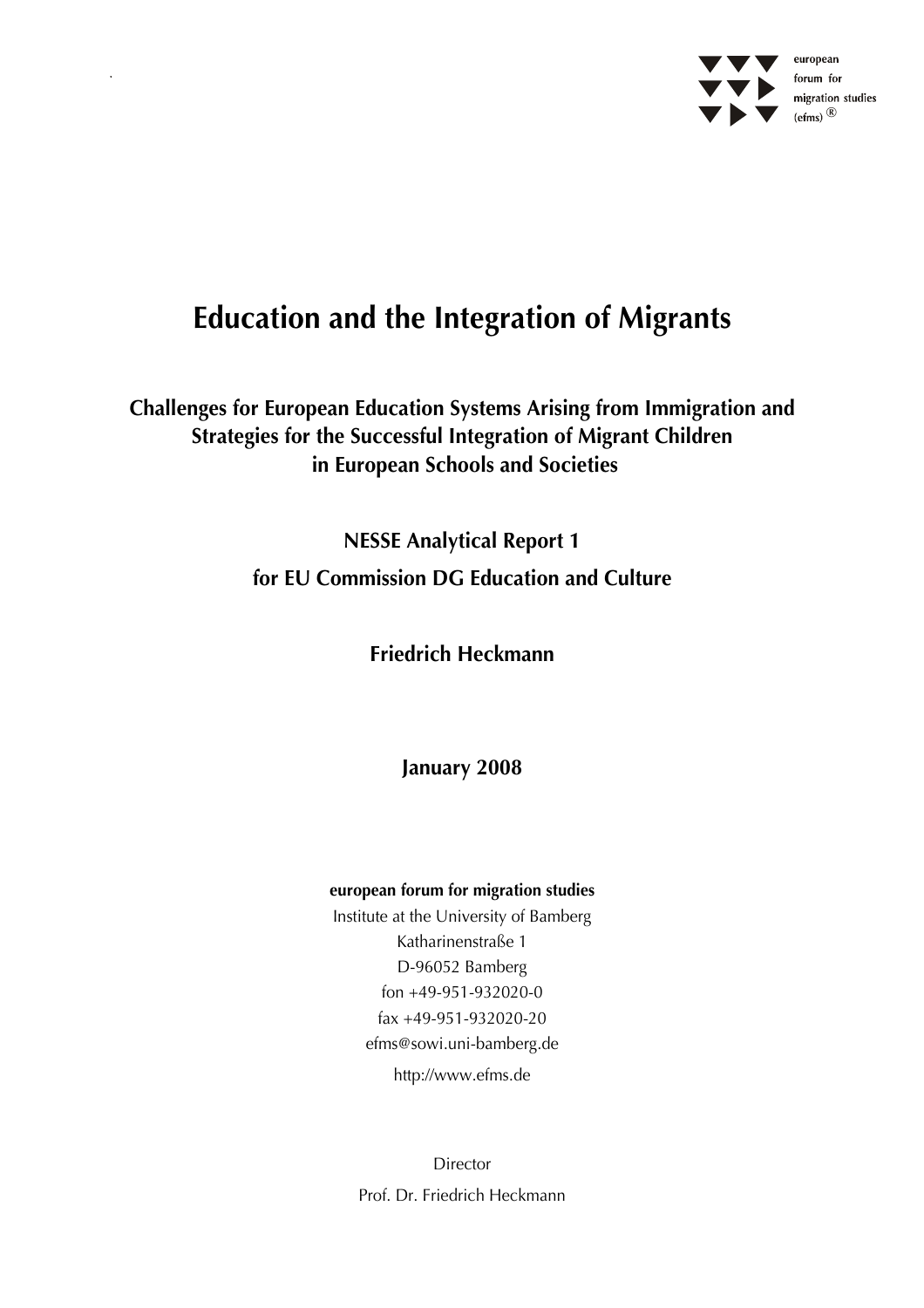# **Executive Summary**

**Educational disadvantage of migrant students in schools is the starting point of the NESSE Analytical Report 1. Migrant students (or synonymously students or pupils/children of migration background or minority students) are disadvantaged in terms of enrolment in type of school, duration of attending school, indicators of achievement, drop-out rates and types of school diploma reached. The topic of education and migration is relevant in the context of European economic development, social cohesion and the stabilization of democratic cultures. The report presents explanations for the given situation and elaborates policies, programmes and measures to improve the situation.** 

**Explanations for educational disadvantage are given on the macro, meso and micro levels (chapter 2). Issues of language and language policies are not discussed in this context, but are the topic of the final chapter of this report.** 

**On the macro level it has been found that the degree to which student achievement in general and migrant student achievement in particular is related to social origin depends much on national context. In Sweden, for instance, the relation is comparatively weaker, whereas in Germany it is strong. Furthermore, educational attainment of migrant students is comparatively high in countries with a well developed system of preschool education and rather late selection of students to different tracks (ability grouping) of the education system. Education systems with a high degree of selectivity also work to the disadvantage of migrant children and youth.** 

**The meso level of analysis looks at the school and its environment. Within the structures, limits and opportunities of national or regional education systems there are large performance differences between schools which work under similar conditions. The single school matters. Quality of school research supports the hypothesis that schools of good general quality are also good for migrant children and their educational opportunities. Peers also have a substantial influence on minority achievement. Concentration of migrant children in schools hinders their academic performance. Minority children exposed to classmates with better performance and higher educational aspirations tend to increase their own. The implication of these findings is that minority students in segregated classes and schools are performing below their potential.** 

**The teacher-student relationship is central in any school and any system of education. Low teachers' expectations towards migrant students generally have a negative effect on their performance. There is substantial evidence that teachers in Europe have been ill prepared so far in teacher training for the new student population.** 

**As to individual and family influences explaining achievement of migrant students (micro level) this report has looked at research on aspects of early childhood socialization, cultural, economic and social capital of the family, effects of pendulous migration patterns and of stereotype threat. Developmental risks in early childhood socialization of migrant**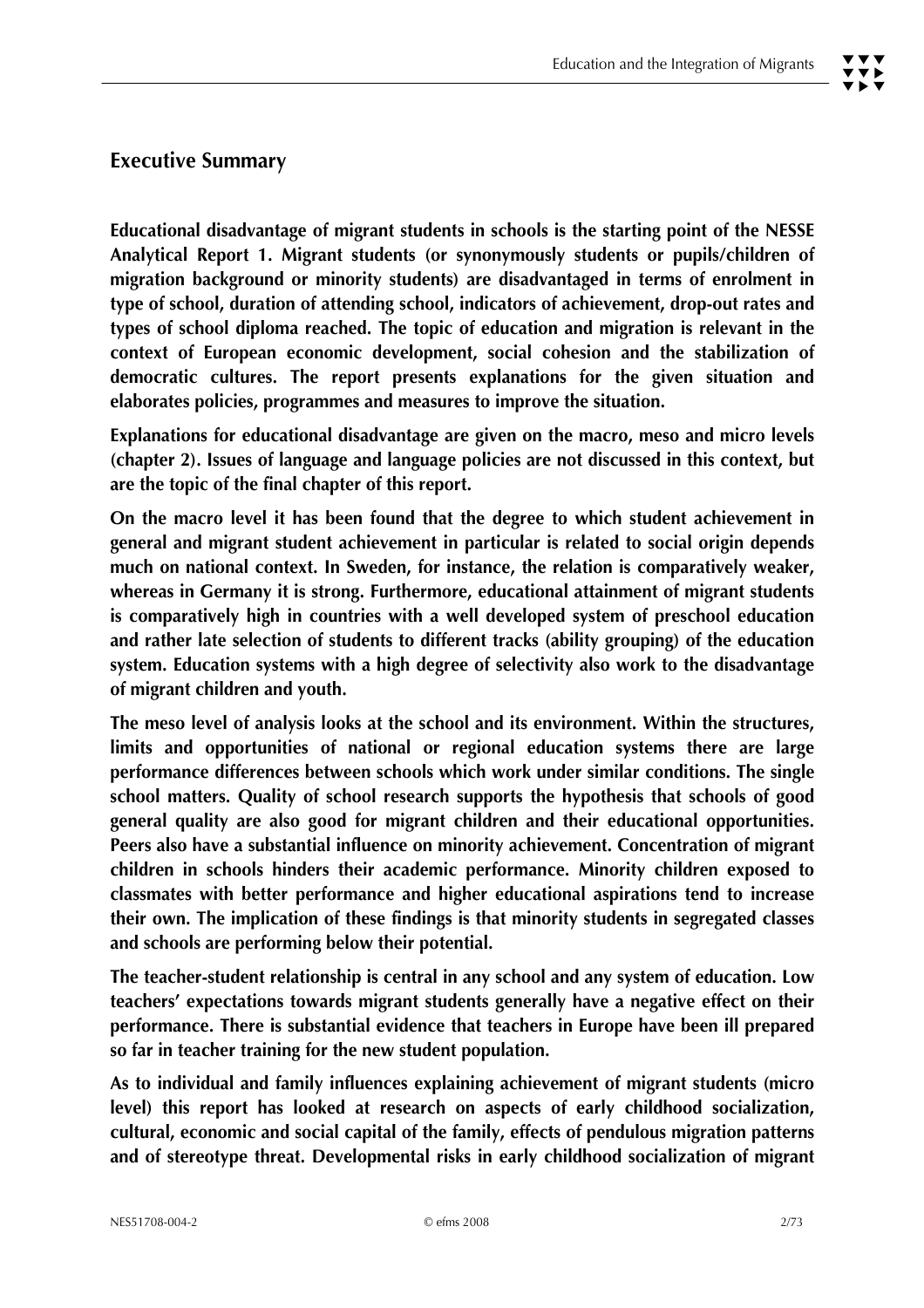**and low income families have been identified as low level of cognitive stimulation, "outdated" child rearing beliefs, a mother tongue different from the national language and an accumulation of risks. It must be stressed, however, that by far not all migrant families are "risk families".** 

**Weaker cultural, economic and social capital in the family, i. e. social class differences, is the most prominent and best researched approach towards explaining underachievement of migrant students. Generally speaking, the large majority of migrants in Europe belong to the disadvantaged lower classes in the receiving societies.** 

**The hypothesis of a detrimental effect of high internal geographical mobility on educational attainment within a country is supported by research. It can be assumed that the effect exists as well for international mobility, as in the case of pendulous migrations. There is a need for research on pendulous migration and its effect on integration to establish more empirical evidence. The situation is different for the effects of stereotyping. Research in social psychology has firmly established the negative effects of stereotyping on migrant and minority educational achievement.** 

**Discrimination is often claimed to be a major influence on migrant student underachievement. Discrimination is a complex theoretical concept which we have suggested to differentiate into individual, subjectively perceived, conformity, opportunistic, institutional and denied support discrimination. We suggest that denied support discrimination is the most relevant concept in the context of our topic. Denied support discrimination refers to the denial of the political and civil leadership of societies to support groups of people with little economic, cultural and social capital, who cannot improve their lot on their own and come to a situation of equal opportunities in the societal competition for positions, resources and status.** 

**The next part of the report (chapters 3-7) discusses policies, programmes and measures to raise educational opportunities for migrant children. The presentation starts with macro level policies and measures, continues with policies and measures related to schools and their environment and with compensatory policies that relate to individuals and families. Anti- discrimination policies are the topic of a separate chapter that follows.** 

**Changing education systems in such a way as to make them less selective and more supportive can improve educational opportunities for migrant children, as well as the instalment of efficient systems of preschool education. A strong case can be made for the effectiveness of comprehensive schools in raising educational opportunities for migrant students and against (early) selection for differently demanding tracks with different curricula. Policies and measures regarding teaching may include a change in teacher training to prepare for the new student population, to increase the element of support in the teacher's role and to create the role of a teacher assistant for exercising with students and help underachievers. Cultural integration into the receiving society is a major function of schools. Still, to partly integrate cultural items from countries of emigration in the curriculum and school life of the immigration society would help the self-esteem of minority students. National or federal decisions on increased special budgets for schools**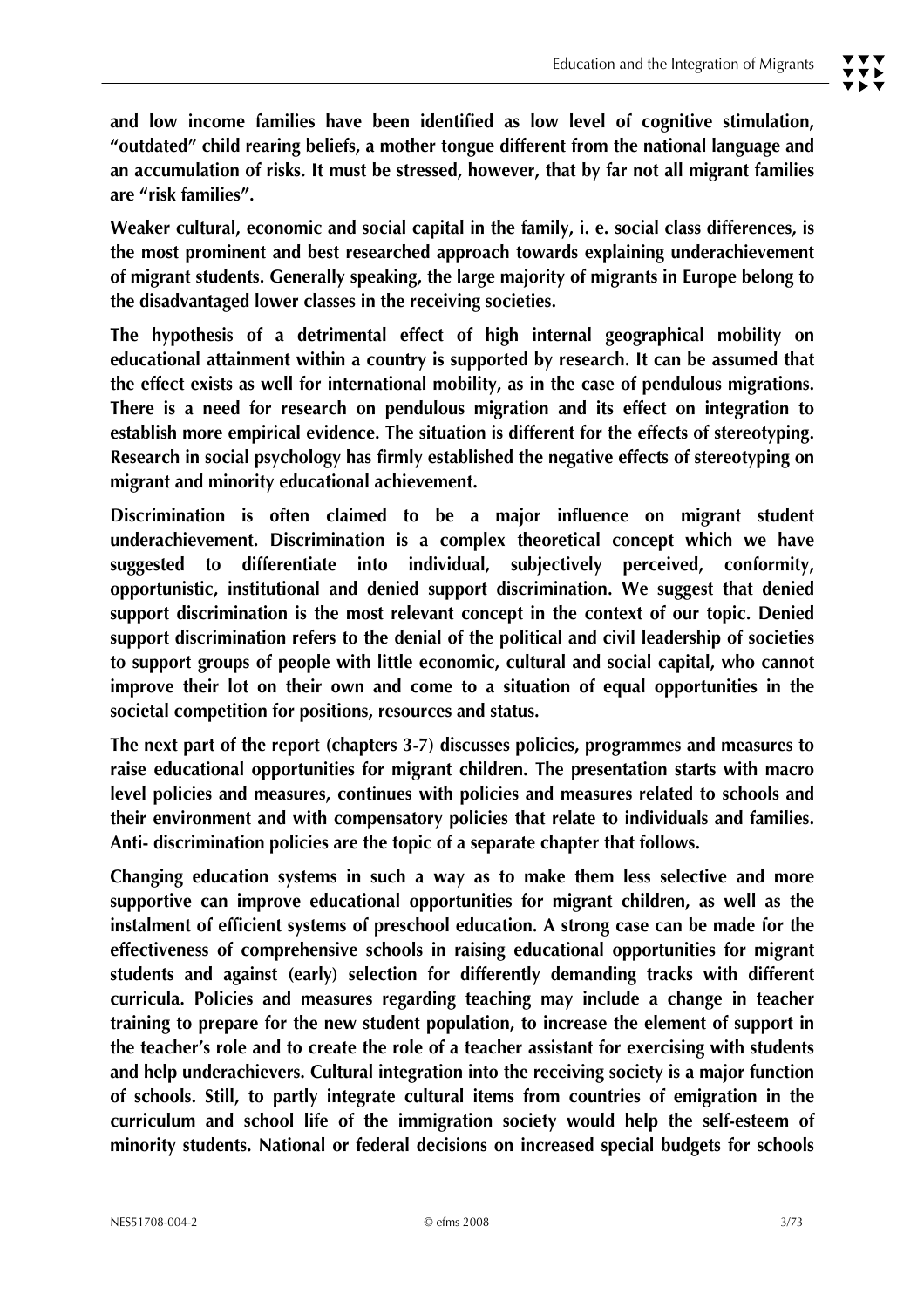**The possible changes of schools discussed so far concern structural features of the education system that are politically decided and cannot be influenced much by the single school. We now turn to policies and measures in relation to which schools and teachers have certain degrees of autonomy. Regarding the teacher student relationship teachers can raise expectations for the improvement of minority students. Raising expectations alone, however, does not help; academic and emotional support have to be additionally provided for. Increasing the rigour of minority education is another strategy. This need not be in contradiction to giving third and possibly more chances for students who have failed tests and exams. For a variation of teaching methods like theatre education ("Theaterpädagogik") and e-learning, for instance, can be recommended. The hiring of teachers with a migration background is another positive influence on minority student learning at school. The same is true for the establishment of learning and homework centres after the regular classes.** 

**Immigrant parents do generally not seek the contact with schools, but have to be mobilized, for instance by "community liaison coordinators" who are of the same ethnicity as the migrant students. Parent involvement is positively related to achievement of children in school.** 

**Concentration of minority students in segregated schools was identified as a major problem of minority student achievement in school. "Bussing", i. e. driving minority students from disadvantaged city quarters into better majority schools, has been a controversial policy of school desegregation in the United States. Successful cases of desegregation through bussing have been dependent upon careful implementation procedures. Unsuccessful cases have led to considerable conflict and sometimes violence. A majority of the US population does not support bussing as a desegregation strategy. Since segregation in schools usually is the result of segregation of housing, desegregation via housing policies is another possible policy. Quota systems, spreading of social housing around the city, financing only of smaller social housing units, gentrification and "hard" and "soft" forms of urban renewal are possible measures. Segregation of schools in disadvantaged areas may also be countered by so-called magnet schools that attract students from other part of the city and thus could arrive at a better "mix" of students.** 

**The final part of the report starts by discussing individual support for migrant children through different kinds and measures of compensatory policies: early childhood programmes for the support of general development that seem particularly useful for immigrants and are home based, and other programmes that are centre based; in addition, examples of programmes are given that have been particularly designed for migrant families and further programmes that have been made for learning the language of the immigration country in early childhood. Parenting information, health and developmental screenings and group meetings of parents and children are core elements of all programmes. Many early childhood programmes have been scientifically evaluated. Early**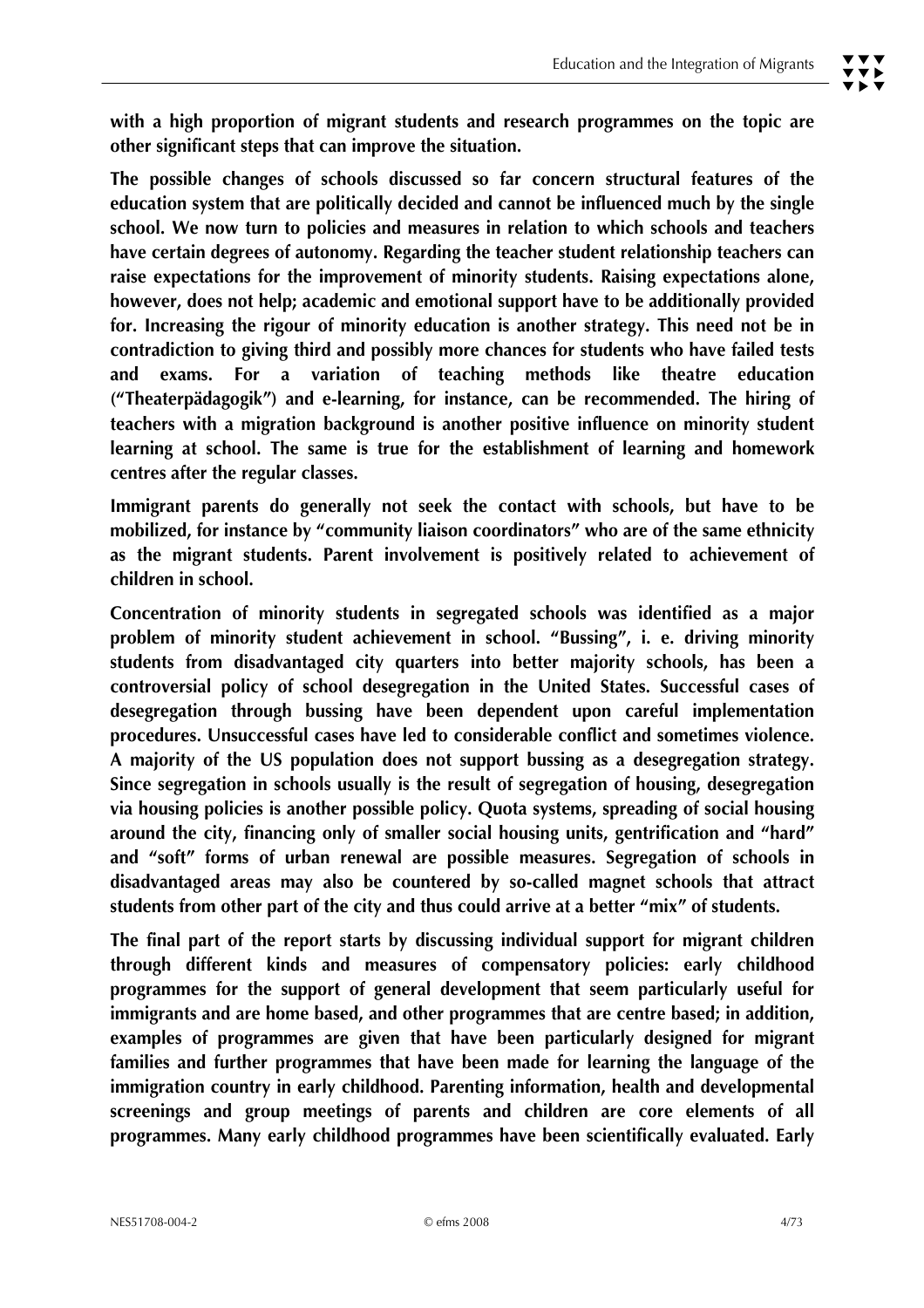**starting, intense, long term, multi-systematic approaches and involvement of professionals have been identified as effective.** 

**Several kinds of support programmes have been designed for school children from outside the school system: individual and small group mentoring, ethnic mentoring, e-learning, supplementary schooling in immigrant communities and summer camps. Special scholarship programmes for talented youth aim at creating top career opportunities for youth with a migration background.** 

**Two concluding chapters discuss anti-discrimination policies and aspects of language policies and their relevance for migrant education. Anti-discrimination policies can be differentiated into anti-discrimination laws, diversity policies and affirmative action. The conflict generating aspects of "hard" forms of affirmative action are pointed to. Some aspects of language policies are almost as controversial. It is argued that issues and policies of language for immigrant minorities are different from those of national or autochthonous minorities. Individual and contextual conditions of second or national language acquisition revolve around the issue of the interdependence hypothesis between first and second language and the value of bilingual education.** 

**The report finishes with conclusions and 16 recommendations (chapter 9).**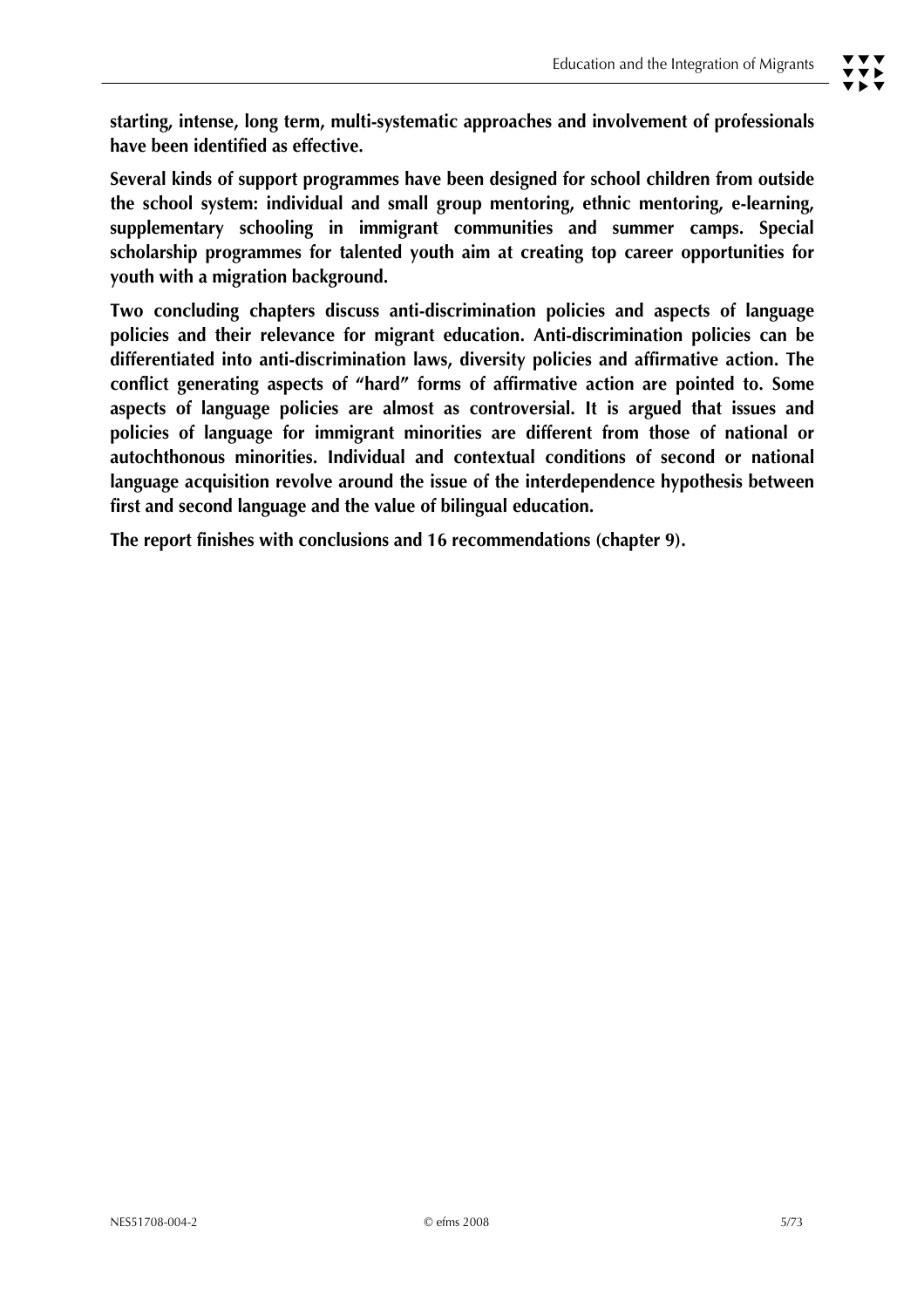# **Table of Contents**

| $\mathbf{1}$   |                                                                                   |  |
|----------------|-----------------------------------------------------------------------------------|--|
| $\overline{2}$ | Explaining underachievement: conceptual and theoretical approaches  3             |  |
| 2.1            |                                                                                   |  |
| 2.2            |                                                                                   |  |
| 2.3            |                                                                                   |  |
| 2.3.1          |                                                                                   |  |
| 2.3.2          | School and classroom segregation as an explanation of underachievement 3          |  |
| 2.3.2.1        |                                                                                   |  |
| 2.3.2.2        |                                                                                   |  |
| 2.3.3          |                                                                                   |  |
| 2.3.4          |                                                                                   |  |
| 2.4            |                                                                                   |  |
| 2.4.1          |                                                                                   |  |
| 2.4.2          |                                                                                   |  |
| 2.4.3          | Interruption of integration processes and pendulous migration  3                  |  |
| 2.4.4          |                                                                                   |  |
| 2.5            | Discrimination as an explanation of educational disadvantage 3                    |  |
| $\mathcal{L}$  | Dejoing enneaturities for migrant objiding in education, policies invegrammes and |  |

3 Raising opportunities for migrant children in education: policies, programmes and measures............................................................................................................... 3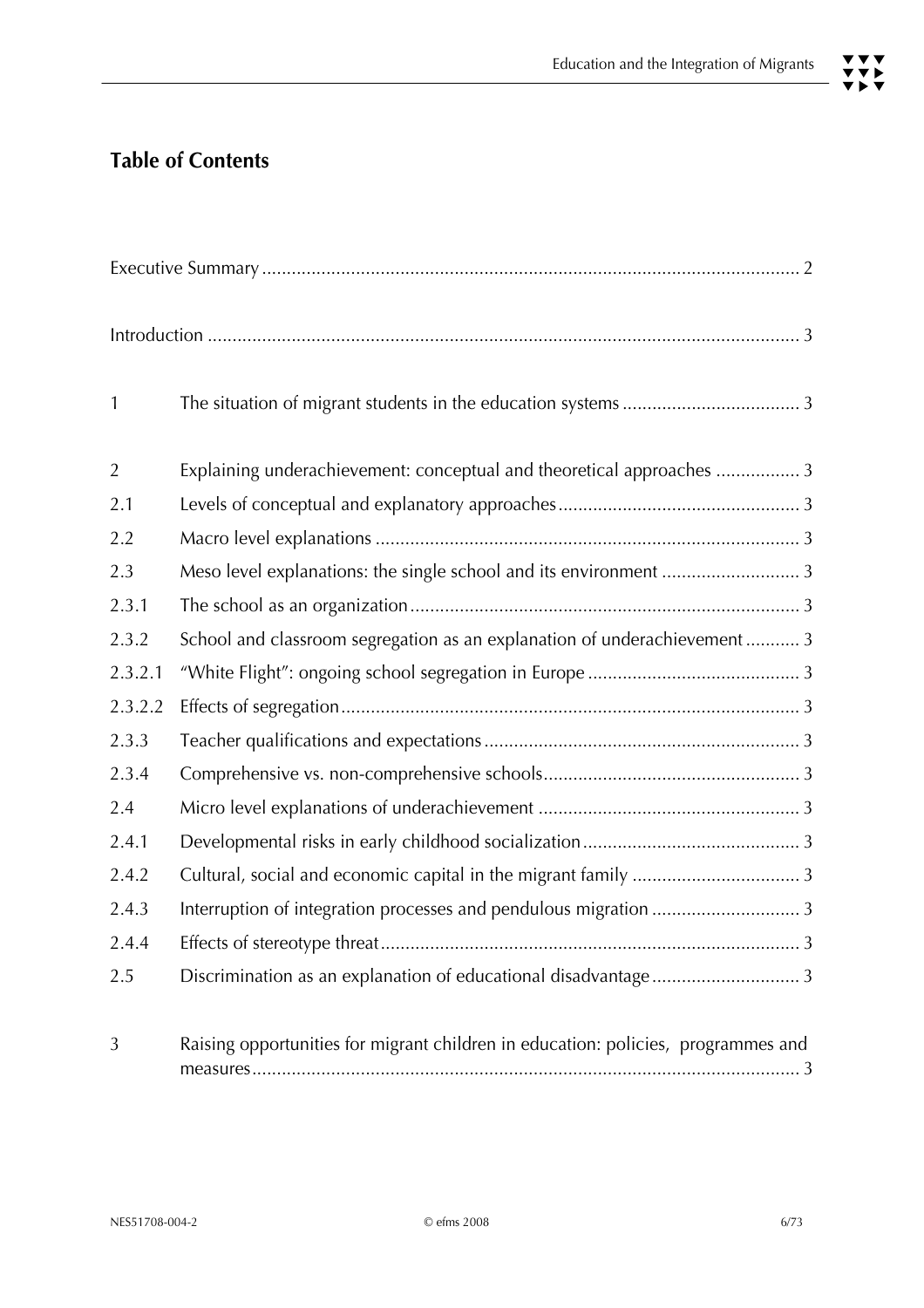| $\overline{4}$ |                                                                         |
|----------------|-------------------------------------------------------------------------|
| 4.1            |                                                                         |
| 4.2            |                                                                         |
| 4.3            |                                                                         |
| 4.4            |                                                                         |
| 4.5            |                                                                         |
| 4.6            |                                                                         |
| 5              |                                                                         |
| 5.1            |                                                                         |
| 5.2            |                                                                         |
| 5.3            |                                                                         |
| 5.3.1          |                                                                         |
| 5.3.2          |                                                                         |
| 6              | Individual support of migrant children through compensatory policies3   |
| 6.1            | Early childhood programmes for the support of general development3      |
| 6.2            | Early childhood programmes for language learning in migrant families  3 |
| 6.3            |                                                                         |
| 6.4            | Support for school achievement from outside the school system 3         |
| 6.4.1          |                                                                         |
| 6.4.2          |                                                                         |
| 6.4.4          |                                                                         |
| 6.4.5          |                                                                         |
| 7              |                                                                         |
| 7.1            |                                                                         |
| 7.2            |                                                                         |
| 7.3            |                                                                         |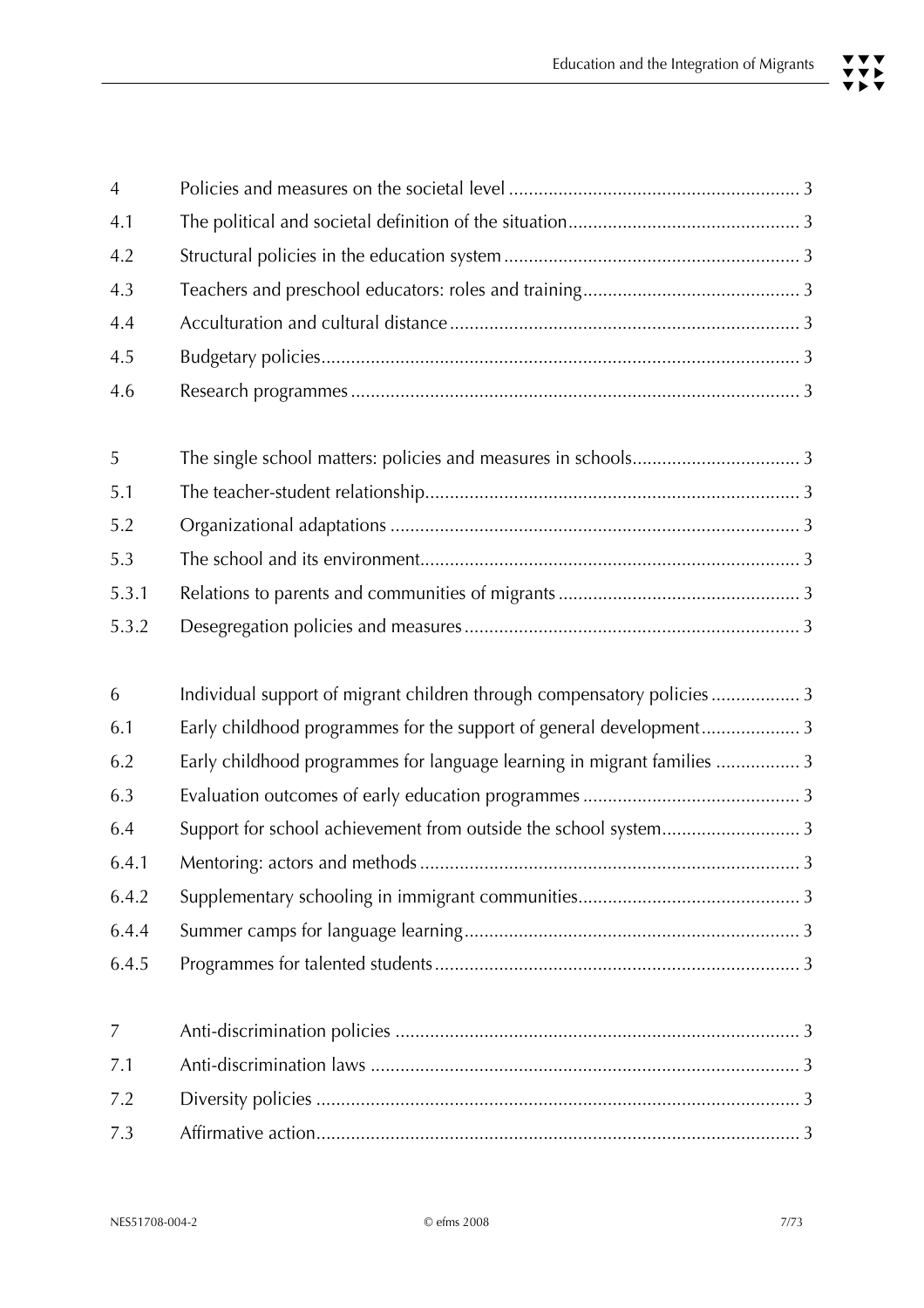| 8   |  |  |
|-----|--|--|
| 8.1 |  |  |
| 8.2 |  |  |
| 8.3 |  |  |
|     |  |  |
| 9   |  |  |
|     |  |  |
|     |  |  |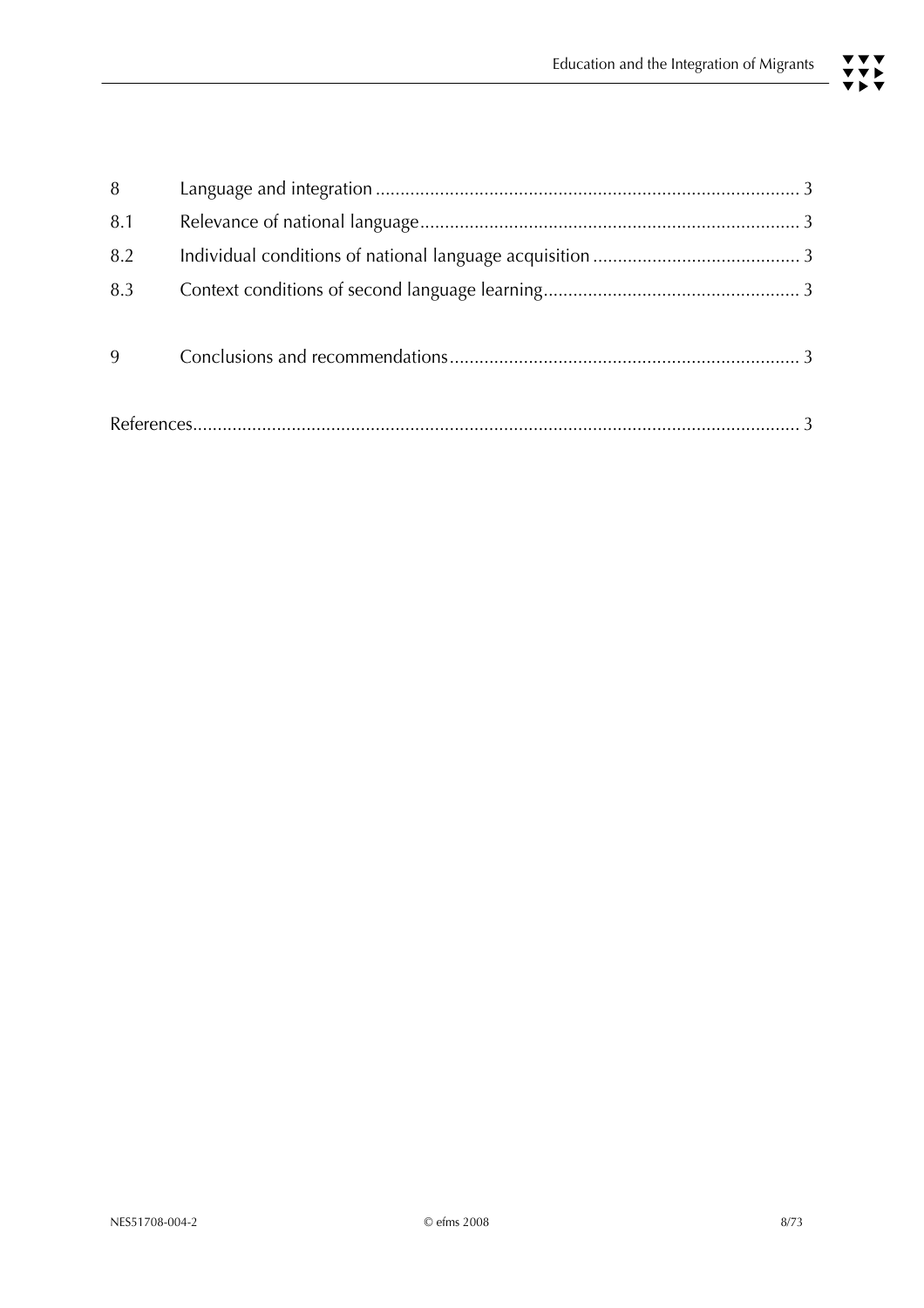# **Introduction**

Immigration has been in the past and will be in the future a main feature of European societies and social structures. The social integration of migrants has become a key element in the system integration of European societies. Using or not using the potentials that immigration entails will also have a strong influence on the competitiveness of Europe in the world. The topic of education and migration will thus be relevant in the context of economic development, social cohesion and the stabilization of democratic cultures.

This study will focus on education of migrant students in the integration process<sup>1</sup>. On the basis of available research it will outline the present position of migrant students in the education system and schools, will present explanations given for the situation and will elaborate policies and measures to improve the situation. The latter will be a main focus of the study.

We will talk about "migrant students", "migrant children" or "migrant youth" in this study. These terms are meant to be synonymous with "immigrant students" or "of migration background", terms that we find in the literature and in political and public discourse. "Migrant children" or "migrant youth" shall signify that immigration plays a key role in the biography of persons, be it that they migrated themselves or their parents. Quite often relevant research also speaks of minority students or of ethnic minority students. In some countries – like in the United Kingdom – the term refers to migrants and their descendents, in other countries and more frequently ethnic minority or minority designates autochthonous groups that are culturally different, but are no migrants. Frequently low income groups are also included in research that is relevant for our analysis of migrants, or these categories converge in certain population groups.

The PISA results of 2003 have shown relevant and significant differences between students born abroad and those born in the immigration country. The ones born abroad are the more motivated learners and have positive attitudes toward school. Second generation migrant youth born in the immigration country seems to have adapted to the less positive attitudes to school of native youth (Stanat and Christensen 2006, 2). Rumbaut's research in the United States demonstrates that even among those born abroad, but immigrating at different ages – he talks of 1.25, 1.5 and 1.75 generations - significant differences in academic achievement exist (Rumbaut 2004, 1169). Due to the restrictions given by the scope of this study we will, however, not be able to focus on such generational and age cohort differences in our report.

This report tries to be fairly comprehensive. There are, however, some areas in the education of migrant youth that we shall have to leave out of the discussion: religious instruction, particularly of Muslims, Roma education, and schooling and language issues of autochthonous and national minorities. The Roma people comprise about 10 million of EU citizens and are the largest and the poorest minority in Europe. Roma education is one of the most challenging and complicated issues in European social and educational policies. It

<sup>1</sup> The author would like to thank the following persons for helpful comments and suggestions: Angelos Agalianos, Laura Cassio, Elmar Gerum, Gerhard Heckmann, Eva Kirschhock, Christoph Kodron, Kathleen Lynch, Ides Nicaise, Ingrid Plath, Caterina Rohde, Richard Wolf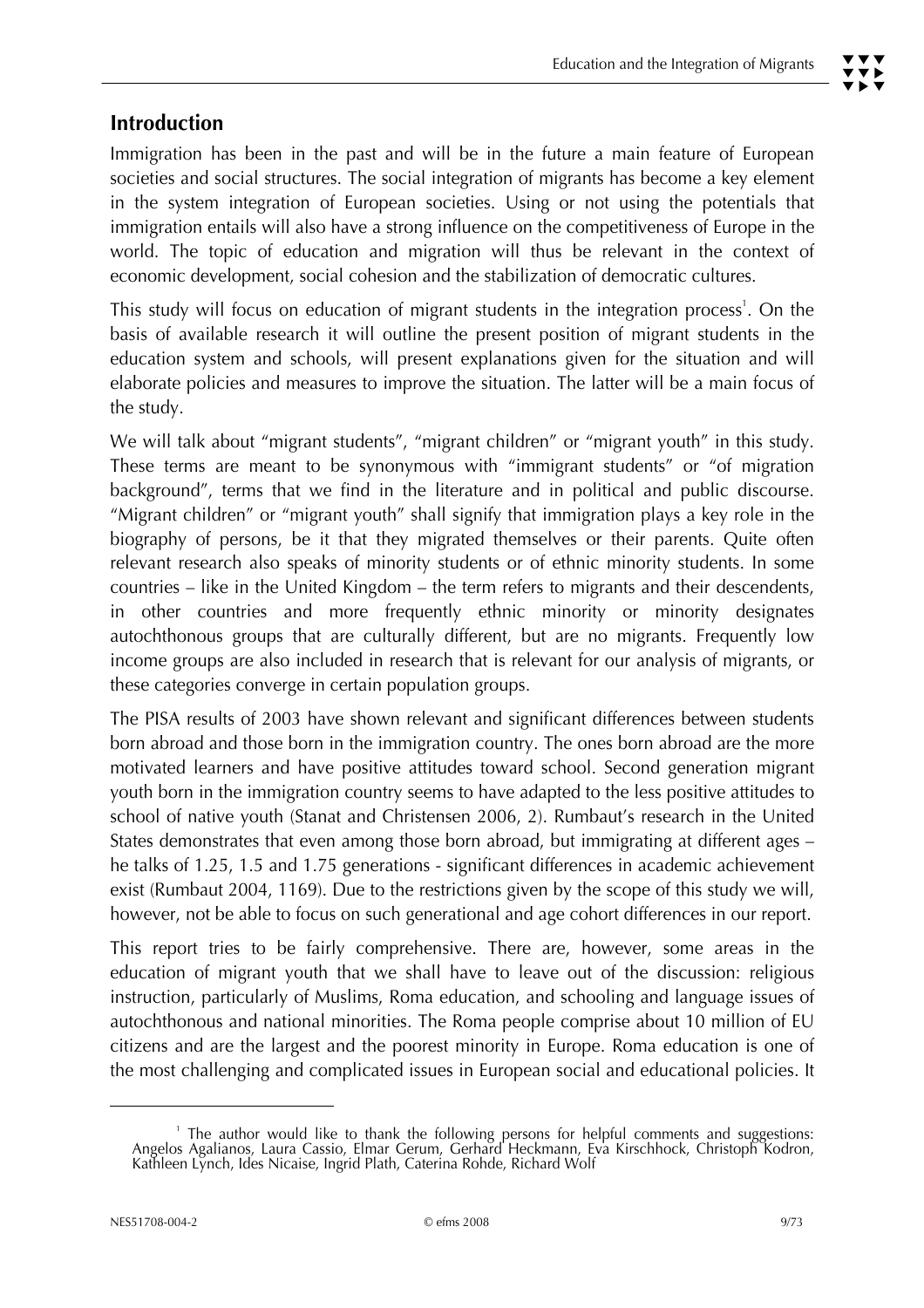Our study will be focussing on European research. At the same time there is a very rich research tradition and a body of knowledge in the "classical" immigration countries which we must refer to. Research from the United States plays a central role in this respect and will frequently be reported in our analysis.

This study aims at giving answers to the following questions:

- $\blacktriangleright$  What is the position of migrant students in the education systems? We limit ourselves to give main trends for major dimensions of the problem.
- $\blacktriangleright$  How can disadvantages be explained, on a macro, meso and micro level?
- $\blacktriangleright$  What policies on a societal level can remedy the situation?
- $\blacktriangleright$  How can schools be improved to better meet the needs of migrants?
- $\triangleright$  What kind of support for individuals can be given with which programmes and measure? What kind of evidence is there for the efficacy of the programmes?

The report starts with a concise description of the situation of migrant students in the educational systems (chapter 1). The first major part of the report then presents explanations for the disadvantaged situation of migrant students on a macro, meso and micro level (chapter 2). The next part of the study (chapters  $3 - 6$ ) discusses policies, programmes and measures for raising opportunities of migrant children in education on the societal, school and individual levels. One possibility of looking at the situation of migrant children in European schools is to perceive it as a case of discrimination. Anti-discrimination policies are an effort to combat that situation (chapter 7).

The issue of language learning and teaching in the integration process touches upon many of the subjects covered. Chapter 8 of this report is a brief systematic discussion of some key issues.

This analytical report has a different focus than the EURYDICE study of 2004 "Integrating Immigrant Children into Schools in Europe" (EURYDICE 2004). Whereas the EURYDICE study focuses in basic information regarding demographics, institutional arrangements for newly arrived students and aspects of intercultural teaching the NESSE Analytical Report focuses clearly on the issue of achievement and underachievement of migrant students.

The report will show serious problems of migrant children in European education systems and knowledge based societies. We do not mean, however, to present a "deficit" model of the young migrant generations. There is a huge amount of talent among them and some groups are already outperforming native peers. For developing the potential, however, huge efforts will be necessary. The recommendations given in chapter 9 suggest what direction these efforts should take.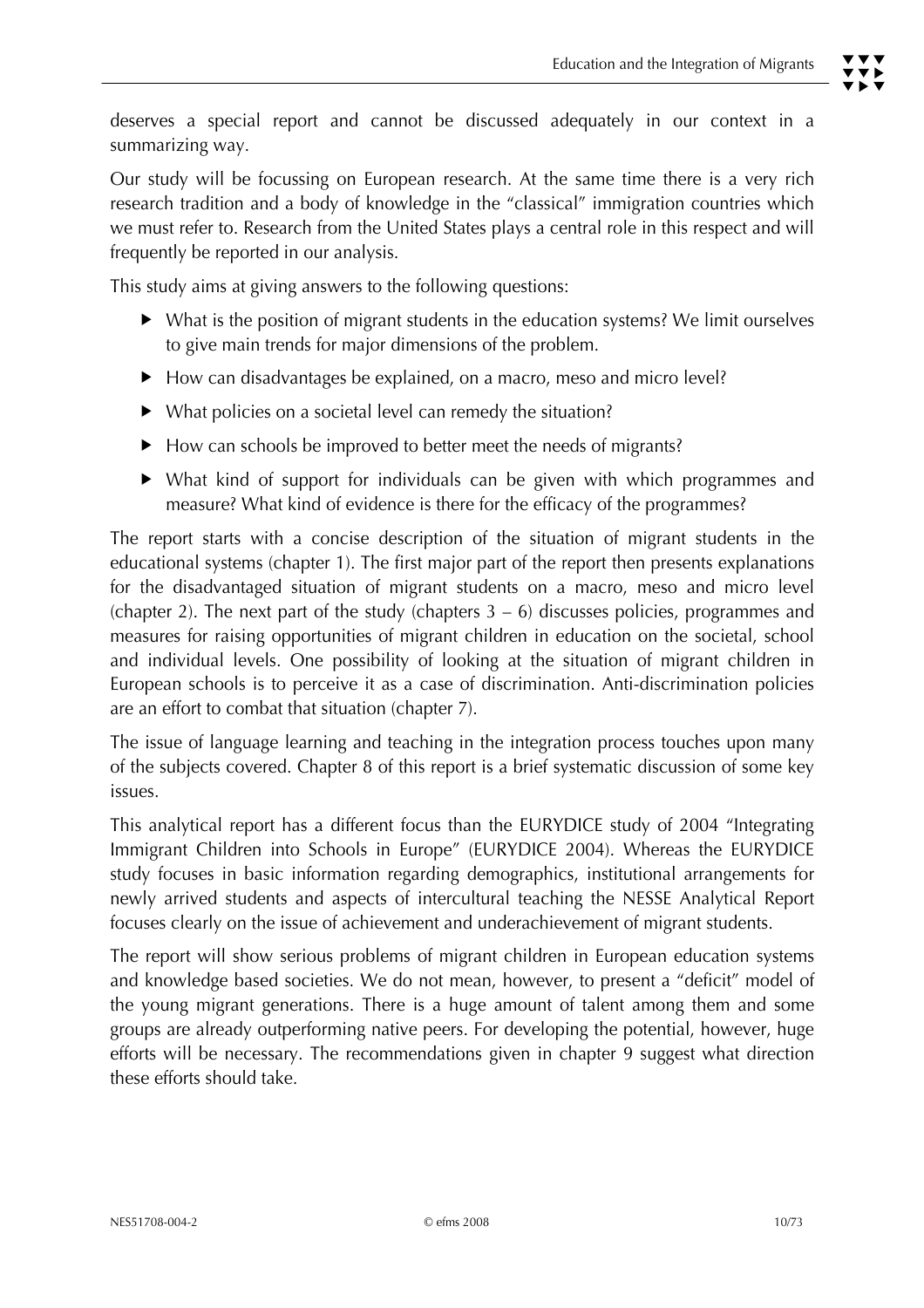# **1 The situation of migrant students in the education systems**

With the new century national, international and European research institutions have increasingly become aware of an "integration problem" of migrant children in the education systems of European societies and have produced an impressive array of research results. Often, this happened in the context of general studies on educational performance of students in an internationally comparative way. The OECD PISA studies are a case in point. In this section we will outline some of the most important results of international studies in a (very) summary way.

**Official statistics** on education in European countries are hardly comparable. Countries use different group categories when collecting school data, like by citizenship, by minority group status (including citizens and non-citizens), or by first language of pupil. In addition, due to system differences many structural features of national education are not comparable. In relation to enrolment data, for instance a recent EUMC study (EUMC 2004, 10) rightfully concludes: "Given all these obstacles, the different categorisations in the Member States do not allow for an informative comparison of all countries' enrolment data in education." The problems of comparing official national data on education between countries make the studies that work with an identical research instrument the more relevant.

The results and discussion presented cannot generally cover all the EU Member States. We make an effort to present research results that are **representative of key problems** in major immigration countries and illustrate these with country specific or, if available, with international evidence. Even if "problems" are in the forefront of the discussion one should not forget that already in the present times **some ethnic groups** in some countries **outperform** the native school population and excel in academic work. We will come back to this later in the text.

The situation of migrant students in the education system will be described according to enrolment in type of school, duration of attending school, indicators of achievement, school diploma reached and ethnic-migrant segregation of schools.

 As to **enrolment** and starting with **preschool** one can state that enrolment in preschool has improved in many countries, but that migrant children in some countries, like in Germany, still enrol at a later age and overall to a lesser quota compared to their native peers (Bundesministerium für Arbeit und Soziales 2007a, 43). There appears to be no evidence that enrolment of migrant children **in primary education schools** is less than that of their native age cohort. However, again, "the comparability of primary school enrolment data from the EU Member States is low …" (EUMC 2004, 14).

Enrolment in **secondary schools** of migrant students is often in schools that are academically less demanding and of shorter duration (ibidem, 22). The EUMC survey also found that migrant children and youth usually stay for a shorter duration in secondary education. Another important aspect of school enrolment is the overrepresentation of migrant children in **schools for special education.** This "…appears to be a common phenomenon in many countries of the European Union" (ibidem, 30).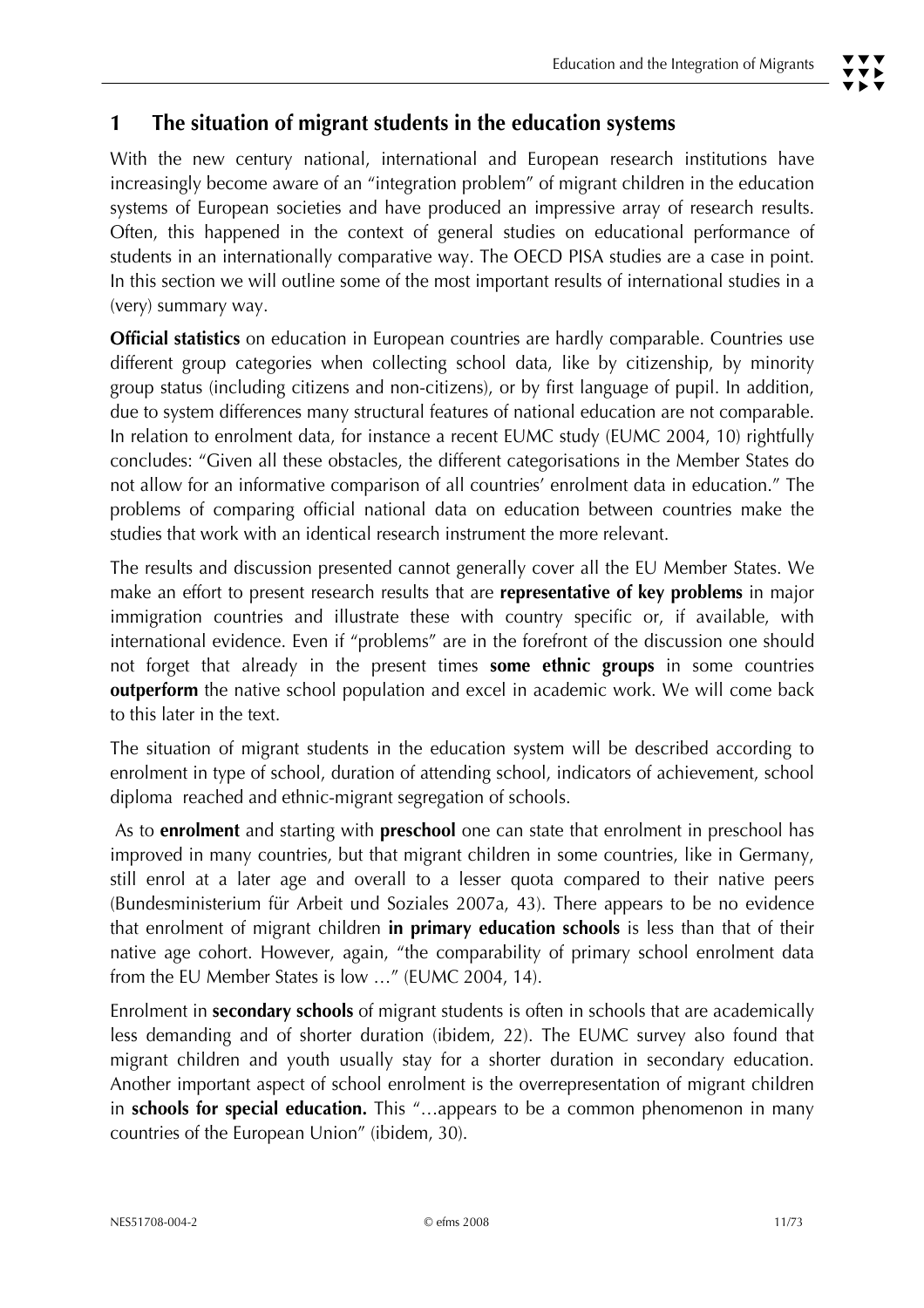Indicators and tests of **achievement** of school children show that already at the end of primary school education migrant children score substantially lower compared to native children (Stanat et al. 2007, 43). As a consequence, migrant children are much more often selected for the academically less demanding secondary tracks in systems where such selection takes place at the end of primary education. The OECD PISA studies on standard academic skills - reading, mathematical and science "literacies" - of 15 year old youth also show substantial disadvantages for migrant children, though the differences are differently large in different countries (OECD 2006). Figure 1 on the following page shows the performance on the mathematic scales for native students from a selected group of countries and immigrant students from the three most common countries of origin. Achievement scores in relation to gender show consistently that girls score higher than boys. "Across all ethnic groups females with a migration or minority background generally do better than males, particularly at the primary and secondary level" (EUMC 2004, VI). In relation to ethnicity there is an interesting exception from the general theme of disadvantaged and underachieving youth with a migration background: Asian groups and Indians in the United Kingdom and Soviet Jewish origin youth in Germany are examples of overachievers who do better than the native youth. In the United Kingdom students of Chinese and Indian background do significantly better than the average, whereas children of Caribbean background are underachievers (Department of Education 2005, 10). In Germany immigrant Jewish students from the former Soviet Union perform better than native students in secondary education (Ben-Rafael et al. 2006).

It will be shown in chapter 2 that the above ethnic differences cannot be understood as "purely ethnic", but are related to a host of factors including social class and education of parents, motivation for migration and integration policies of the receiving societies.

Migrant youth are overrepresented in vocationally oriented schools that do not prepare for a college or university education, and in the category of "drop-outs" i.e. students who finish school **without any diploma** (EUMC 2004, V). Without looking at national differences one has to state that comparatively f**ew** migrant youth are able to get **academic degrees**, a consequence of the realities just outlined.

Another important aspect of the situation of migrants in the education system is the composition of a school's student population. The socio-economic structure of the student body and peer effects are important influences on achievement. Segregation in our context refers to the clustering of students of particular migrant and ethnic status in schools. **School segregation** as physical and social segregation of different groups of students in different schools usually is a consequence of housing segregation. Where housing is highly segregated neighbourhood schools will also be segregated. European countries do not practise any legal rules of separating schools for migrant and minority students. De facto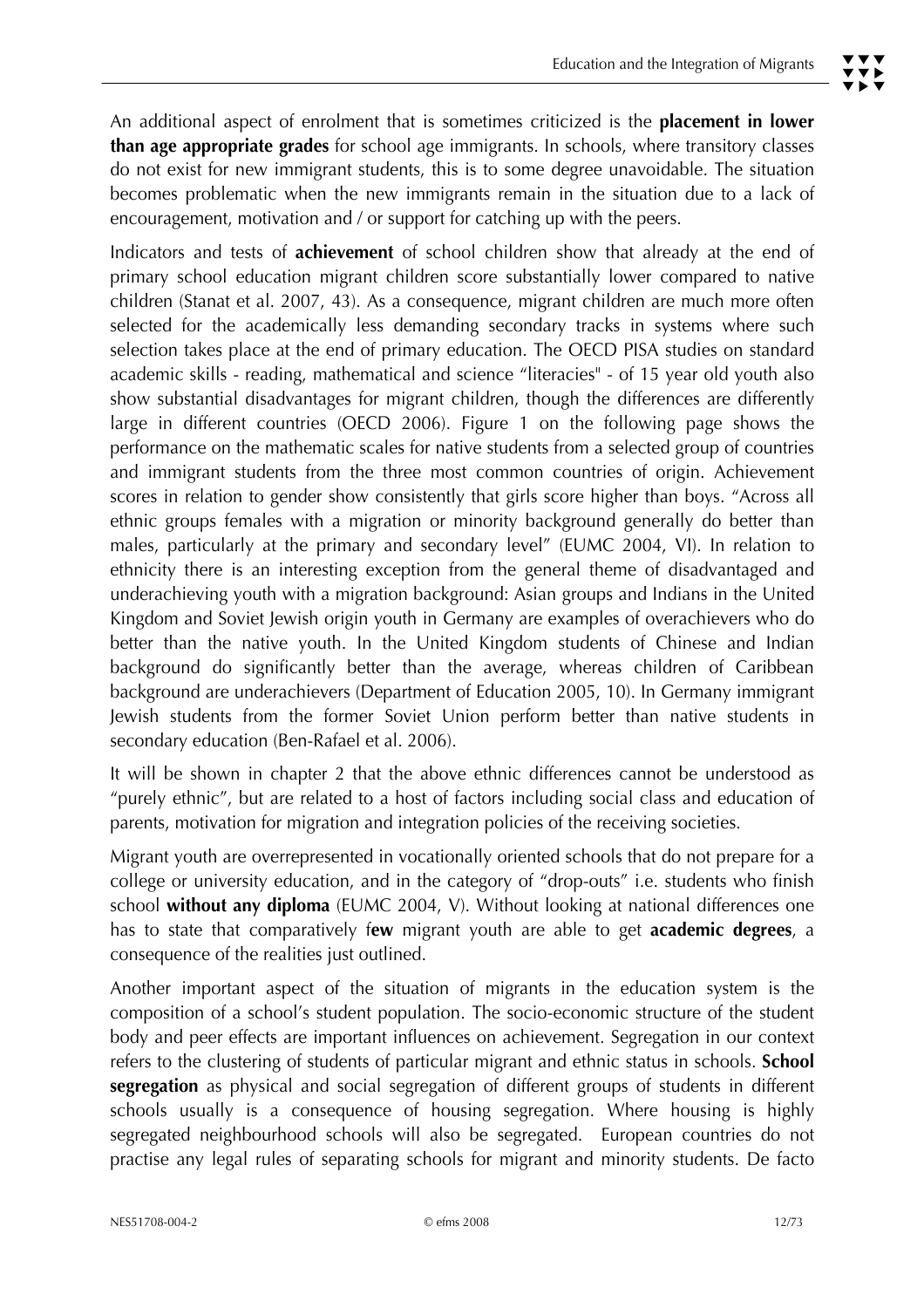segregation, however, as concentration of migrant and minority children in certain schools usually in the disadvantaged quarters of a city - exists in most countries. Many migrant children are in schools in which migrant children form the majority of the school population. For instance, every fourth student with a migration background in Germany in the age cohort of  $10 - 14$  years goes to a school in which migrant students are the majority (Bundesministerium für Arbeit und Soziales 2007, 9). Since peers play an important part in school achievement and socialization school segregation hinders school achievement and integration (cf. section 2.3.2).

Figure 1: Performance on the mathematics scale of the three most common immigrant groups

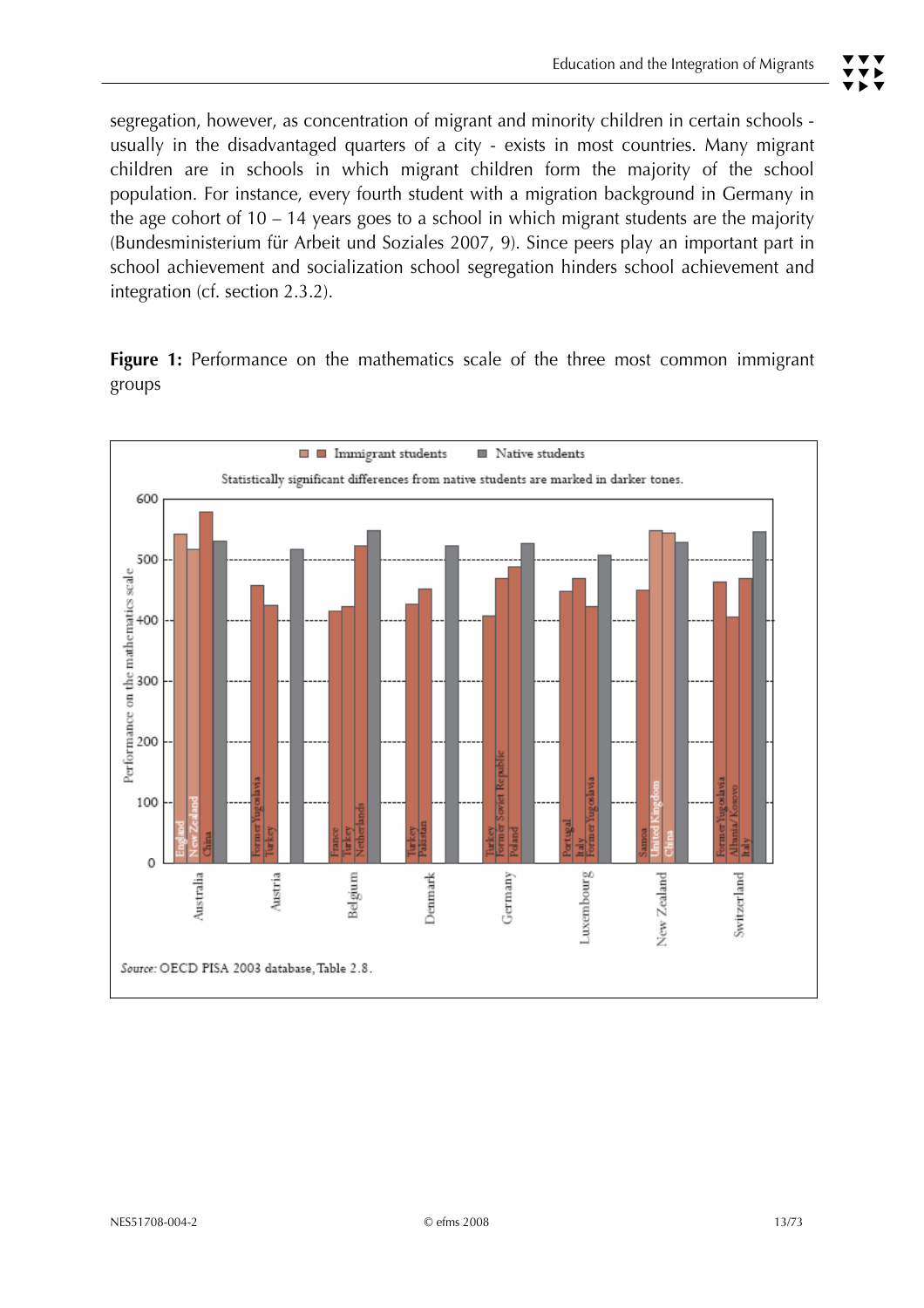# **2 Explaining underachievement: conceptual and theoretical approaches**

# **2.1 Levels of conceptual and explanatory approaches**

It has proven useful in the social sciences to distinguish between three levels of conceptualization and explanation, and to connect those: macro, meso and micro levels. To explain differences in migrant children educational achievement one may first resort to the **macro level of societies, social order and societal education system**. In fact, the PISA studies, for instance, have demonstrated that large differences do exist in the achievement scores of migrant children between different countries and their education systems (OECD 2006). One may ask – like for instance Schütz and Wößmann (2005) - what particular features of national education system can explain these differences.

School research in many countries, on the other hand, has shown as well that within national, federal state or municipal school systems the **single school as an organisation and**  its environment matters tremendously. Performance of students varies systematically between schools within education systems. This can be called the **meso level** of conceptualization and explanation. Meso level, because in a way organisations link the individual and society.

The **micro level** is about the relevant individual and small group actors and their interrelations, their definition of the situation, their needs, goals and resources. On the micro level we look at the **students and their parents,** developmental risks of children in early socialization, cultural, social and economic capital of the family and effects of stereotype threat on students.

The distinction between levels of explanation is always somewhat arbitrary, since the levels are interrelated in reality. For some approaches the distinction is particularly difficult to make. The **discrimination approach** is a case in point and we will discuss it separately (section 2.5). We will start, however, with the macro level.

#### **2.2 Macro level explanations**

Migrant children are in a disadvantaged position in the education system, but the degree of difference compared to native peers varies quite substantially between countries. Analysis of the 2003 PISA data for instance showed that in Sweden the percentage of 15 year old migrant students reaching only the lowest reading competence level was 16%, whereas in Germany the figure was 44% (Stanat and Christensen 2006). The national context matters.

Furthermore, the degree to which pupil achievement generally is dependent on family resources varies tremendously between countries. "Econometric results show that the influence of the socio-economic background of parents differs strongly across nations, with the highest impact found for Germany, the UK and the US, whereas social mobility is more likely in Scandinavian countries and in Canada" (Entorf and Minoui 2004,2; see also Schütz and Wößmann 2005). Since migrant children generally come from families with comparatively fewer resources this general feature of the education system does affect them in a particular way. Schütz and Wößmann further report that countries with a **well**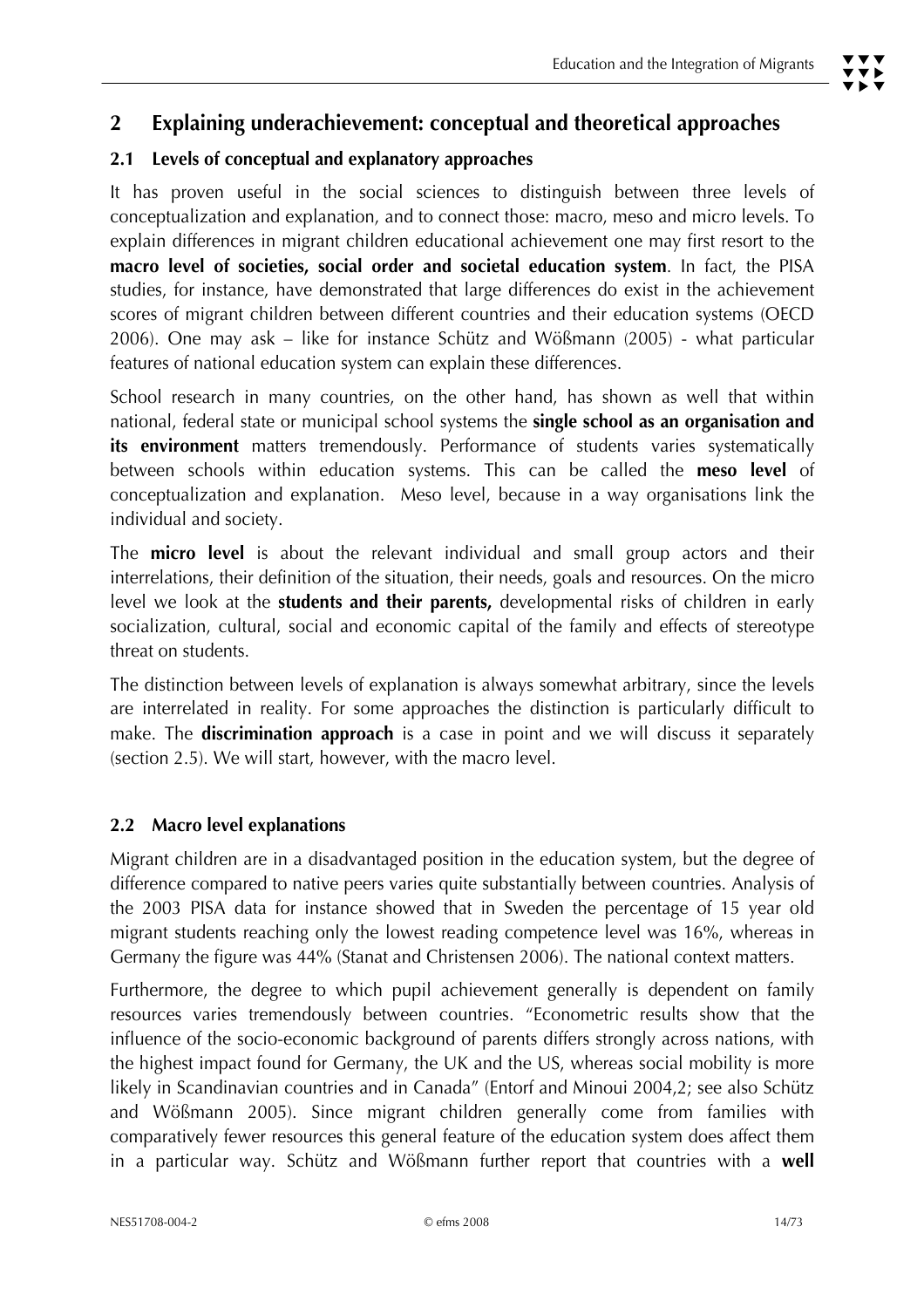**developed system of preschool education and a rather late selection of students to different tracks** of the education system (ability grouping) offer better educational opportunities for disadvantaged children.

The relative valuation of preschool institutions and the kind and degree of structuring of class and / or school differentiation with curricular differentiation according to ability levels is a matter of political decisions on a macro level of societies and political systems. Political authorities must decide on such features of an education system. "Students learn and teachers teach in institutional settings whose characteristics are sometimes taken for granted because they are so much part of the lived experience of the members of a society … One of the traditional and commonly accepted characteristics of schools in many countries that has been implicated by research as contributing to the achievement gap between students belonging to the majority group and those from immigrant and minority backgrounds is the structuring of classrooms, schools and school systems so that students with initial low achievement levels, low socio-economic status and immigrant / minority backgrounds are disproportionately educated with others sharing these same commonly interrelated attributes" (Schofield 2006, 63).

Schofield's research review of a wide range of international (particularly American) literature on the effects of tracking or ability grouping as a feature of education systems comes to the following conclusion: "Considerable evidence exists that tracking and related kinds of **ability grouping with curricular differentiation**, … often contribute to the achievement gap between initially lower- and initially higher achieving students by **undermining the academic achievement** of the former group. Because a disproportionate number **of students from immigrant backgrounds** are in the former group for various reasons, such forms of ability grouping are likely to increase the achievement gap between immigrants and others" (ibidem, III). This effect can be observed, even if no discrimination occurs with regard to placement in different tracks or schools (ibidem,95).

The integration process of migrants generally lasts for generations. During this process cultural differences between migrants and natives usually decrease. With some immigrant groups, however, cultural differences remain strong and these migrants change into ethnic minorities within the nation state. Farley (2005) makes **cultural difference and cultural dominance** the starting point of an argument for explaining the problems of migrant and minority children in the American educational system. "… a big piece of the problem is related to the fact that those who control our educational institutions and a great many minority students are, quite simply, culturally different from one another" (p. 368). As a case in point he refers to research on the consequences of **limited coverage of minority groups in school materials**. The relative absence or distorted presentation of minorities in school materials may seriously harm the self-image and self-esteem of minority group children and negatively affect their chances of school success. It also makes it difficult to take positive role models from a minority group background. The same effect can be expected from the absence of minority teachers in schools (see section 5.1).

Another factor on the macro level relates to a very basic structuring of an education system and its foundations. Education systems differ as to their basic philosophies and ensuing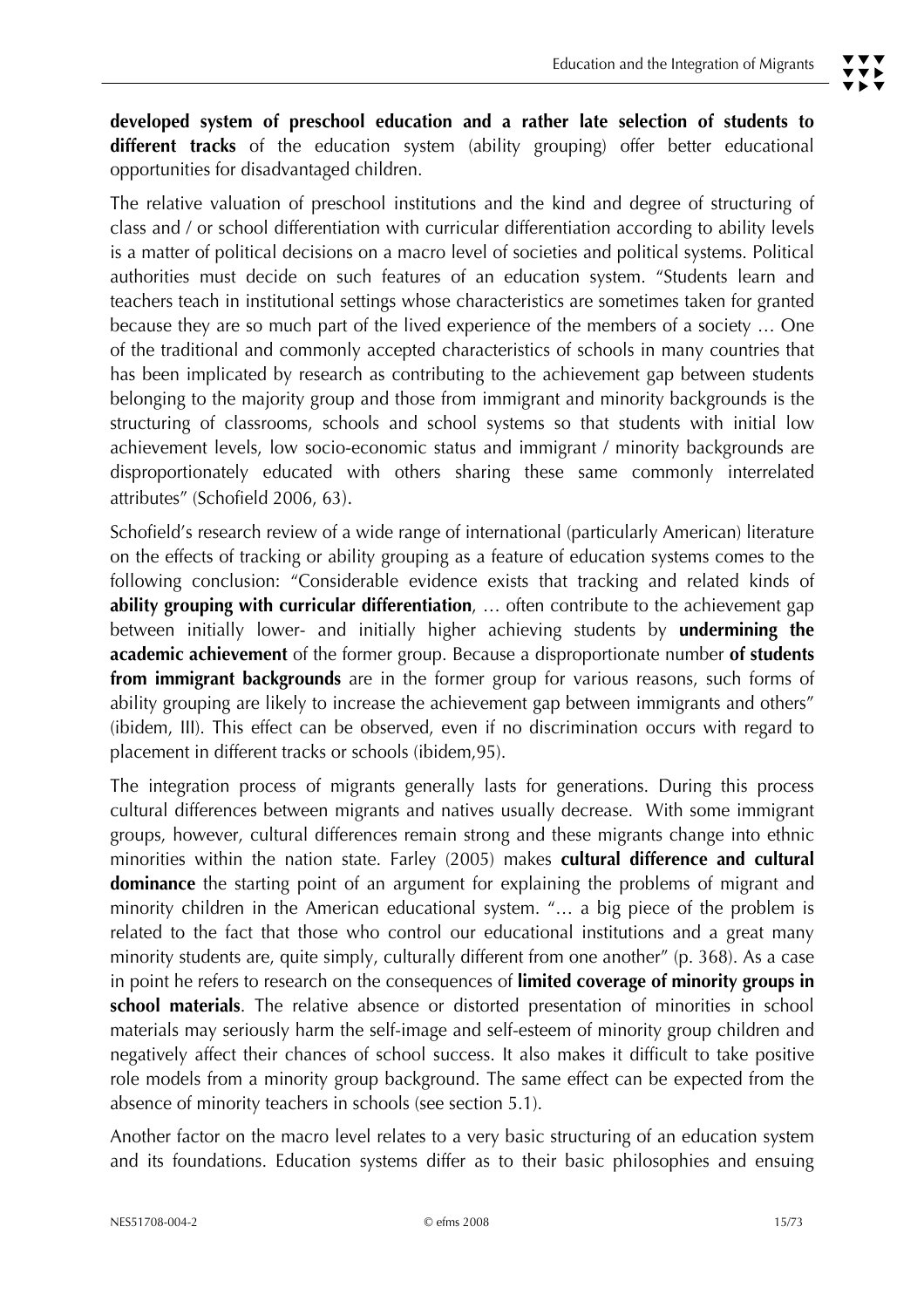structures of schooling. One of the main divisions in educational philosophies seems to be whether and to what degree **systems are selective** - and often selective at an early stage and hierarchical, or believe in a more egalitarian philosophy that gives extra support within the system and second and third (or more) chances to those students who have problems or are slow learners and help them along. It is obvious that selective systems contribute to **increasing the problems of minority children** and do little to support them.

#### **2.3 Meso level explanations: the single school and its environment**

Research on quality of schools has shown that within the structures, limits and opportunities of national and regional school systems there are large performance differences between schools which work under the same general conditions (Fend 1998). It is the **single school that matters**. This includes the individual school's ability to educate and raise the performance of minority group students. Good schools are also good for the integration of migrant children. But it may be necessary to establish new organizational structures and new didactic forms for the support of migrant students as well.

#### **2.3.1The school as an organization**

For the explanation of differences between schools within national or regional systems it is theoretically useful to look at the single school as an organization that acts in a certain environment. Radtke (2004) has developed an approach suggesting that first and foremost the school as an organization is **interested in "normality**", i.e. the normal functioning in the performance of its job. When deciding on whom to accept, keep or reject as a student the modern school in principle is "colour blind". It is interested primarily in the (future) normal performance of the role of students by applicants, or by accepted students. A prime criterion upon which this normality expectation is based is knowledge of the language of instruction; another criterion is a judgement on the possibility to build upon learning content from previous schools that the applicant has attended. The school wants to make sure that it can successfully work with the new "client". The problem for many migrant and minority children and youth is that they cannot fulfil these normality expectations and thus are often excluded from academically demanding schools.

Normality expectations will be in force under normal conditions of an organization. An organization gets into a crisis situation when its regular clientele decreases or even stops coming. In a crisis situation or under the threat of an upcoming crisis another "law of organizations" comes into force, the **"law of survival"**: the organization wants to survive, to keep its personnel, its budget, its resources and its public image (Esser 2000, 268). The loss of students or the upcoming threat of a loss of students is a crisis situation for a school. Depending upon the kind of school this law of survival will work in favour or against the educational opportunities of migrant children. Schools for special education on the one hand, or secondary schools preparing for higher studies could be illustrative examples.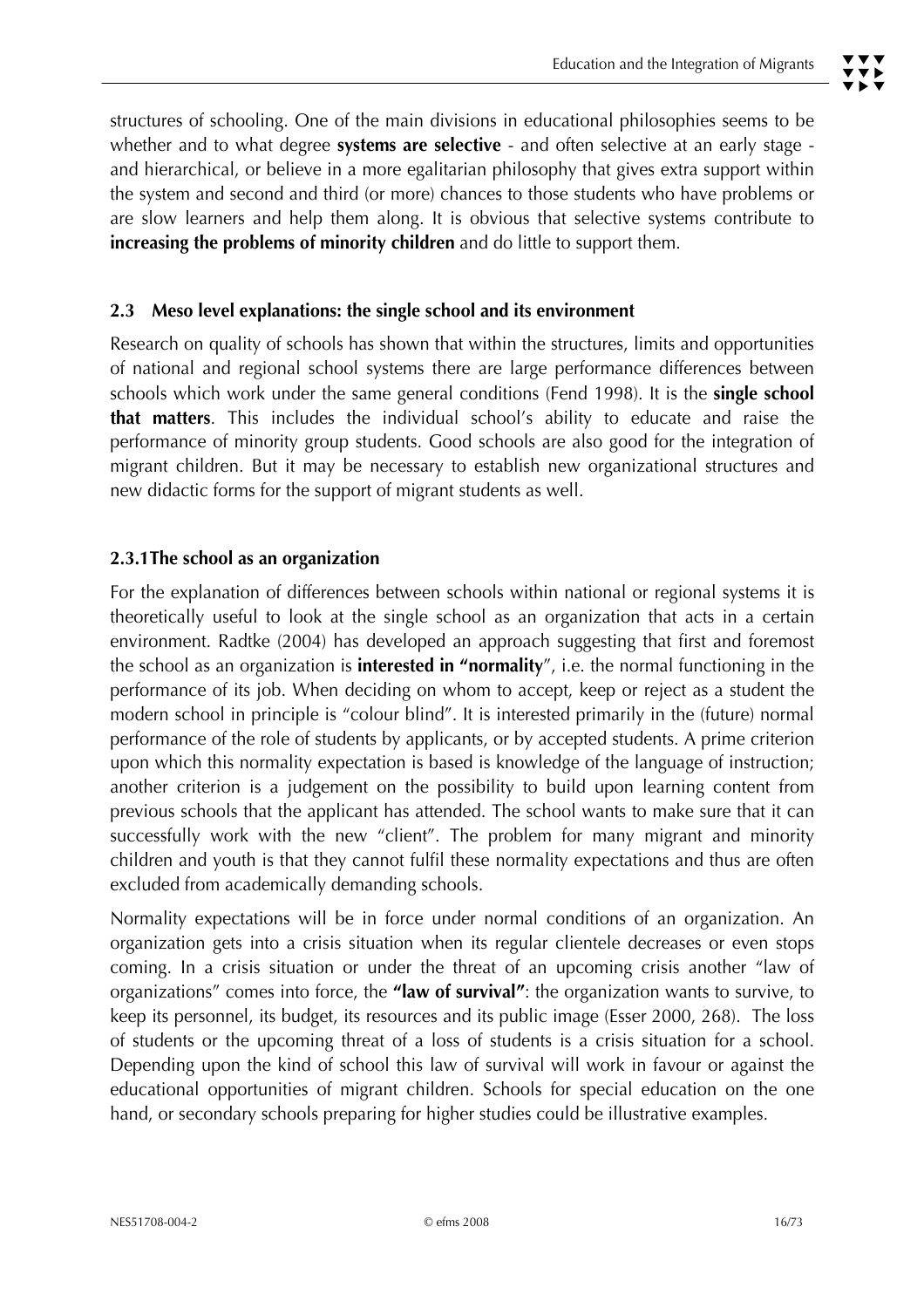Schools for special education suffering from a decrease of pupils and fearing a loss of funds, personnel and importance will be tempted to take students who are not mentally or behaviourally handicapped, but do not fit the normality expectations outlined above. And "normal" schools will be happy to get rid of a difficult clientele. Strikingly different enrolment rates for migrant children in special schools and between different German Länder (Kornmann and Klingele 1997; Powell and Wagner 2001) may be interpreted as an outcome of different placement policies of schools and school authorities in different federal states, not as a result of different rates of handicapped migrant children in those states. EUMC (2004) reports similar trends for many European countries.

Survival policies of a school, however, may work in favour of migrant children as well. A secondary school on an academic track that loses – for demographic reasons for instance – part of its traditional student clientele, will consider changing acceptance standards and take migrant students that it would have excluded under "normal conditions". Evidence for this has been found by Gomolla and Radtke (2002). In that sense the upcoming demographic crisis of European societies with sharply decreasing cohorts of young people, will present an opportunity for migrant children in the education system.

Another approach to explaining different educational opportunities for children and youth is by looking at the quality of schools as organisations in performing their tasks. The **quality of schools research tradition** has identified several indicators that measure the quality of performance of schools as educational organizations. Good schools have among others the following characteristics (Fend 1998, 142, 367):

- $\blacktriangleright$  a shared pedagogical concept
- $\blacktriangleright$  high quality of school management and leadership
- $\blacktriangleright$  consensus and cooperation among teachers
- $\blacktriangleright$  stable structure of teaching staff
- $\blacktriangleright$  high expectations of teachers towards students
- $\blacktriangleright$  few hours of teaching lost due to illness or absence of teachers for other reasons
- $\blacktriangleright$  richness of school life
- $\triangleright$  good discipline of students
- $\blacktriangleright$  good school library
- $\blacktriangleright$  involvement of parents in school life.<sup>2</sup>

It seems that not much is known about the characteristics of schools that perform well with regard to the integration of migrant children (Stanat et al. 2007, 44). However, the policy of the British Department of Education and its Office for Standards in Education, of identifying schools that are particular successful in fulfilling national standards makes it possible to

<sup>&</sup>lt;sup>2</sup> Similar indicators have recently been developed by the "Quality for Partnership of Regions –<br>European Indicators for School Development Planning and its Evaluation" (QPR) project. See www.dfpf.de/qpr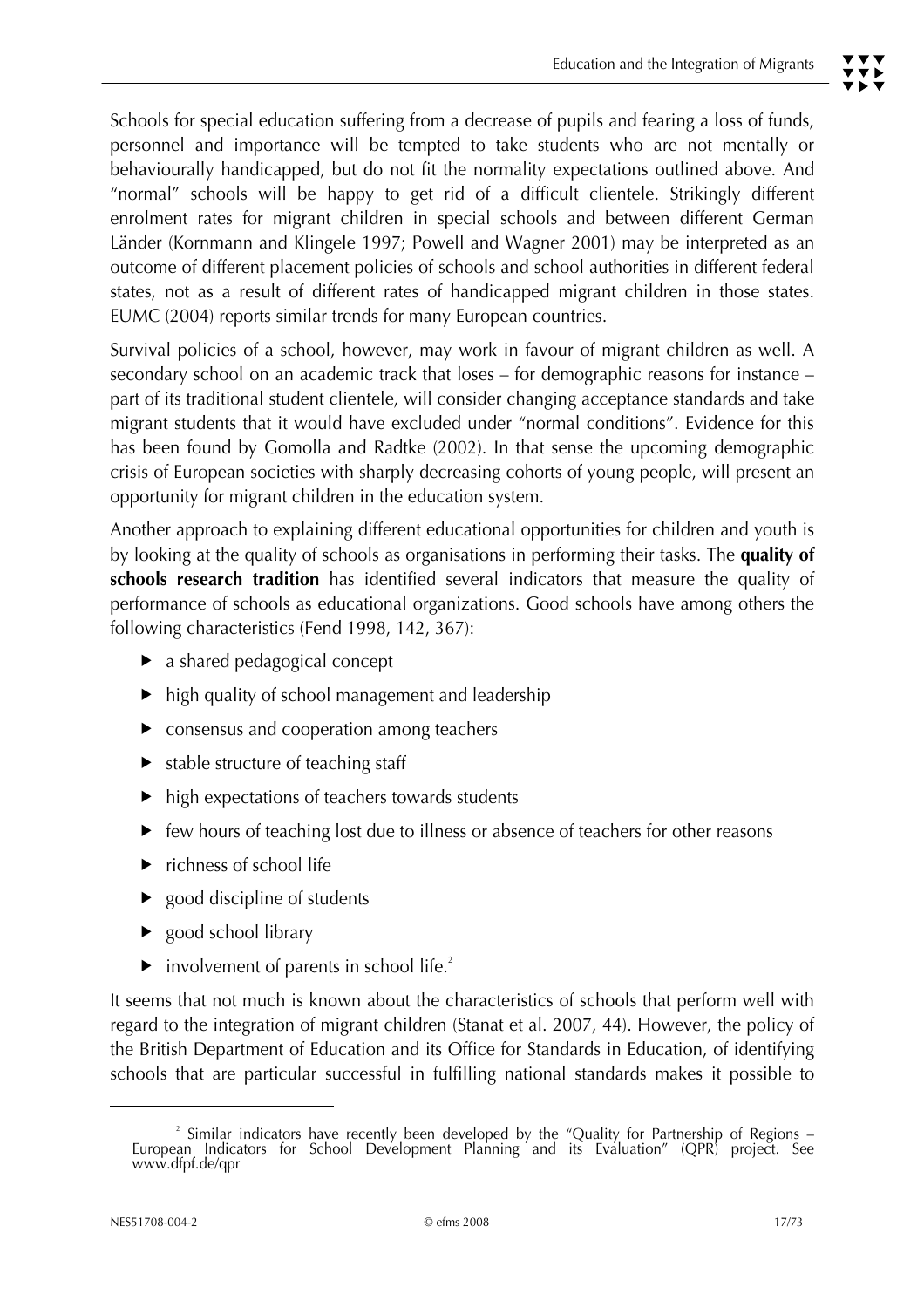learn about criteria of those schools that are especially successful in integrating ethnic minority children. In 2002, for instance, the Office for Standards in Education published a report "Achievement of Black Caribbean Pupils: Three Successful Primary Schools (Office for Standards in Education 2002). Among others the following distinguishing traits were listed:

- $\triangleright$  good management of the school
- $\blacktriangleright$  good cooperation among staff
- $\blacktriangleright$  high expectations of teachers towards pupils, coupled with readiness to give support
- $\blacktriangleright$  good quality of teaching
- $\blacktriangleright$  good equipment of school and
- $\blacktriangleright$  high involvement of parents.

This leads us to the hypothesis, already mentioned above, that **schools of good general quality are also good for the integration of migrant children and their educational opportunities<sup>3</sup>** .

#### **2.3.2 School and classroom segregation as an explanation of underachievement**

Segregation can be regarded as a multi-level concept. On the one hand it refers to a macro structural feature of society and is an expression of an ethnic stratification system. Segregation can also be – on the meso level – a characteristic of organizations, like schools. People of different ethnicity or of migrant vs. non-migrant status are members in different organizations, or within an organization, in different and separated structures. On the micro level of small groups and inter-individual interaction segregation refers to separated, homogenous ethnic or migrant structures. Segregation is a concept for social and physical spatial separation and distance between groups and individuals. School segregation means that the student body of a school – and sometimes the teachers as well – are primarily composed of one ethnic minority group or of a migrant minority group (migrants of different ethnicity).

Segregation can be de iure and de facto. European countries do not have segregated schools for migrant and ethnic minority children on a legal basis. The case of separate schools for autochthonous traditional ethnic or national minorities in some European nation states – as in Spain - is a case of cultural autonomy, in which the separation is voluntary and rests on the will of the minority. De facto segregation of migrant children in urban schools – usually in disadvantaged city quarters – exists in all European countries that have experienced relevant immigration in the second half of the 20<sup>th</sup> century. This **school segregation** is primarily the result of concentration and **segregation of migrants in housing**. Where housing is highly segregated neighbourhood schools will generally be segregated too (Kristen 2003). Existing school segregation may also reinforce housing segregation, since some majority

 $\overline{a}$ 

<sup>&</sup>lt;sup>3</sup> Systematic research is needed to further test this hypothesis.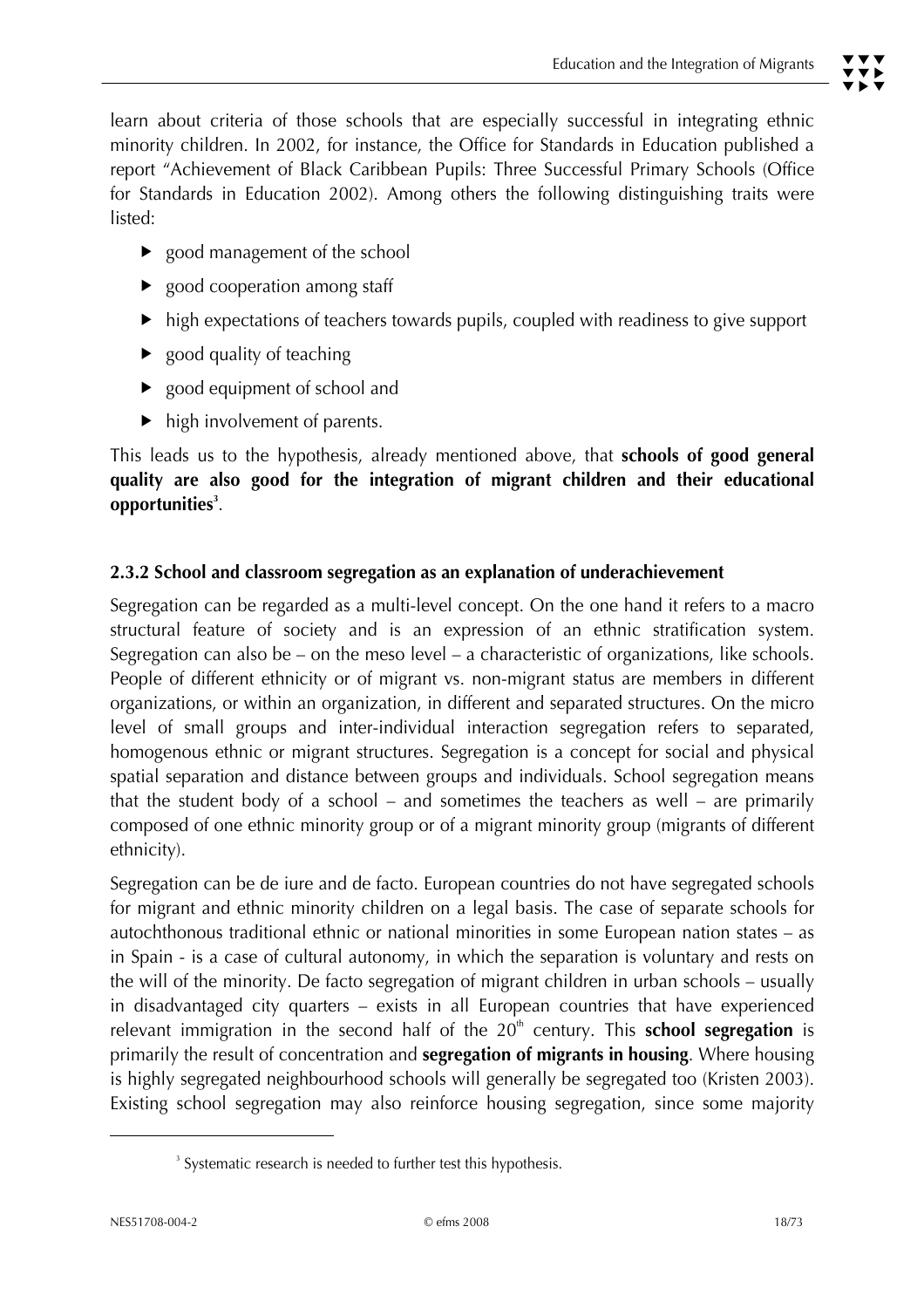# **2.3.2.1 "White Flight": ongoing school segregation in Europe**

The occurrence of such residential mobility for attending a different school is one aspect of a phenomenon called "White Flight". The other aspect of White Flight is to withdraw one's children from a school with an unwanted school population without moving to a different residential area.

The concept of White Flight has arisen in the context of attempts to desegregate or integrate schools in the United States since the late fifties and sixties of the  $20<sup>th</sup>$  century (Yinger 1994, 130). The "Brown vs. Board of Education" Supreme Court decision of 1954 has made de iure segregated schools illegal and the Civil Rights movement of the 1960s gave momentum to new integration policies all over the country. White Flight in that context was a reaction to the new policies and meant that parents moved their children from schools that were desegregated. They did not want their children to be educated with minorities, out of ethnic or racist prejudice and / or for fear of educational disadvantage.

While in the United States parents reacted to changes in previously segregated schools leading to a different composition of the school population, parents in Europe are (partly) reacting to changes in the student body of schools that are caused by immigration. White Flight in Europe thus is a consequence of immigration in the area of education.

Generally speaking, the occurrence and forms of White Flight are influenced among other by:

- $\blacktriangleright$  the obligation or freedom of choice for attending particular schools in certain residential districts;
- $\blacktriangleright$  the definition of school districts:
- $\triangleright$  opportunities or restrictions to attend private schools.

Evidence for the occurrence of White Flight in Europe has been found for Denmark, the Netherlands and the United Kingdom. It is highly likely, however, that White Flight is a common feature of all European immigration countries. Bloem and Diaz (2007) report such processes in Denmark for the town of Aarhus in Denmark where one school is even left without a single ethnic Danish student. Burgess et al. (2006) do not use the term "White Flight", but find a high degree of ethnic segregation in British schools and identify parental choice as one of the main causes. Parental choice plays a key role in the United Kingdom, since there is a free choice of school. Karsten et al. (2006, 244) summarize their findings for the Netherlands as follows: "The growth in the number of segregated schools in the major Dutch cities can be largely explained by demographic trends and residential segregation. The phenomenon of White Flight facilitated by freedom of choice has reinforced this spatial segregation even more. Add to that the fact that specific groups of ethnic minorities are increasingly using their freedom to provide education to found their own schools, usually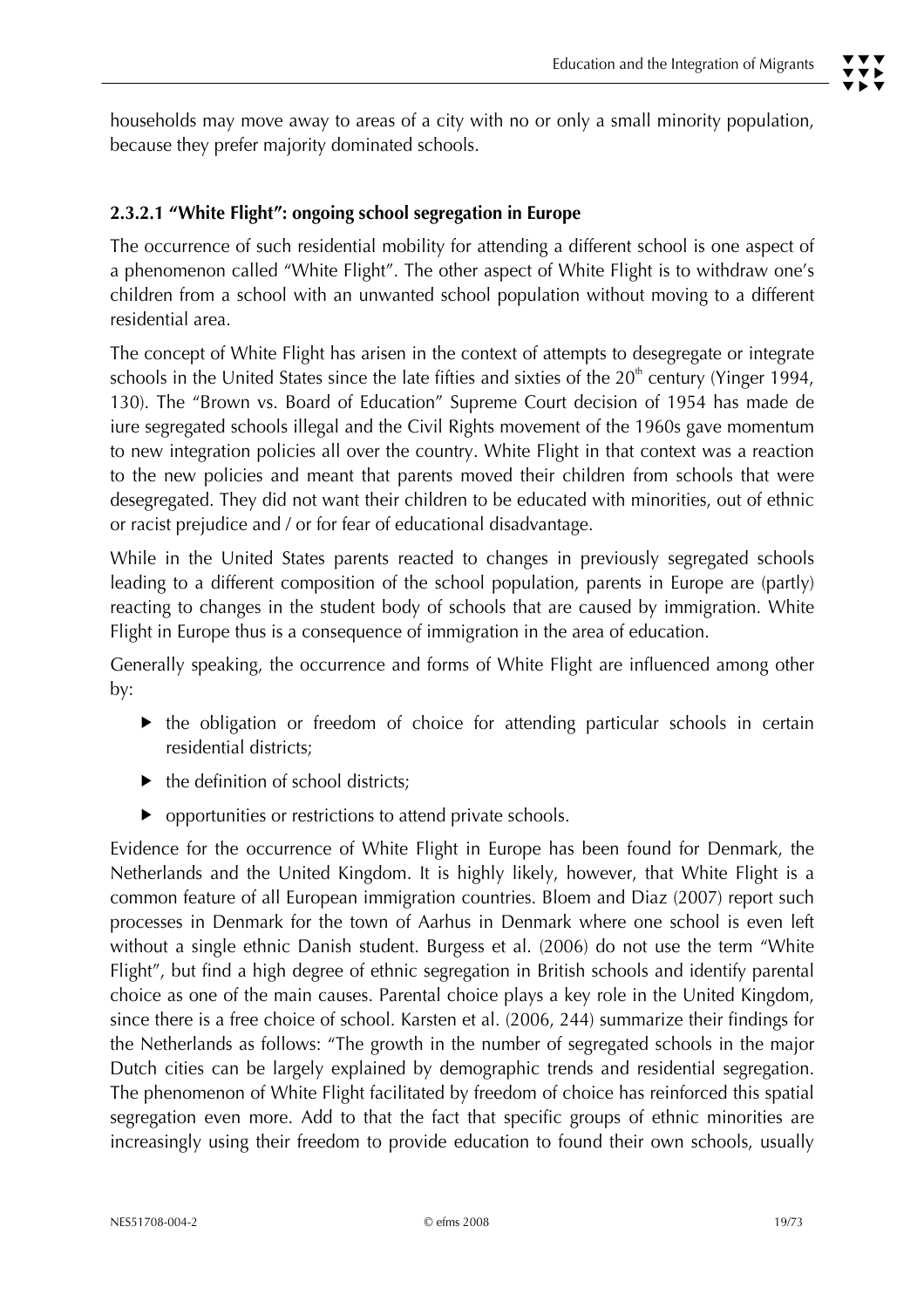Islamic schools." In analogy to White Flight the latter phenomenon might be called "Islamic Flight" as a form of voluntary segregation.

# **2.3.2.2 Effects of segregation**

What can segregation explain in relation to underachievement of migrant and minority children? There is solid research evidence that **peers have a substantial influence on student achievement.** On the basis of PISA data Stanat (2006) for example has found that a large concentration of migrant children in schools hinders their academic performance. Using the same and additional data Entorf and Lauck (2006) have recently presented internationally comparative evidence for this hypothesis and report an increasing number of research projects on peer effects. Nordin (2005) and Sulkin and Jonson (2006) have shown the effect of segregation on achievement for Sweden.

This research tradition was established in the United States by the so-called Coleman Report of 1966 (Coleman et al. 1966). "…the study found that the background characteristics of fellow students were an important factor in the learning of minority and low income students. Specifically, the more 'advanced' their fellow students, the better the minority students did" (Farley 2005, 392/393). The implication of this finding is that minority students in segregated schools are performing below their potential.

Farley (2006) has reviewed more recent research on the influence of peers on academic achievement and concludes that this research basically supports the earlier findings:

- $\blacktriangleright$  Minority children exposed to classmates with higher educational aspirations increase their own (Wells and Crain 1997);
- $\blacktriangleright$  Expectations are higher in integrated schools compared to segregated schools (ibidem; Cohen 1995,1993);
- Academic achievement and sometimes IQ test scores<sup>4</sup> of minority students improve after a transfer to integrated schools (Ortfield et al. 1991; Slavin 1985; Wortman and Bryant 1985);
- Minority students in integrated schools are more likely to attend college and get better jobs after graduation (Wells and Crain 1997; Ortfield and Eaton 1996).

The fears of middle class parents of sending their children to schools with large groups of minority children need not be founded on ethnic prejudice, but often are based on the belief that children will learn less in such schools. Farley (2006, 58) concludes in his review "that the great majority of studies show that the achievement of majority group and / or middle class students does not decrease" in integrated schools. The desegregation process is

<sup>4</sup> The use of IQ test scores is presently often looked upon with a lot of criticism, particularly its application with minority students. For a basic criticism see Gardner (1993).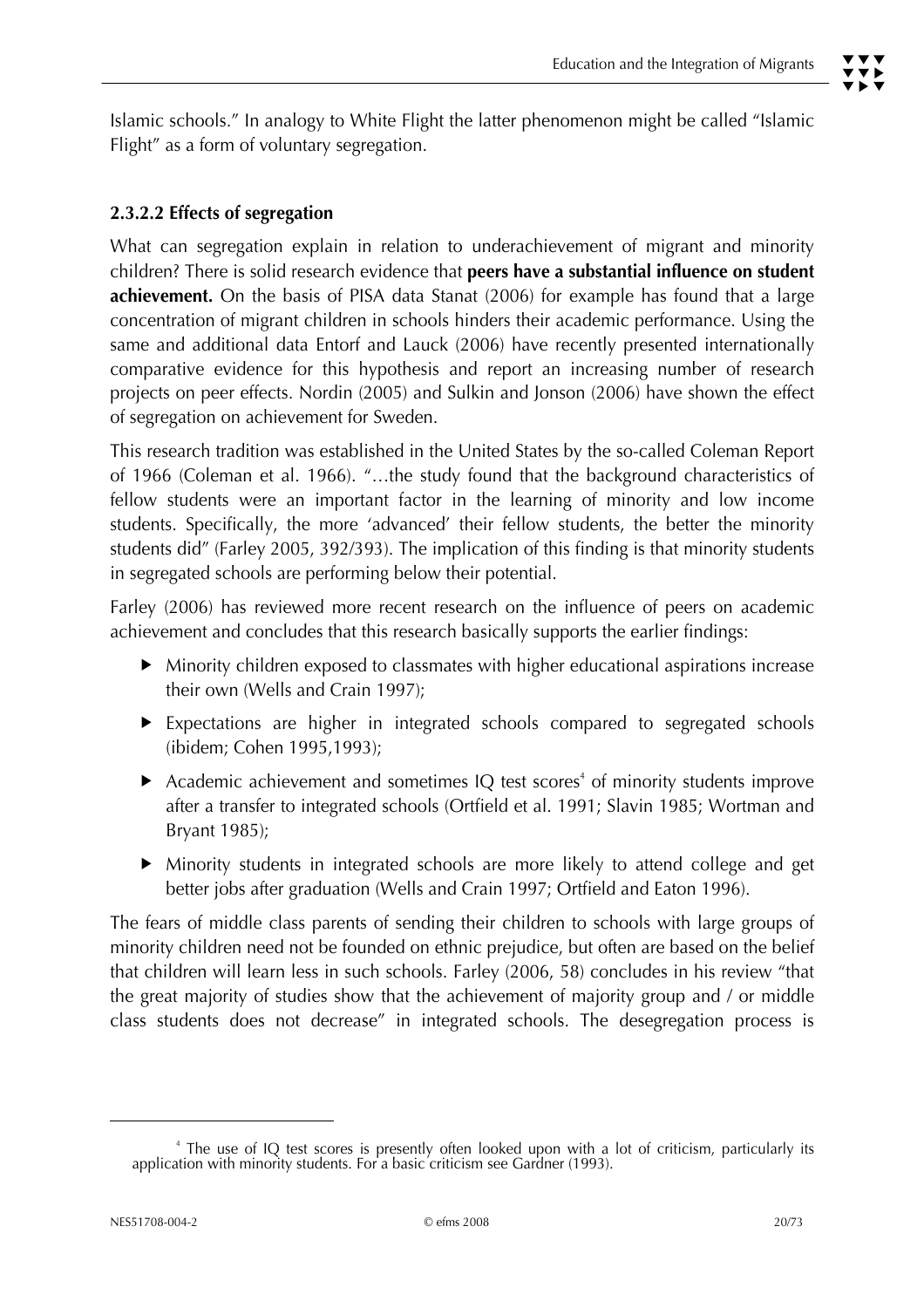successful, however, only under certain conditions which will be discussed in section 5.3.2. One of the main conditions is that such schools are good schools and attractive.<sup>5</sup>

#### **2.3.3 Teacher qualifications and expectations**

No matter what the differences between national education systems are the teacher student relationship and the content of its interaction are absolutely central for student achievement in any system of education. Since the adaptation of education systems to the rather new processes of immigration in Europe lags behind the social facts of this ongoing process, teachers in most cases are ill prepared for having large numbers of migrant children in the class room. The training of school teachers is little geared to this new reality (Pitkänen et al. 2002). Pre school educators as well have to be trained for this new challenge. They have to be qualified for the new role of early age second language teacher. The "frühstart" (Early Start) Project of the Hertie Foundation in Frankfurt is an example of a civil society initiative for this training (www.projekt-fruehstart.de).

Quite a large body of educational research that has been reviewed by Farley (2005), Schofield (2006) and Stevens (2007) has found that **teacher expectations** affect student performance (). Teacher expectancy works as a self fulfilling prophecy: "teachers expect more of some students, and less of others, and their expectations affect the way they interact with students, and as a result, the expectations become true" (Farley 2006, 316). There is a large body of evidence that expectations are formed at least partially on the basis ethnicity, "race" and social class (Stevens 2006).

Teacher expectancy works in subtle ways: different kinds of socio-emotional behaviour, the amount and kind of feedback high and low expectancy students receive, the extent to which students are provided with challenging learning material, and the opportunities presented to students to participate in class (Schofield 2006). Very often these processes happen unconsciously.

The size of the influence is different under different **conditions**: expectancy effects seem to be stronger in elementary schools and appear to have a bigger influence on students in situations new to them. "Furthermore, students who are not very verbal or who fail to initiate much interaction with their teachers are more likely than others to generate low teacher expectations irrespective of their potential, which has important implications for the achievement gap since immigrant students may be especially likely to evidence such behaviours due to having lesser familiarity with the language of instruction than their non – immigrant peers" (Ibidem, 94).

<sup>5</sup> Barbara John, former commissioner for integration in Berlin, recently said about problem schools with a high percentage of migrant children and strategies of parents to avoid such schools: "One cannot expect parents to sacrifice their children's opportunities for the sake of the common good". The only<br>rational way out, she continued, would be to strengthen the schools and make them more attractive (Der Spiegel 35, 2007, 55).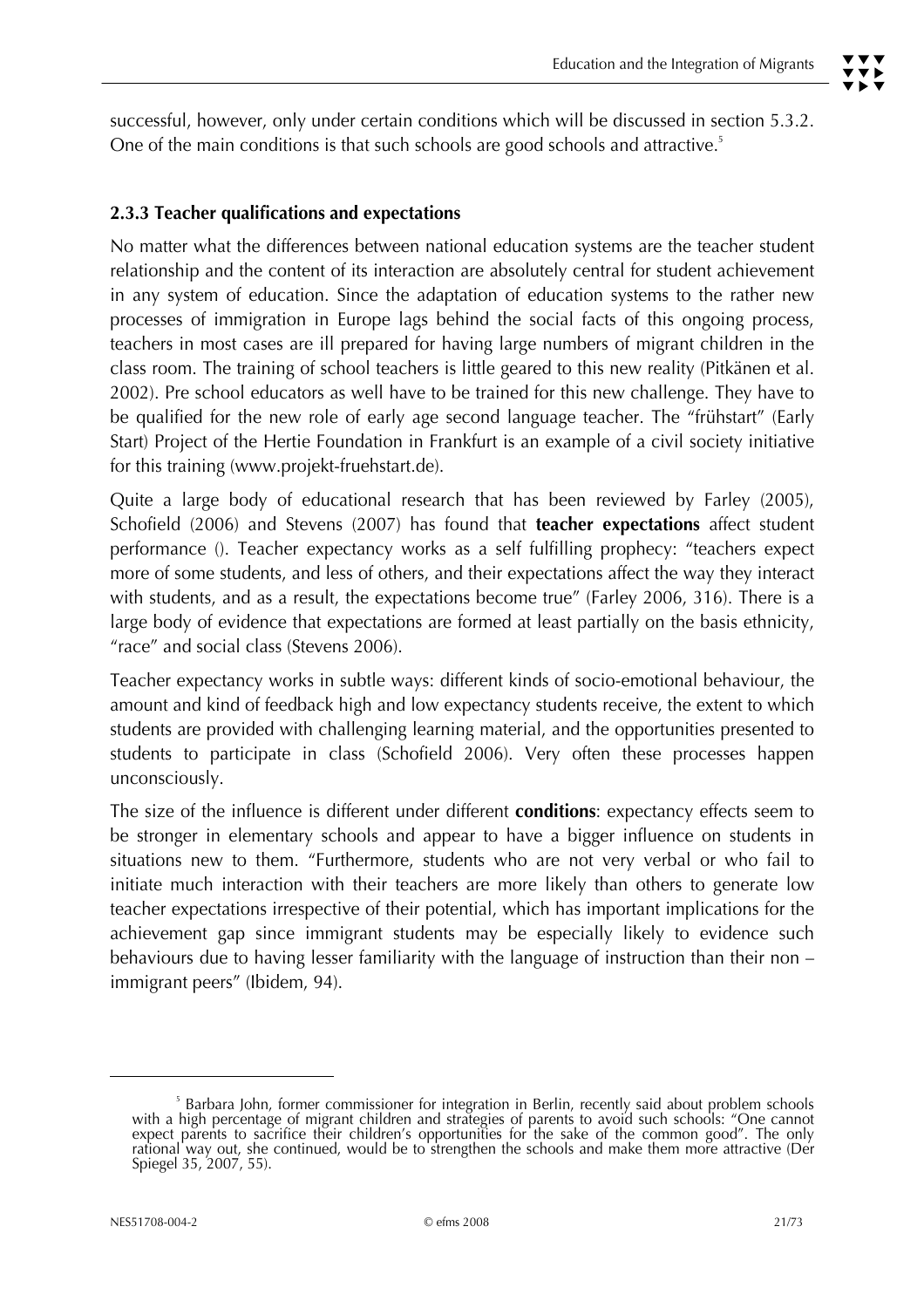#### **2.3.4 Comprehensive vs. non-comprehensive schools**

Education systems in Europe vary as to whether schools after elementary education are differentiated according to the level of courses and degrees offered. Comprehensive schools offer different tracks within one school, non-comprehensive schools in secondary education are specialized either for a basic, a medium or a higher level, with only the latter leading to further academic studies.

Since the question of having, not having or only partly having comprehensive or noncomprehensive schools is decided at the level of education systems we have discussed the relative advantage of comprehensive schools for migrant students' opportunities in section 2.2. There is systematic evidence that comprehensive schools with curricular differentiation are to the disadvantage of the migrant group.

Additional new evidence can be cited from a recent research by Diefenbach (2005) in Germany. Germany is a country where one finds both comprehensive and noncomprehensive schools for secondary education in the different Länder. Diefenbach looked at the rate of students with a migration background successfully completing the medium or higher secondary school track comparing comprehensive and non-comprehensive schools. She found that significantly more migrant students reached both the medium and higher qualifications in the comprehensive schools. The data were for the period of 1990 to 2000.

# **2.4 Micro level explanations of underachievement**

As to the micro level of explanations for migrant children problems in the education process we shall discuss aspects of early socialization, cultural, social and economic capital of the family and effects of these on educational opportunities, the effects of interrupted integration movements due to pendulous migrations, and the effects of stereotype threat on migrant children's achievement.

Often **language competence** is regarded as an **independent variable** to explain lack of achievement. This is the case, for instance, in the EU wide EUMC report on education of migrant children and youth (EUMC 2004, 54). It certainly is in the first phase of migrating to a new country when new migrants do not know the language. After an early beginning and transitory process of integration, however, one could look at language competence as a **dependent variable** and as an aspect of the integration process depending on the ability, motivation and opportunity of the new migrant to learn the new environment. We have discussed language issues in the context of education in section 8.

#### **2.4.1 Developmental risks in early childhood socialization**

There is, as might be expected, a huge literature on this topic in different fields of research in the social sciences. Leseman has undertaken a very careful review of a broad range of research on consequences of early childhood socialization for education in low-income and minority families. He has been particularly interested in research identifying "risk factors" in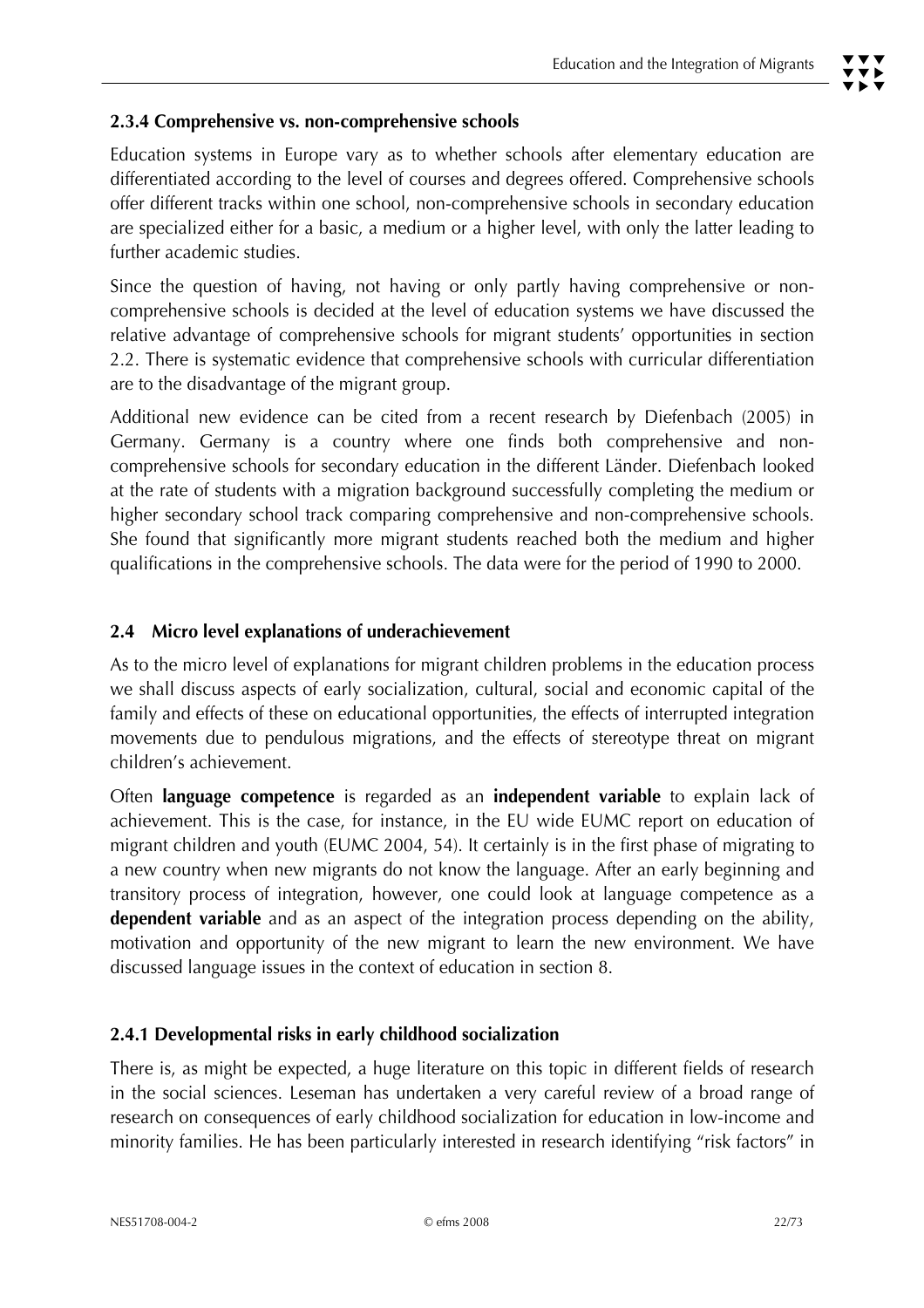low income and minority family socialization in relation to adaptation to and performance in elementary schools. Leseman (2002, 18) concludes that there are four basic risks:

- $\blacktriangleright$  there may be a low level of cognitive stimulation, decontextualized language use and literacy;
- $\blacktriangleright$  parents may hold traditional child rearing beliefs and socialization goals that do not match the socialization practices and personality requirements in contexts other than the family of origin;
- $\blacktriangleright$  the mother tongue may be different from the school language;
- $\blacktriangleright$  there may be an accumulation of risks.

It is not possible to quantify or even give a rough estimate on the proportion of families with a migration background that would show these characteristics. There are large numbers of such families, but we should by no means equate the whole group of migrant families as "risk families".

# **2.4.2 Cultural, social and economic capital in the migrant family**

The most prominent explanation conceptualizes the underachievement of migrant children in terms of a shortage of the cultural, social and economic capital that is necessary for successful education in the immigration country. This approach mostly works with Bourdieu's concept of economic, cultural and social capital. Migrant families often are not only economically disadvantaged, but also in relation to the dimension of cultural capital which is of prime importance for socialization and education. Bourdieu (1979) makes a distinction between incorporated, objectified and institutionalized cultural capital. Incorporated cultural capital is the sum and the quality of the learned skills, knowledge, values, preferences and standards which have to be acquired and which are manifested in a certain habitus of the person. The incorporation process takes effort and time. Its content and quality is heavily dependent on the **cultural capital of the family** in which the person grows up. Different from economic capital, incorporated cultural capital cannot be easily transferred, but is transferred and acquired in a long lasting process starting with primary socialization. The transfer involves many forms of unintentional and intentional learning that happen in daily family interaction and creates learning potentials that enable the person increasingly to acquire and incorporate the culture of his or her environment.

The **relevance of the concept of incorporated cultural capital** in the context of migration and integration in Europe is twofold: 1) Due to the early recruitment of unskilled labour in Europe in the 1960s and 1970s and the consequent family reunion large segments of the migrant population are from classes in rural or semi-urban areas with little formal education in their countries of origin. This per se puts their children in a disadvantaged competitive position in the education system of the immigration country. 2) There is an effect of migration on the value and productivity of cultural capital. Many forms of cultural capital are heavily dependent on the context and society in which and for which they have been acquired. They are devalued in the immigration context. Language is a prime example here,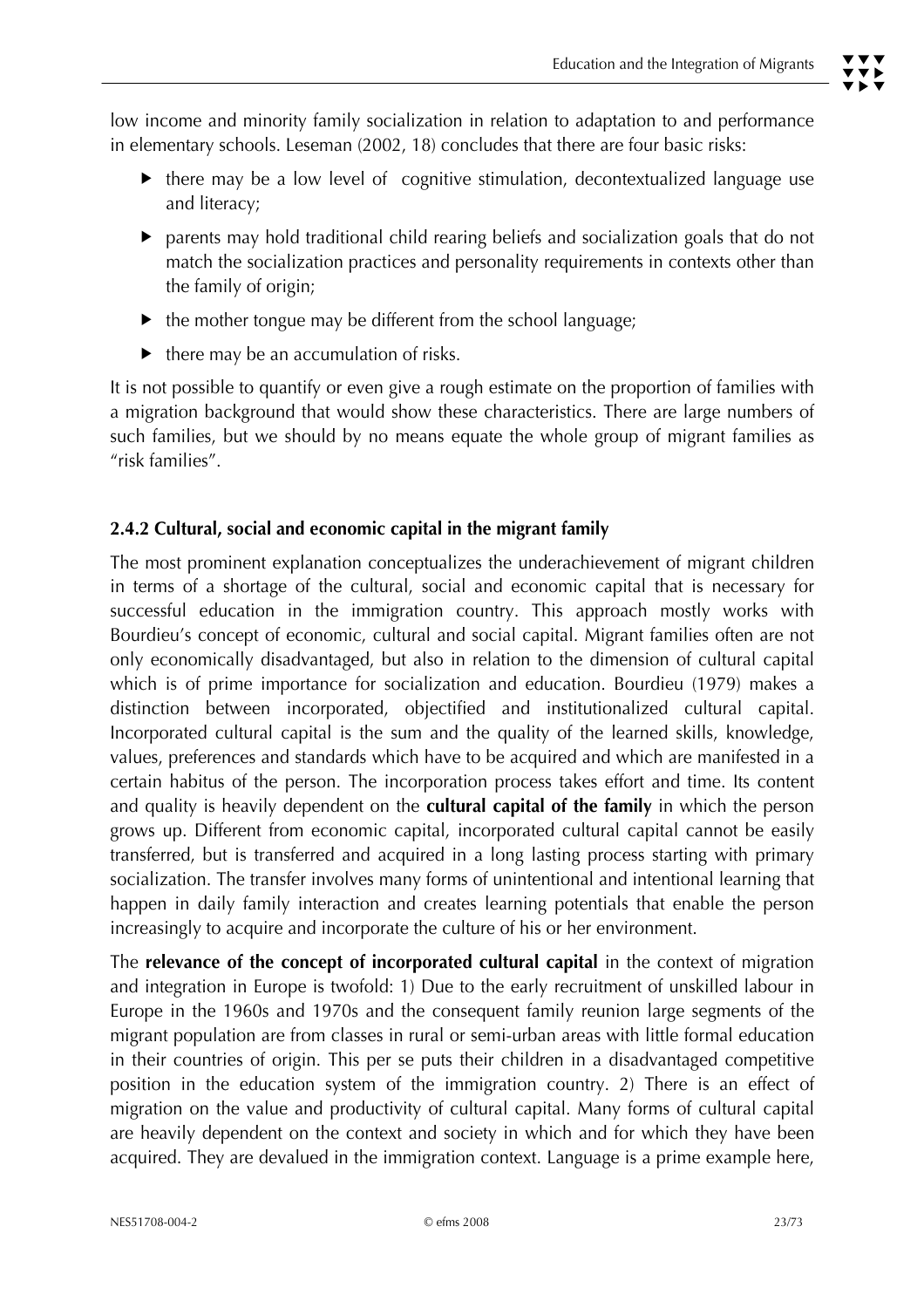but the same is true for many kinds of knowledge on work and jobs, or on the functioning of institutions and society. Knowledge on the functioning of the education and career system is a case in point.

The situation can thus be described as follows: in the country of origin the amount of incorporated cultural capital is already comparatively small; additionally, relevant parts of this capital are **devalued through migration**.

For those families and persons that come with higher levels of educational and professional qualifications the possibility of transferring their formal qualifications may be difficult as well, since this form of institutionalized cultural capital is often not recognized in the new society and thus devalued as well. All of this put migrant families and their offspring in a very difficult position in the societal competition. Those, however, who immigrate with a high level of education integrate faster.

**Social capital** are those resources (including information) that result from the network of relations that persons have with other persons on the basis of mutual recognition and respect. The amount and quality of social capital depends on the one hand on the number of relations persons have, on the other hand on the economic, cultural and social capital that these related persons control.

Due to chain migration of relatives and neighbours migrants often have - in terms of the number of relations and the formal size of the network - quite a large social capital at their disposal. But for several generations - the time depending on the speed of the integration process - this social capital tends to consist mostly of relations within the ethnic group that has migrated. Thus the network is limited in its potential for support, because it consists of relations to persons who themselves have a rather weak position in the immigration country. Their knowledge of the education system is limited and generally they are not able to support the children in supervising their homework or training with them for tests or in other ways that are relevant for success in the education system. Limited relations, resources and opportunities within the migrated ethnic group are what Wiley (1977) has justly called an **"ethnic mobility trap**".

One central aspect of a lack of social capital that is relevant for succeeding in the education system of the immigration country is the generally weak or non-existent relations between educational institutions, teachers and the parents of migrant children.

When looking at the relation between school achievement and ethnicity / nationality of migrant children there are some striking differences, as we mentioned earlier. In a recent study with a large set of German micro-census data Kristen and Granato (2004) again found these differences according to ethnicity / nationality. When, however, controlling for "resources relevant for education" (education and socio-economic position of parents), in other words parental cultural and social capital, the differences disappeared (ibidem, 141). It seems, thus, that "ethnic differences" in achievement are the differences that ethnic groups show in terms of attitudes and resources relevant for education.

Such attitudes and resources need not necessarily – as Bourdieu assumes – be closely tied to social class position, as Tariq Modood found in his research: "The biggest anomaly is the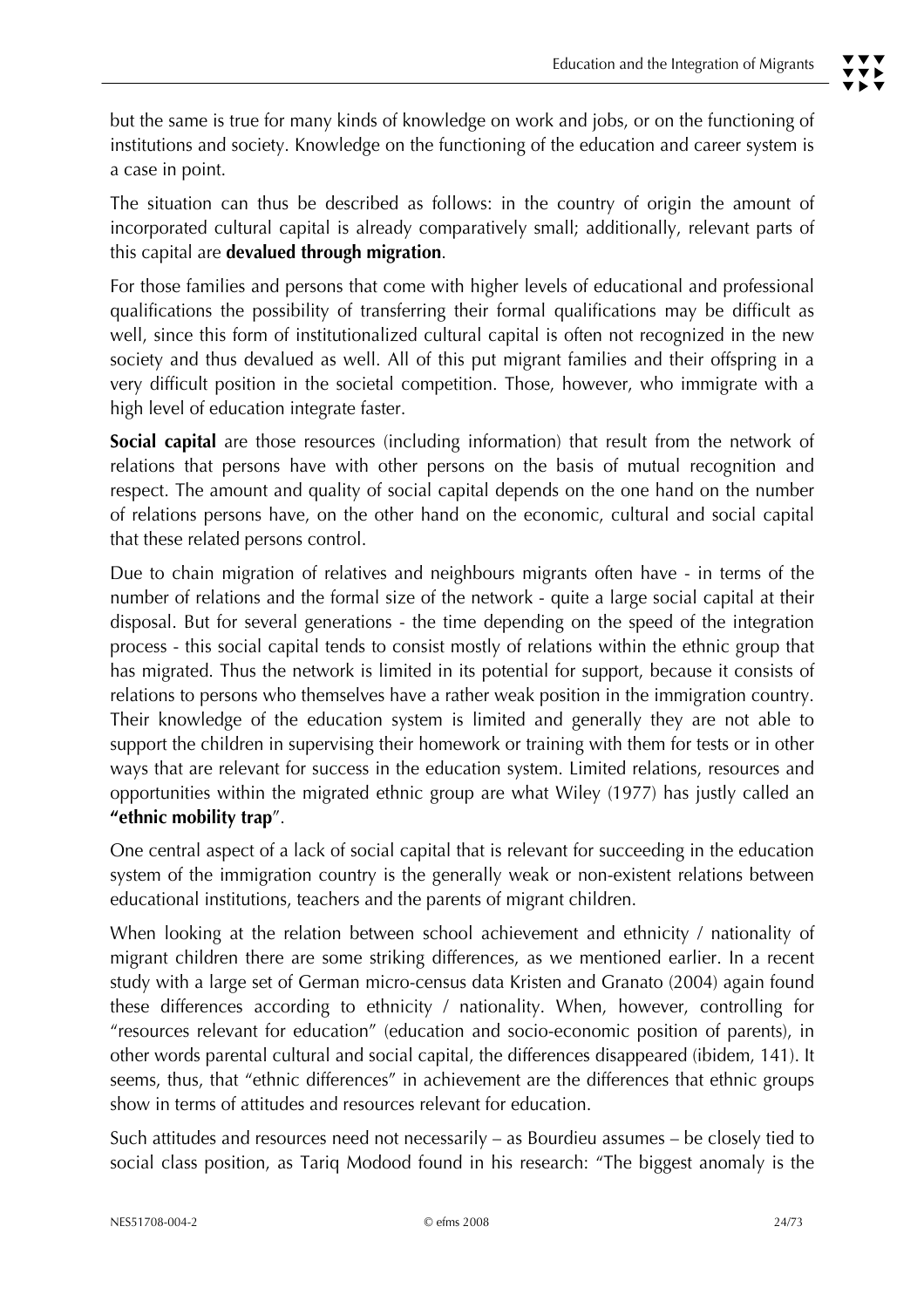pervading underlying fact that groups with more disadvantaged class profiles than whites … produce much larger proportions of applicants and admissions in the national higher education system" (Modood 1993). Modood develops the concept of a mentality, that is relevant for education, a "motor" as he calls it in an article from 2004: "… the 'motor' of the British South Asian and Chinese overcoming disadvantage lies in migrant parents getting their children to **internalize high educational ambitions and to enforce appropriate behaviour**" (Modood 2004, 87). This "motor" is a kind of cultural capital, but not

#### **2.4.3 Interruption of integration processes and pendulous migration**

Bourdieu's capital theory, but reformulates it at a particular point.

The growing and often enthusiastic literature on "transnationalism" according to which increasing numbers of people move and live in a "transnational space", and which assumes that belonging to a nation state has been loosened, overlooks that integration primarily is still a process that takes place in a nation state context and its institutions. Research has established as well that integration is a function of length of stay<sup>6</sup>. When individuals and households move back and forth over still existing national borders - Schengen has only lifted border controls - they are again and again confronted with different institutions and languages to which they have to repeatedly adapt. For some "elite" individuals and families this may not be a problem, but for the great majority of migrants it is. Generally speaking and holding constant other conditions integration is a function of time spent in a national society and its local context.

necessarily closely tied to economic class position. Modood's concept does not invalidate

For children and youth in education transnationalism presents particularly severe challenges and problems regarding school achievement. Learning and adaptation processes to a school system are repeatedly interrupted and new challenges arise with each pendulous move. There is research evidence in the United States that high internal mobility of children and youth negatively affects educational attainment (Centre for Business and Economic Research 2005). Adaptation challenges and resulting difficulties should even be greater for international migrants.

The **pendulous effect** is particularly **detrimental** to children from families with little cultural, economic and social capital. The low achievement of Italian children in Germany seems to be a case in point. Despite being the "oldest" immigrant group they are – compared to other migrant groups – overrepresented in schools for special education and underrepresented in secondary education leading to university education (Herwartz-Emden 2003, 688). At the same time – due to free mobility in the  $EU$  – significant numbers of Italians seem to move annually between Germany and Italy, living for a few months in Italy during the winter, in Germany for the rest of the time. The hypothesis of a relation between mobility and school performance, however, has to be tested for the Italian case, because research on this topic is lacking.

 $\overline{a}$ 

<sup>6</sup> For a recent example with large data sets see Rumbaut (2004).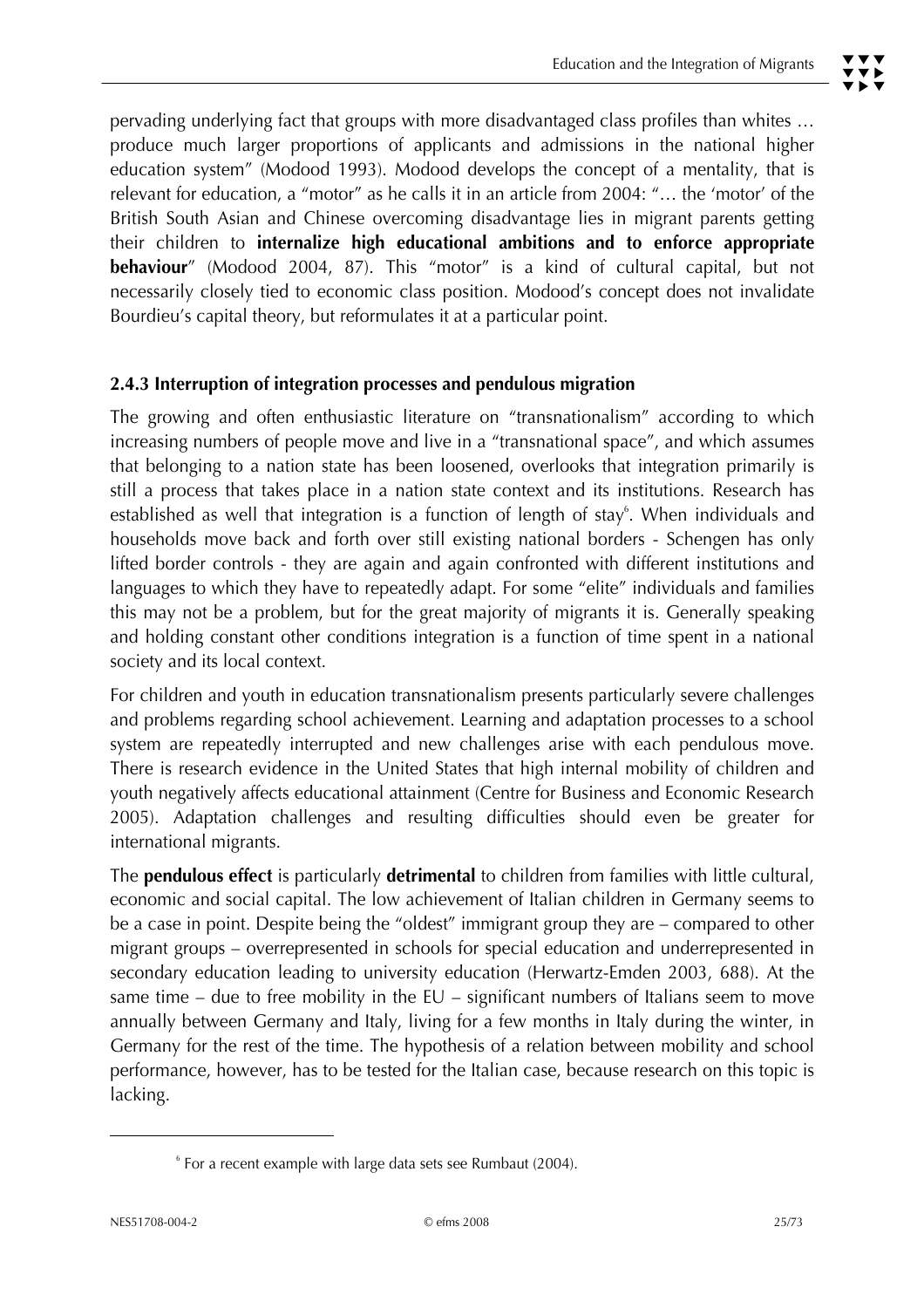# **2.4.4 Effects of stereotype threat**

Stereotypes can be conceptualized – on the macro level – as **societal ideologies** consisting of structured descriptions of allegedly negative characteristics of large social groups, out– groups, and, at the same time, of allegedly positive descriptions of groups that people belong to: in-groups. Such stereotypes over-generalize and are immune to evidence that would question the ideology. Ideologies usually are the product of certain interest and power structures, but often develop dynamics of their own when interest structures are in a process of change.

In this study we look at stereotypes – on a micro level of analysis – as **individual negative attitudes** toward other individuals and other groups. These attitudes are produced in the socialization process via the internalization of the societal ideologies referred to. Usually they are not based on any personal experience.

Without going into any theoretical discussion and differentiation we only mention that the social sciences refer to this complex phenomenon with different terms: ethnocentrism, nationalism, xenophobia, racism and nativism<sup>7</sup>. Concrete forms of the ideologies and attitudes are, for instance, anti-Semitism, Islamophobia, or anti-Polonism.

Social psychological research – especially in the United States – has made a strong effort for a long time to look into the **consequences of stereotyping** on the achievement of minority children. Schofield has recently undertaken a review of a vast research literature from social, educational and developmental psychology (Schofield 2006)<sup>8</sup> She lists the following major results of this research:

- $\blacktriangleright$  stereotype threat can seriously undercut the achievement of immigrant and minority students;
- $\blacktriangleright$  "a substantial and well designed body of experimental research reviewed leads to the conclusion that students' beliefs that negative stereotypes exist about the academic performance of the members of a social category to which they belong can have a negative impact on their performance" (Schofield 2006, 93);
- $\blacktriangleright$  stereotypes may undercut the performance of children as young as 5 or 6 years of age, and the effects may be quite large;
- $\blacktriangleright$  stereotype threat produces other behaviours that have a negative influence on achievement: avoidance of challenge, self handicapping, rejection of feedback regarding one's performance and academic disengagement.

The **mechanisms** through which stereotype threat negatively affects academic achievement include increased anxiety (Blascovich et al, 2001; Osborne 2001), decreasing students' expectations regarding their likely performance (Cadinu et al. 2003) and "impairing

<sup>7</sup> For a detailed discussion see Heckmann (1992)

<sup>8</sup>  $^8$  In addition she has consulted a large number of senior figures in educational research and researchers who have a high level of policy experience.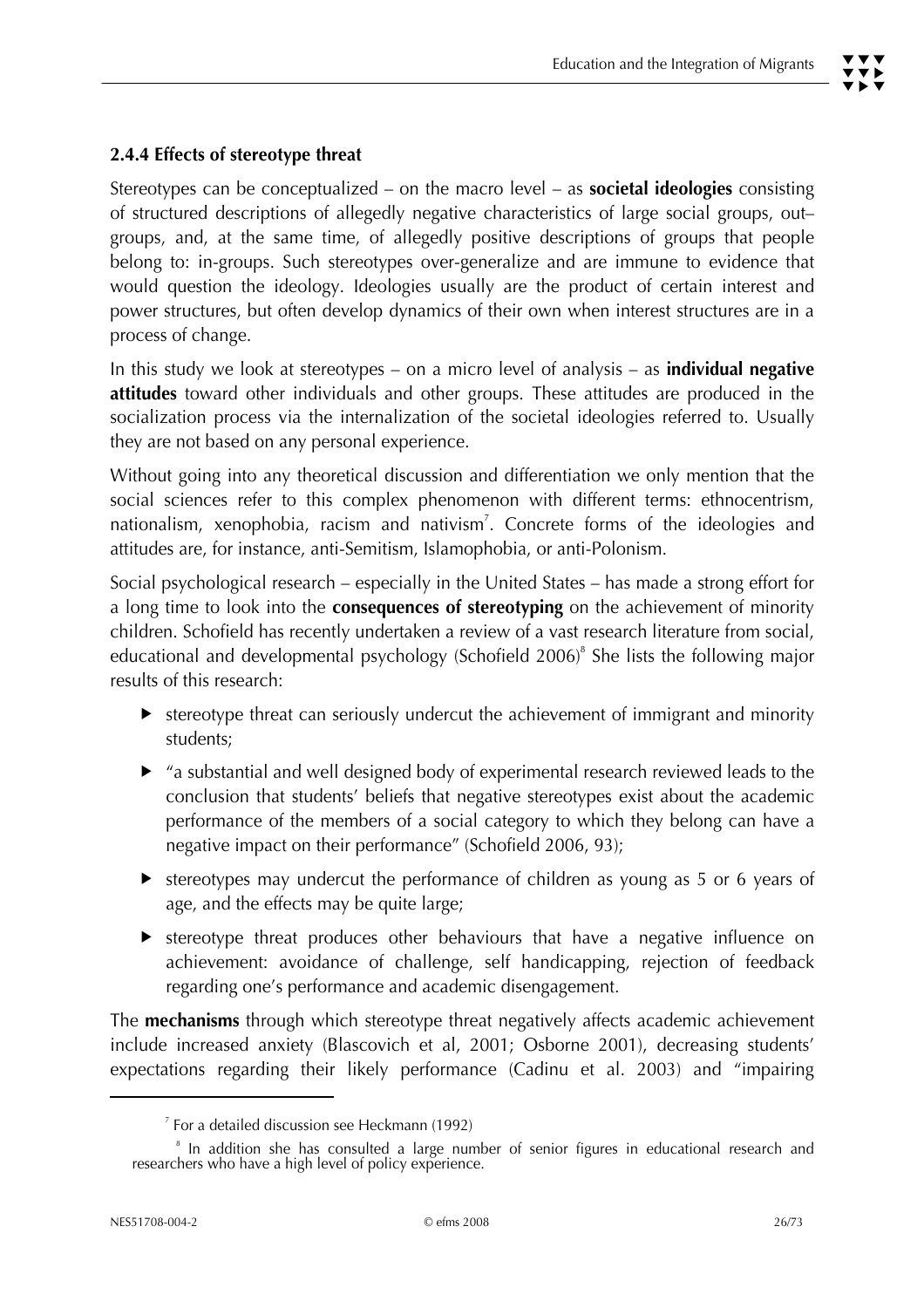intellectual functioning by hijacking cognitive resources that would otherwise be available for the academic activity at hand to process and / or suppress concerns raised by stereotype threat" (Schofield 2006, 93)). Difficult tasks also increase the likelihood of producing effects of stereotype threat. Stereotype threat furthermore increases with the following traits of individuals: caring much about performing well, being much bothered much by prejudice, being highly identified with a stereotyped group and being characterized by internal locus of control and high levels of self monitoring (ibidem).

#### **2.5 Discrimination as an explanation of educational disadvantage**

Integration problems and educational disadvantage of migrants and minorities often are explained or interpreted as the effects of discrimination. And, indeed, discrimination is a social reality in all societies. Ever since the Enlightenment and the rise of ideas and norms of equality and Human Rights, the spread of the concept of discrimination as unequal treatment – without necessarily using the word discrimination - has been a "logical" consequence of this development. Anti-discrimination policies are designed to combat discrimination.

As a good example for trying to explain or interpret educational disadvantage of migrants and minorities as discrimination one can point to a recent study by the European Monitoring Centre on Racism and Xenophobia (EUMC) in Vienna "Migrants, Minorities and Education – Documenting Discrimination and Integration in 15 Member States of the European Union" (EUMC 2004). The report is quite conscious of the conceptual and empirical difficulties associated with discrimination as a social phenomenon: "Since it is difficult to assess to what degree differences in educational performance and outcome between different ethnic groups are influenced by discriminatory practises, this study looks at different factors that can be regarded as indicators of discrimination. However, it has to be noted that research clearly pinpointing discrimination as the decisive factor for the existence of inequalities is rare" (EUMC 2004, 3).

The report furthermore refers to a differentiation of the discrimination concept as "direct" and "indirect" in the EU council directives of 2000 and mentions "institutional discrimination" as another concept often used in the explanation of the problematic situation of migrant children in the education system. This is an important aspect, because the complicated reality of the phenomenon of discrimination makes additional conceptual differentiation necessary.

Without going into a detailed discussion we suggest differentiating the discrimination concept in the following text as a step to increase the understanding of unequal treatment in society. The historical and conceptual starting point for an understanding of discrimination lies in the idea of equality and equal treatment of all human beings as it has been developed in the Enlightenment. Discrimination is unequal treatment. However, it is a special kind of unequal treatment. Unequal treatment can be of two kinds: it can be justified and legitimate, for instance on the basis of different qualifications when assigning a job or position that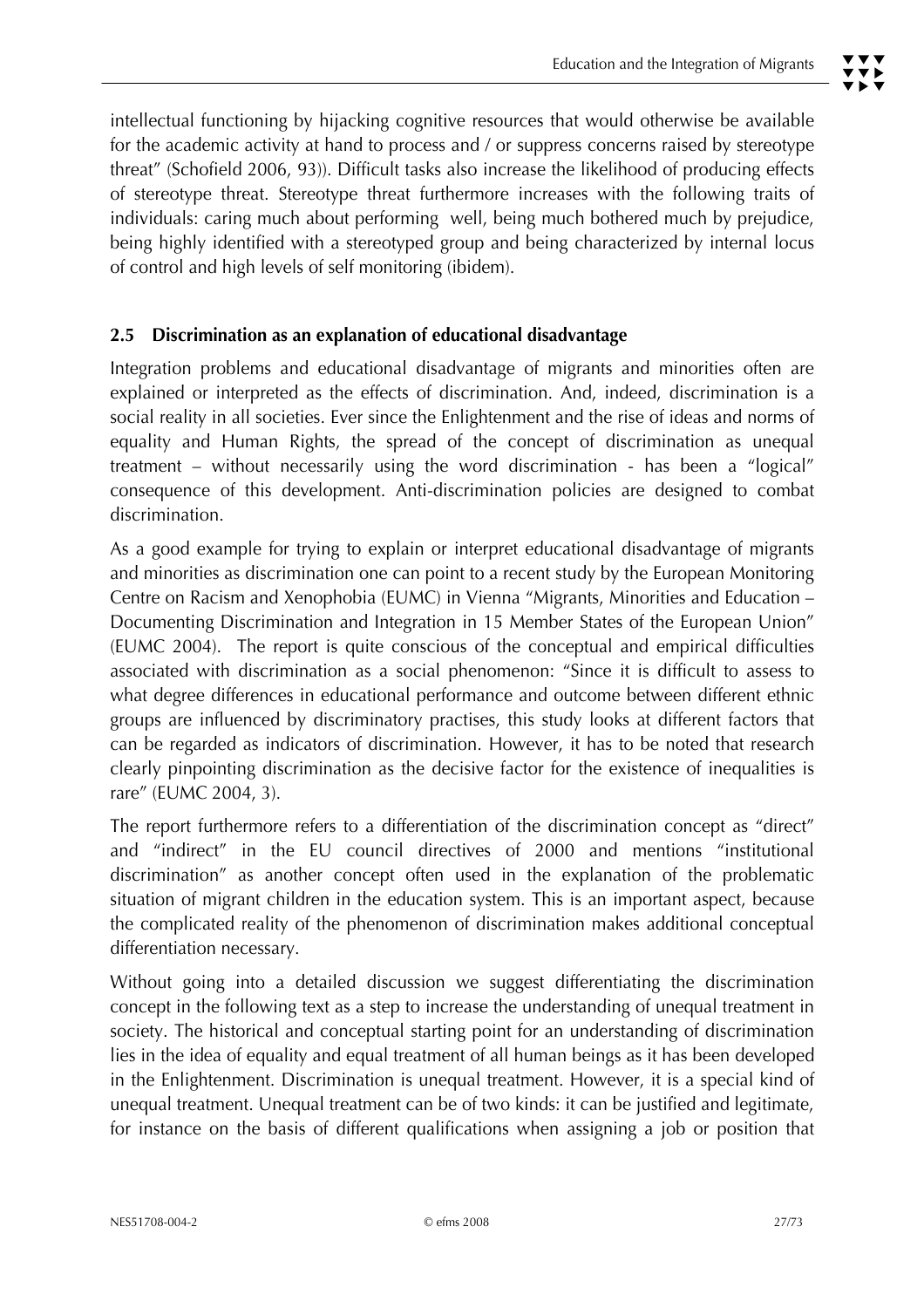demands a specific kind of qualification. On the other hand, it can be unjustified and illegitimate: **discrimination is unjustified, illegitimate unequal treatment**.

This unequal treatment can have quite different causes, according to which we construct the following conceptual typology. On the basis of this typology we will be able to define more clearly the **core of the present discrimination problem in migrant education.** 

We suggest differentiating six kinds of discrimination:

#### **1) Individual discrimination**

Individual discrimination shall be understood as unjustified unequal treatment of persons by individuals in interpersonal relations on the basis of prejudice and stereotype (racism, ethnocentrism, xenophobia anti-Semitism, Islamophobia). Discrimination as behaviour is here the direct result of a prejudiced attitude. This is the tradition of early discrimination research as exemplified by Allport (1954) or Simpson and Yinger (1965).

Combating individual discrimination can be done by trying to change the underlying attitude through different kinds of persuasive communication, or by social control mechanisms that prevent the negative attitudes from being expressed as discriminating behaviour for fear of consequences.

# **2) Subjectively perceived discrimination**

This is a feeling and a subjective judgement by a person of being treated unjustly in an unequal way. Since this is rather easy to operationalize we find this concept often realized in empirical research. However, it is not totally clear what the concept means. Subjectively perceived discrimination could reflect really occurring unequal treatment, but could also rest on a false perception of the reality. Another interpretation could be that it is an expression of discontent with a situation.

#### **3) Conformity discrimination**

Conformity discrimination shall be understood as unjustified unequal treatment of persons in individual interpersonal relations without prejudice by the discriminating person, but because of conformity to discriminating social group pressure and to avoid negative social sanctions.<sup>9</sup>

An example might be a student discriminating against migrant students in his school, not because he is prejudiced against the students, but because his peers and friends are discriminating.

# **4) Opportunistic discrimination**

This is another form of unprejudiced discrimination: it occurs on the belief that social recognition and acceptance for membership of certain persons would be detrimental to oneself or one's organization, because other people have prejudice against these persons.

<sup>9</sup> For a more detailed discussion of the relation between prejudice and discrimination see Heckmann (1992, 125-129).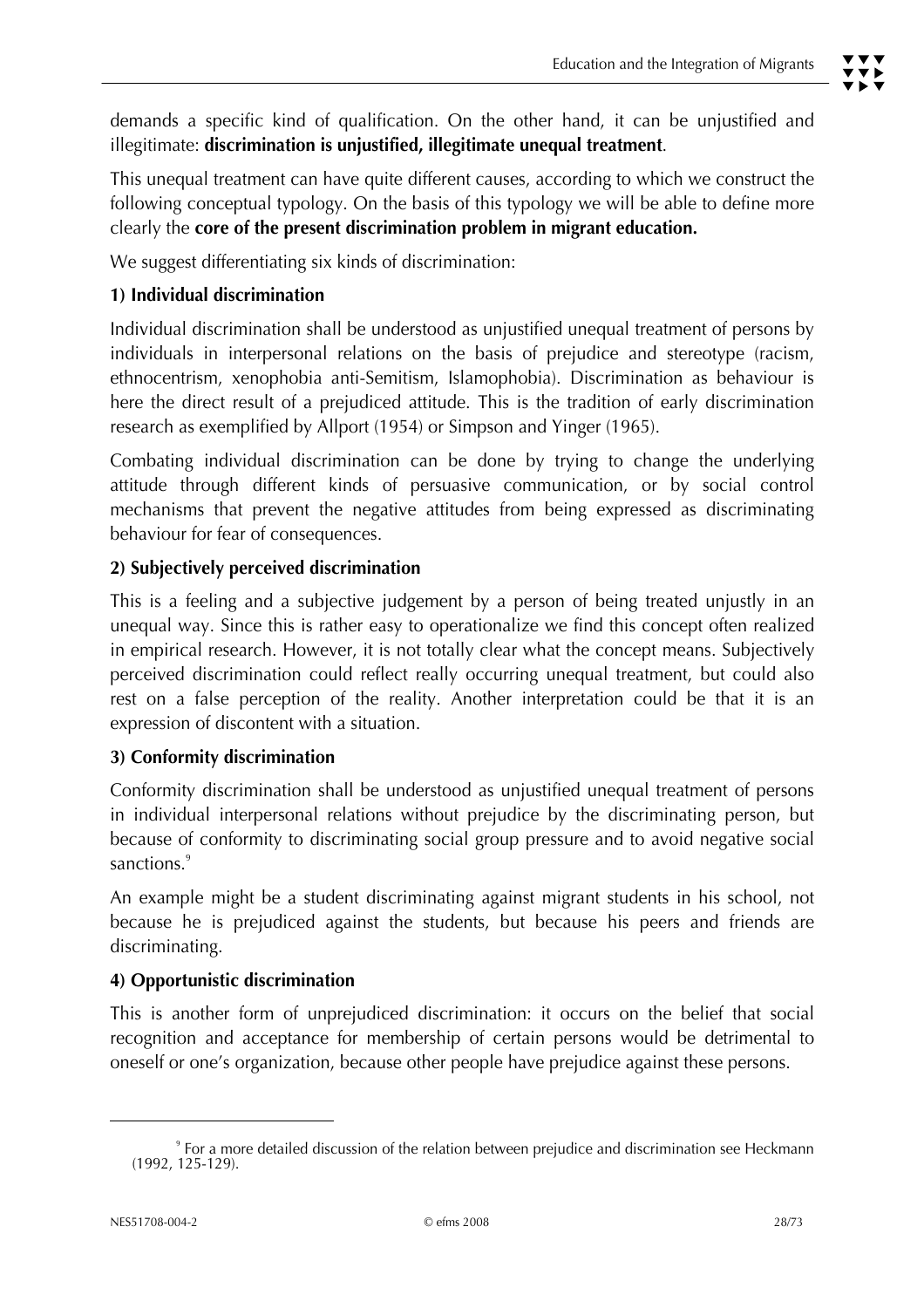# **5) Institutional discrimination**

Institutional discrimination does not focus on the individual, but on rules and practises in organizations and institutions. Rules and practises in institutions and organizations unjustly favour certain groups and are detrimental to others. Usually the rules are such that majority groups with more power and prestige are favoured over minority groups.

Feagin and Feagin (1978) have further differentiated the concept by discerning between direct and indirect institutional discrimination. Direct institutional discrimination refers to the intentional introduction of such discriminating rules, whereas indirect institutional proceedings of an organization discrimination designates seemingly neutral and traditional practises in the everyday that discriminate.

Segregated schools in apartheid systems would be an illustration of a particularly severe case of direct institutional discrimination. An illustration of indirect discrimination would be a school's interest in the "normality" and routine of its processes as an organisation, and not wanting or not caring enough about migrant students who pose a threat to the routine of the organization's functioning, a case referred to in section 2.3.1.

#### **6) Denied support discrimination**

We suggest this **new concept** by starting with the observation that some disadvantaged groups in a society may be in such a vulnerable position that they cannot improve their lot on the basis of their own resources<sup>10</sup>. Time series statistical data support this judgement. The position of the group may have different causes, like severe suppression in the past, wars, natural catastrophes, or past migration. Equality of opportunity, the core idea of the present day non-discrimination concept, simply does not exist for such groups and cannot be reached without support from "outside".

Denied support discrimination refers to the denial of the political and civil leadership of societies to support individuals and groups with little economic, cultural and social capital, who cannot improve their lot on their own and achieve a situation of equal opportunity in the societal competition for positions, resources and status. This is discrimination and unjustified unequal treatment, because groups in a similar position legitimately receive support via welfare state policies. Migrant students have to be supported to be able to take part in the societal competition with a fair chance and for being able to contribute more to the common societal good.

Measuring and explaining disadvantage via discrimination is complex and not easy, with the exception perhaps of individual and subjectively perceived discrimination: cases of individual discrimination can in principle be observed, recorded or reconstructed in court

This is one of the main ideas upon which "affirmative action" is founded. See section 7.3 of this report.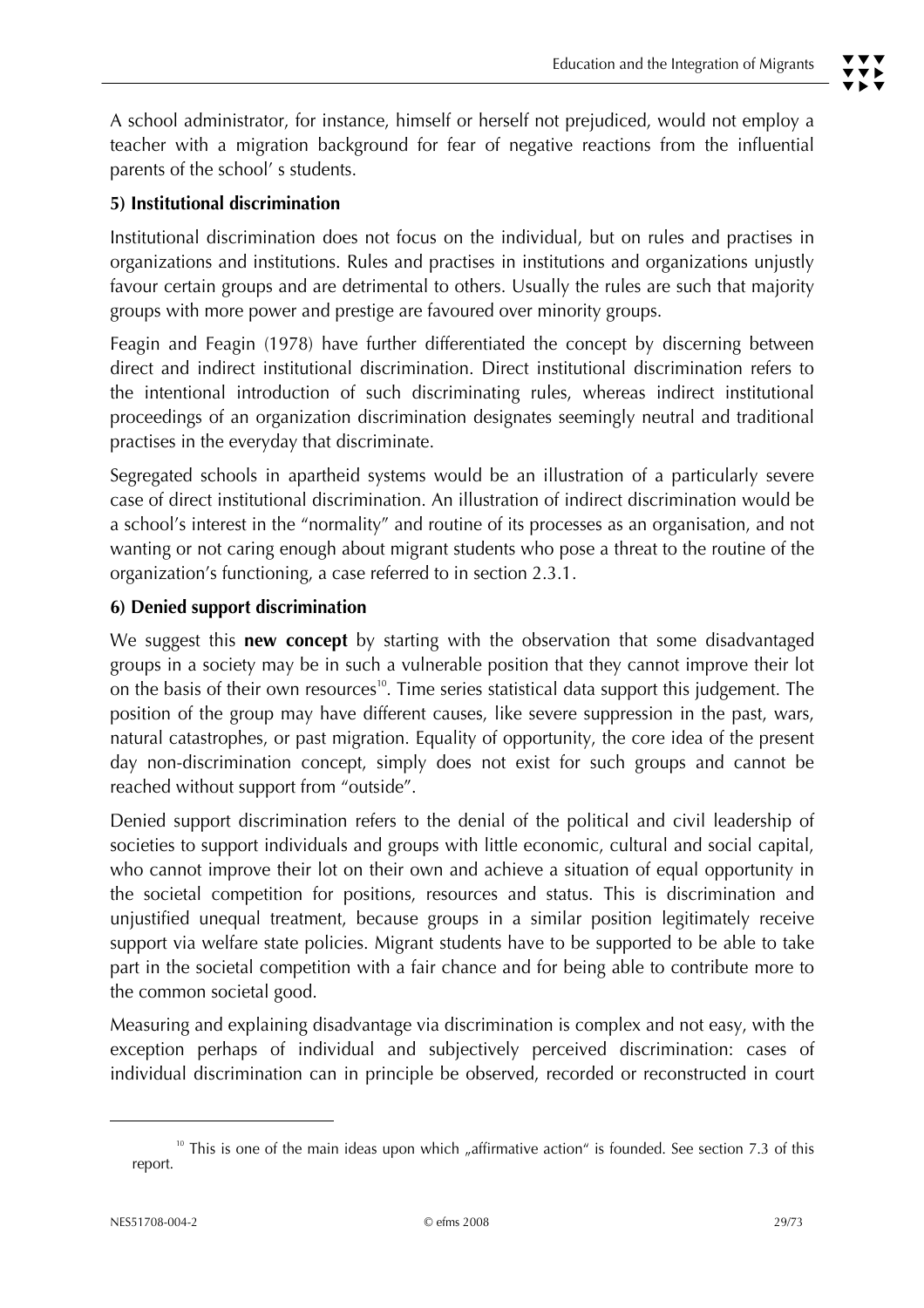Conformity and opportunistic discrimination may be identified with indirect and open qualitative methods of research. We did not find any research on these concepts that relates to education. Institutional direct discrimination in schools has been a frequent topic of research, we earlier cited Gomolla and Radtke (2002) earlier as a recent example for research on indirect institutional discrimination.

In the case of "denied support discrimination" we can attribute a particular situation of disadvantage to events in the past – migration of people from rural areas of developing countries or countries in transition – and point to the continuity of a problematic situation on the basis of time series indicators. The situation has been known for a long time, "market forces" and / or the group's own resources cannot improve the situation, more and more the roots of the problem can be attributed to the denial of political and civil society dominant forces to give support.

We believe that at present **denied support discrimination is the most relevant concept when trying to explain disadvantage of migrant students via discrimination,** it is the core of the present discrimination problem in migrant education in most European countries. We must remember, however, that the degree of migrant disadvantage varies among European countries, as we have shown in section 2.2.

If one does not want to accept this discrimination and regards the migrants as a valuable potential for European societies one must infer that an organised political effort on all levels of society and polity is necessary to improve the situation. Reporting and developing such possible policies is the task of the next chapters of our study.

# **3 Raising opportunities for migrant children in education: policies, programmes and measures**

As a policy – sometimes also referred to as a programme – we understand a set of goals that political actors have formulated and want to realize through systematic action and the application of certain measures. The goals set and measures to be undertaken are based on a definition of the situation and are structured and systematic. Usually a policy and a programme consist of a whole set of measures that are to some degree interrelated.

This means that an individual measure, like a preschool language course, could be an element of a policy that tries to generally improve integration processes in a society; on the other hand, an individual measure may not be part of a broader policy, but a rather isolated response by individual or collective actors to issues that are understood as problematic and to be changed in a certain situation. Collective actors could be social policy or educational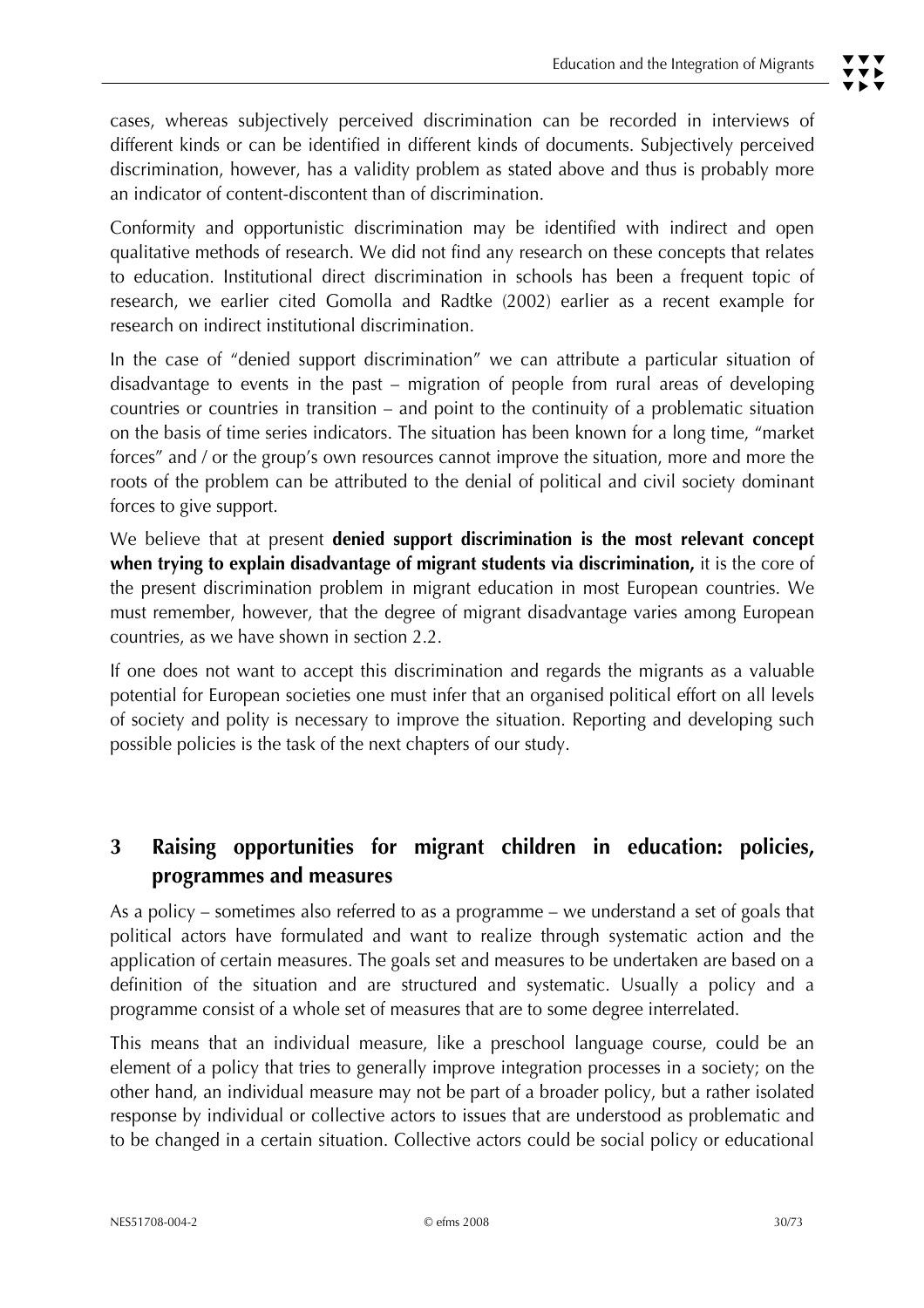administrative bodies of the state and of municipalities, NGOs, welfare organisations, churches, foundations, or migrant organisations.

A historic example of a policy relevant in our context would be the **Head Start Program** in the United States, continuously financed by a large budget and encompassing innumerable projects and measures. A recent example of a policy would be the **"Nationaler Integrationsplan"** (National Integration Plan) in Germany that was announced in 2007, one third of which is planned to be devoted to measures for improving the educational mobility of migrant children.

Our analysis will focus on policies, programmes and measures. Whenever possible we will also describe the political and programmatic context to which a certain measure belongs.

The presentation of policies and measures will follow the analytical frame outlined in chapter 2. **Macro level policies and measures** relate to the level of national society and national or regional / federal education system. Policies and measures will involve structural changes that are deemed necessary and feasible on the basis of the research evidence presented in chapter 2. A powerful political will and powerful resources are necessary for bringing about such structural changes. We will discuss such policies in **chapter 4.** 

Policies and measures for bringing about **changes in schools** and their environment for improved educational opportunities for migrant children will be the topic of **chapter 5.** We conceptualize the school as an organization with different roles and with relations to its social environment, including the parents. Some aspects of the discussion are related to the societal and education system level of analysis of schools, like the degree to which structural variations of school organization – for instance comprehensive vs. non comprehensive schools – are possible or not. Most measures discussed, however, relate to the single school and its capacity to fulfil and define a role for educational mobility of migrant background students.

Relative shortage of cultural, social and economic capital that is necessary for succeeding in the education system of the receiving society - as outlined in section 2.4.2 - has been found as the strongest determinant of disadvantage of migrant children in the education system. Trying to compensate for (some of) the risks and disadvantages of the family socialization in low income and minority families is the essence of the tradition of **compensatory policies**. They encompass a broad range of special policies and an even greater number of measures. We will discuss these in **chapter 6.**

In most states compensatory policies and measures consist of preschool programmes and in some cases supplementary programmes in schools or for the support of schools. The idea is to expose disadvantaged children to educational materials and measures for developing values, attitudes, habits and skills which are supposed to be missing in family socialization. Since compensatory policies and measures relate to the socialization process we will discuss these according to the age group they are designed for.

All initiators of policy and measures should be interested in the effects of their actions and measures have in light of the goals set and results wanted. We will thus not only describe measures, but try to find out, whether they have been evaluated, and if so, with what results.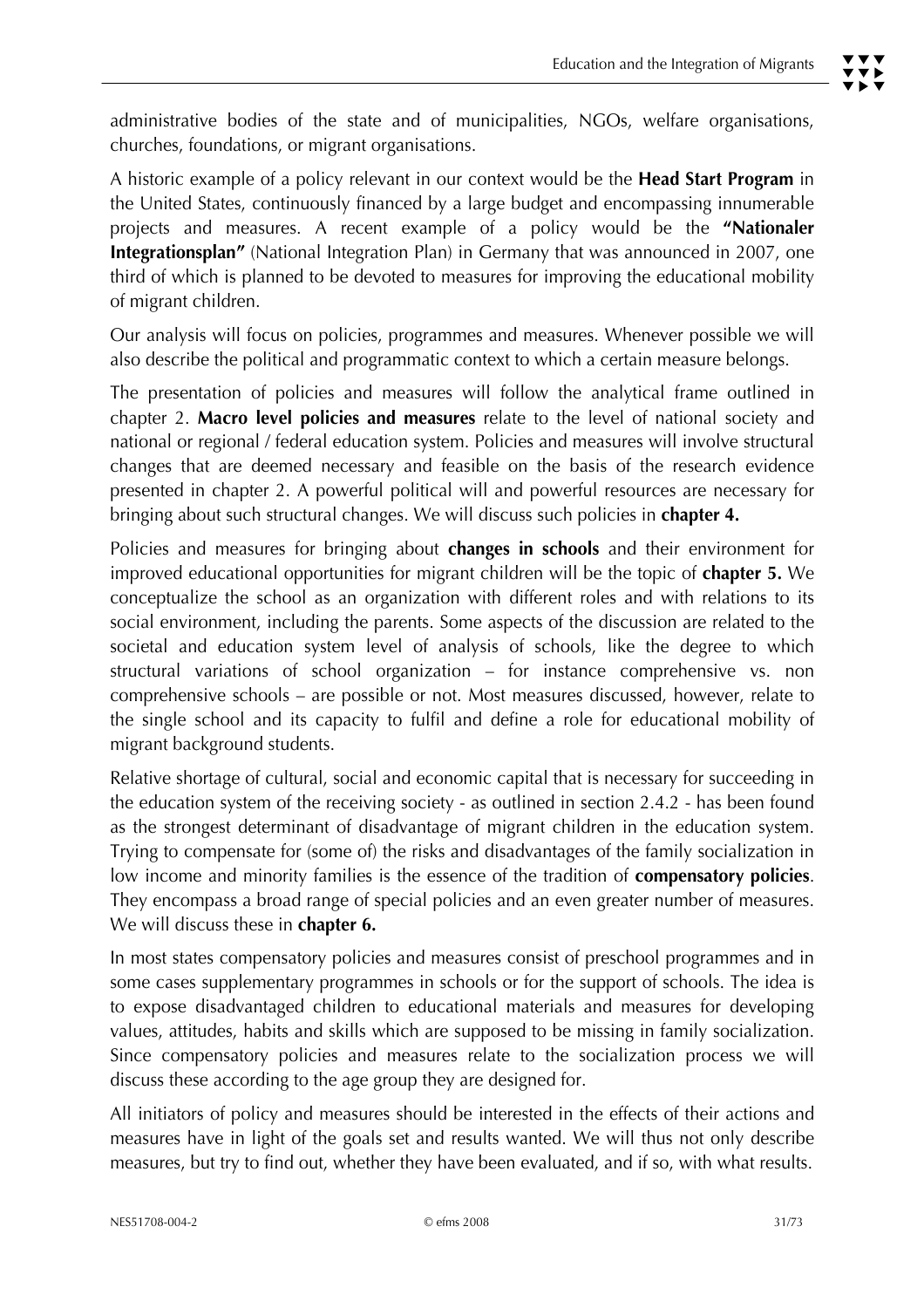# **4 Policies and measures on the societal level**

#### **4.1 The political and societal definition of the situation**

Both for individual and corporate actors the "definition of the situation" is a main element for explaining action. Be it "objectively" true or false, of half true and half false, the definition of the situation constitutes and structures actor's perception of reality and determines the decision making process in social action. " … public definition of a situation becomes an integral part of the situation and thus affects subsequent developments" (Merton in Esser 1999, 4). Definitions of the situation are – by no means – something "given" or static. And there are struggles in societies as to which definition of the situation becomes dominant over others.

Collective definitions of the situation of migrant children and their educational prospects in European societies are closely related to the national discourses on migration and integration, and they are different in different European societies. These discourses cannot be reconstructed here. We can, however, state certain conditions necessary for European societies to be ready to act on the topic and identify elements of a definition of the situation that will be necessary for reforms.

European societies have to acknowledge that they have become immigration countries and that a relevant part of their young people are and increasingly will be migrants or of migration background. Due to major demographic processes this trend will not be reversible in the foreseeable future. All major institutions, and particularly educational institutions of all kinds, have to adapt to this situation and develop new kinds of services. National and federal governments, municipalities and civil society have to be ready to devote relevant financial resources for the improvement of educational attainment of migrant children. **Societies have to be politically mobilized** for that. In those societies where demographic change leads to fewer students in the education system the financial resources saved could be devoted to improving educational systems. This can be regarded as a minimal requirement.

Due to recruitment policies and migration policies of the past the cultural, social and economic capital of present migrant families in Europe is low compared to the rest of the population and in relation to future needs. To make the migrant population fit for the knowledge society their educational level has to be substantially raised. Additionally, migration laws should ensure that the rate of qualified people coming to Europe is substantially raised.

In the following sections we will discuss policies on a macro or system level. This could mean nation state or federal state level. They also concern the meso and micro levels, but are decided and often financed on the macro level. We begin with policies that are related to the structure of education systems.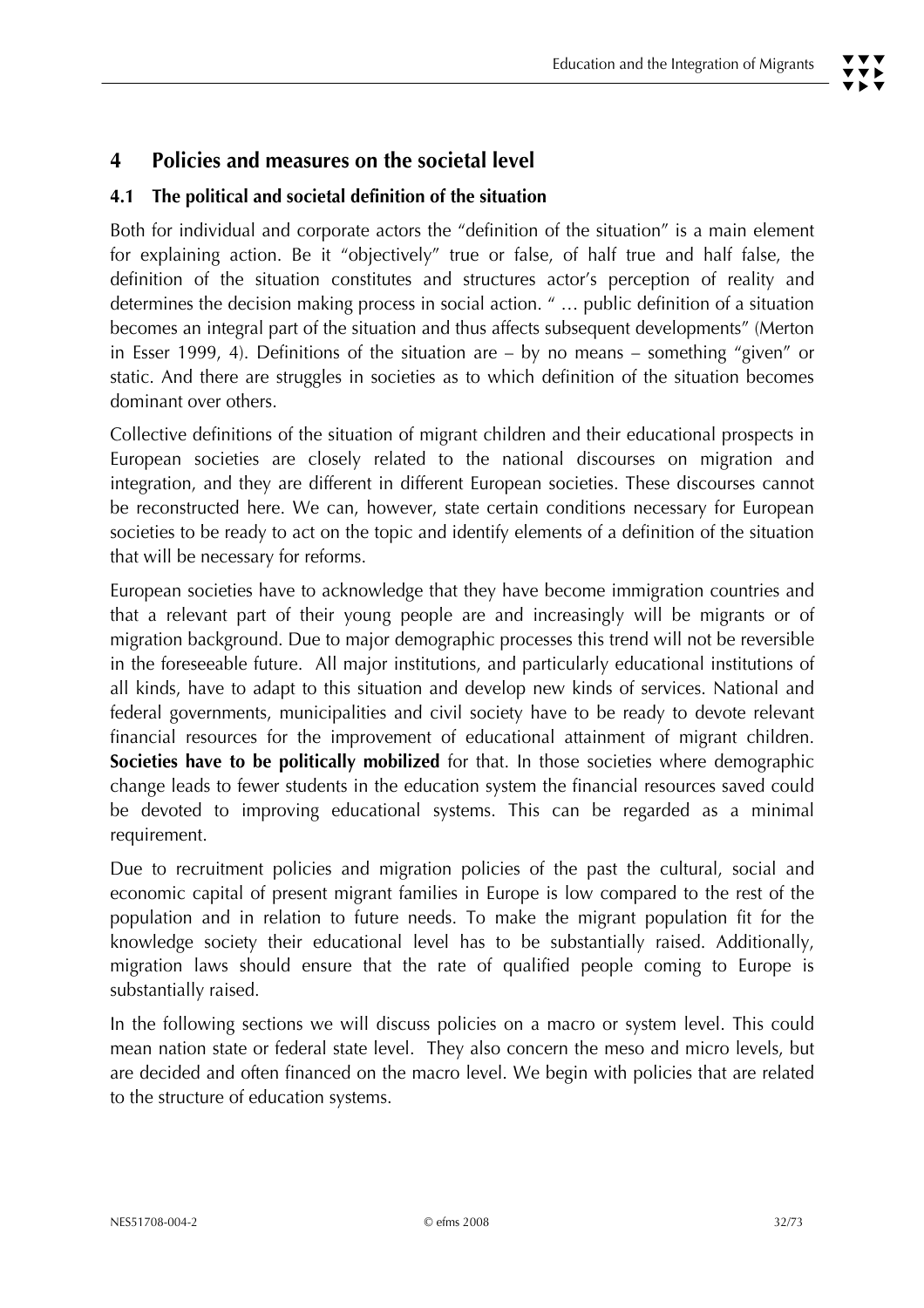## **4.2 Structural policies in the education system**

The bulk of labour migrants, refugees and other migrant groups who have come to Europe after World War II with their families are people with a mostly rural background from less developed countries and little education. Lack of cultural, economic and social capital (in relation to the demand structure of the immigration country) is the main explanation for the educational problems of the group. Many immigrants belong to the low income and vulnerable groups in their new societies.

Whereas European immigration societies "roughly" share this demographic feature the performance of migrant children in European education systems have been and are quite different. Migrant children do much better in some national systems and countries, and worse in others. This is mostly associated with a generally smaller or greater dependency of educational achievement on social class or socio-economic status.

As is evident from educational research in many countries the single school and its leadership and management count. Under the same or very similar conditions individual schools perform quite differently. Yet, some basic structural features of schools and degrees of autonomy of schools have to be decided upon by political authorities above the school and the local and municipal levels. That is why we discuss these on the level of macro policies.

Students do not learn at the same speed, and some learn more than others, and others seem to learn almost nothing in schools. Any system of education has to cope with this reality. The degree, however, to which these differences are reinforced institutionally or not, differs between education systems. The differences may be based on (early) selection of students to academically more or less demanding tracks, may lead to the establishment of different types of schools, or to systems of support for the weaker students in more comprehensive schools. **Basic political decisions** are necessary on the **degree of selectivity versus support**  in education systems. It is obvious that most students of a migration background will profit from systems that are more support oriented.  $11$ 

A major structural feature of societies that show a lesser dependency of educational performance on migration and / or social class status is a **well developed system of preschool education** *(Schütz and Wößmann 2005). "Well developed"* implies that societies are ready to invest in this phase and to take the preschool phase "serious"<sup>12</sup>, that there are programmes for disadvantaged children and mothers / parents from the very beginning of life, for general development as well as for language learning (cf. section 6), and that public institutions for child care and preschool education are available for all groups of the population and in good quality. Language teaching to migrant (and non-migrant) children has to be understood and practised as a new task of preschool institutions and their educators. A well developed system of preschool education and socialization is important

<sup>&</sup>lt;sup>11</sup> We limit the discussion here to the opportunities of "vulnerable" groups. The development of excellence among native and migrant students, and how this can be reconciled with the support orientation of schools is an i

 $12$  This does not mean that activities in that phase have to be "serious", or cannot be playful!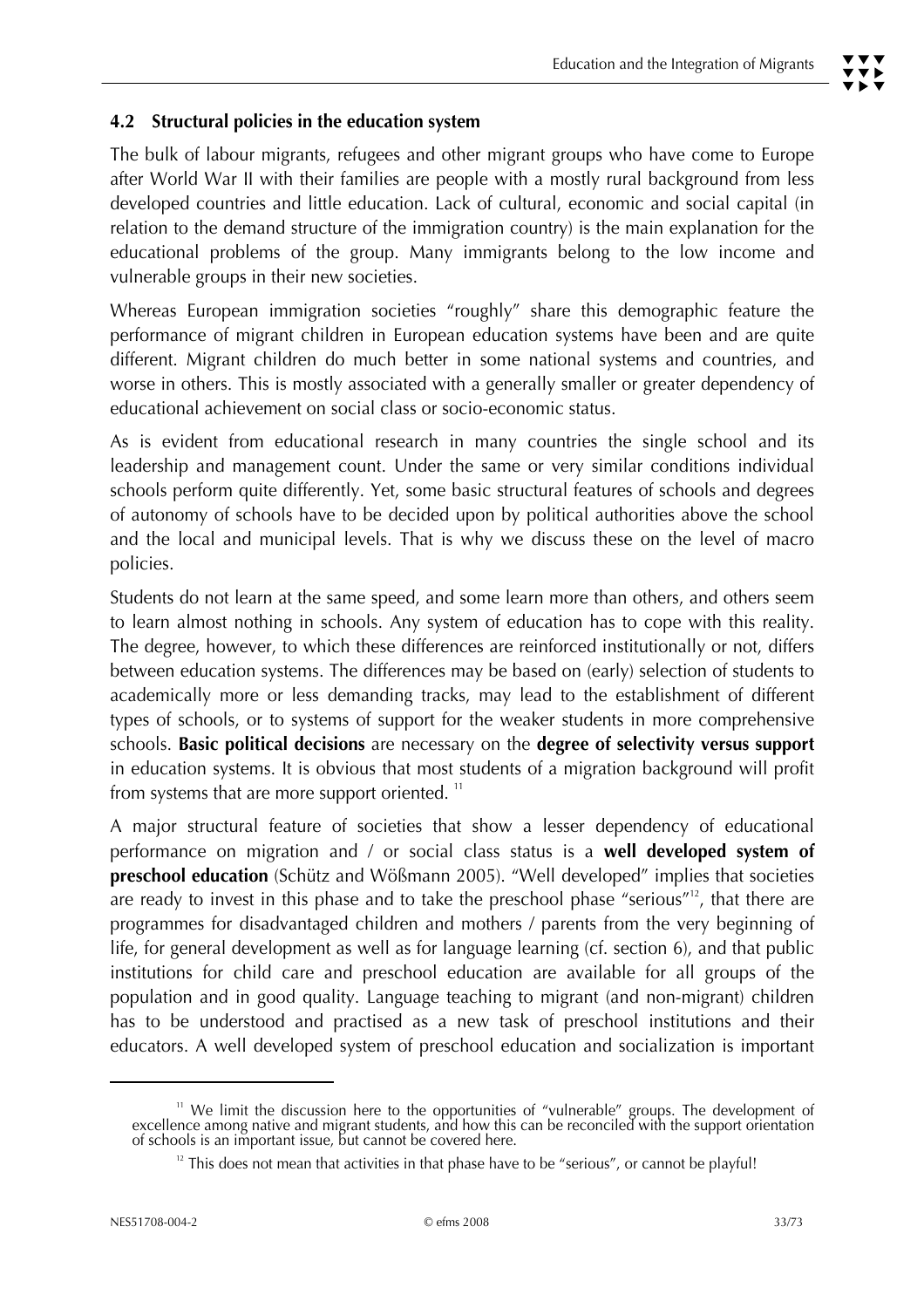for integration on the local level, but the major goals have to be set on the national or federal state level. The provision of major funds has to come from these same sources as well.

On the basis of major research evidence as summarized in section 2.2 of this report a strong case can be made for the **effectiveness of comprehensive schools** in raising educational opportunities for migrant students, and against (early) selection for differently demanding tracks with different curricula (ability grouping).

**All day schools** are another feature of educational systems in which migrant and minority children are said to perform better compared to only morning schools. Support for the establishment of all day schools is based on the following arguments from ecological socialization theory (Bronfenbrenner 1976): education and socialisation are strongly influenced by the amount of time spent in what environment and with what activities. Compared to the social, cultural and physical environment in vulnerable families and households (good) all day schools can exert a superior socializing influence on the migrant children and their educational performance.

Empirical research by Schütz and Wößmann (2005) does not seem to support the theoretical argument. In their analysis of 34 education systems they do not find a systematic relationship between all day schools and equality of opportunity. The authors add, however, that the data only measured length of time spent in school and could not discern between teaching and extracurricular activities in school. Extracurricular activities, however, might be particularly important for the development of migrant students. The American system of high schools with lots of extracurricular activities rests exactly on this assumption. Schütz and Wößmann also point to an empirical analysis of Annemüller (2005) who found a negative relationship between hours of teaching per year and inequality of opportunity. The **research evidence** on the effect of all day schools for vulnerable groups that could be found for this report thus is somewhat **inconclusive.** 

#### **4.3 Teachers and preschool educators: roles and training**

In all European education systems there is an increasing proportion of students with a migration background. This is a stable structural feature, not a transitory phenomenon. Pre school educators and teachers are dealing with a new population of children, students and parents about whom they have usually obtained little relevant information in their time of training. They have to face new challenges, like preschool educators who have to teach languages in a playful way to young migrant children. Preparation for educating the new groups should be part of teacher training in European countries. An EU sponsored research project has elaborated some of the major consequences of the new situation for teacher training and gives recommendations for improvement (Pitkänen et al. 2002).

If there is a political will that an education system should strengthen its supportive function toward students from vulnerable groups the role of teacher would have to be redefined as well. Support, like supporting students in homework centres in schools (cf. 5.2), could be emphasized as part of a teacher's role. An additional or alternative model would be to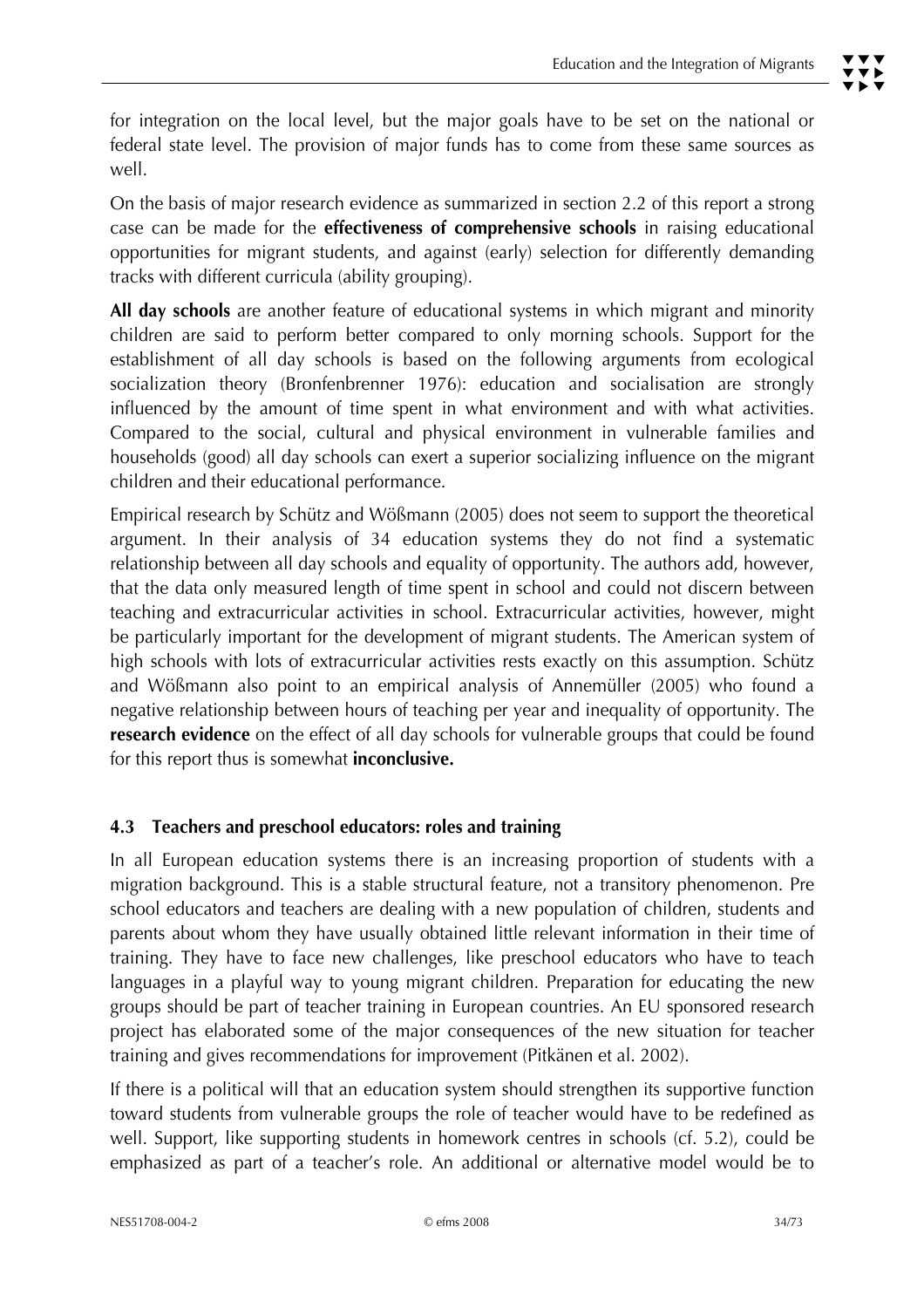create the **role of a teacher assistant**, who would practise with students, and help them with "homework" in school. The work of teachers and teacher assistants could also effectively be supported by social workers in school who would not only counsel students in school, but could also work with parents of problem students.

# **4.4 Acculturation and cultural distance**

Labour market and schools have been and are the major institutions of integration in all immigration countries. Schools are the main agents for cultural integration or acculturation of immigrant populations in a process that lasts for two or three generations. Acculturation does not mean assimilation as complete acceptance and internalization of the immigration society's culture, but the school is and has to be the institution in which major elements of the receiving country's culture like language, values, norms, habits, aesthetic standards, symbols and many other things are learned by migrant children, without necessarily giving up the family cultural background.

Particularly for first generation immigrants and their children the school of the immigration country is experienced as a place of enormous cultural difference and strangeness. To a large degree this is unavoidable. School and curriculum policies, however, could plan to **partly integrate cultural items from countries of emigration** of major groups of their students into school life and learning processes. Farley (2005, 368) has stressed that the absence or distorted presentation of minorities in school materials may seriously harm the self-image and self-esteem of minority group children and negatively affect their chances of success in school and may make it difficult to take positive role models from a minority group background. This integration of cultural items from emigration countries again is something that the individual school can only partly do on its own, it has to be supported by a political will and decreed by directives of authorities that are responsible for education systems. Employing a greater number of teachers who have a migration background can also help to decrease the cultural distance between migrants and school. The perspective and experience of diversity policies and diversity management lend support to this conclusion (Thomas and Ely 1996).

#### **4.5 Budgetary policies**

Due to the ongoing demographic changes in European societies with much smaller cohorts of children some elements of the education system would need fewer resources, under the assumption of maintaining the status quo. Having in mind an improvement of the education system the "**savings"** could be used to **increase the educational opportunities** of migrant children and other vulnerable groups of students.

One way of improving the situation is to give extra funds to schools with a high proportion of migrant students. We give two examples of such measures. In 1982 France has introduced the concept of problem schools (établissements sensitives) which are situated in priority education zones **("zone d'éducation prioritaire")**. The newly elected socialist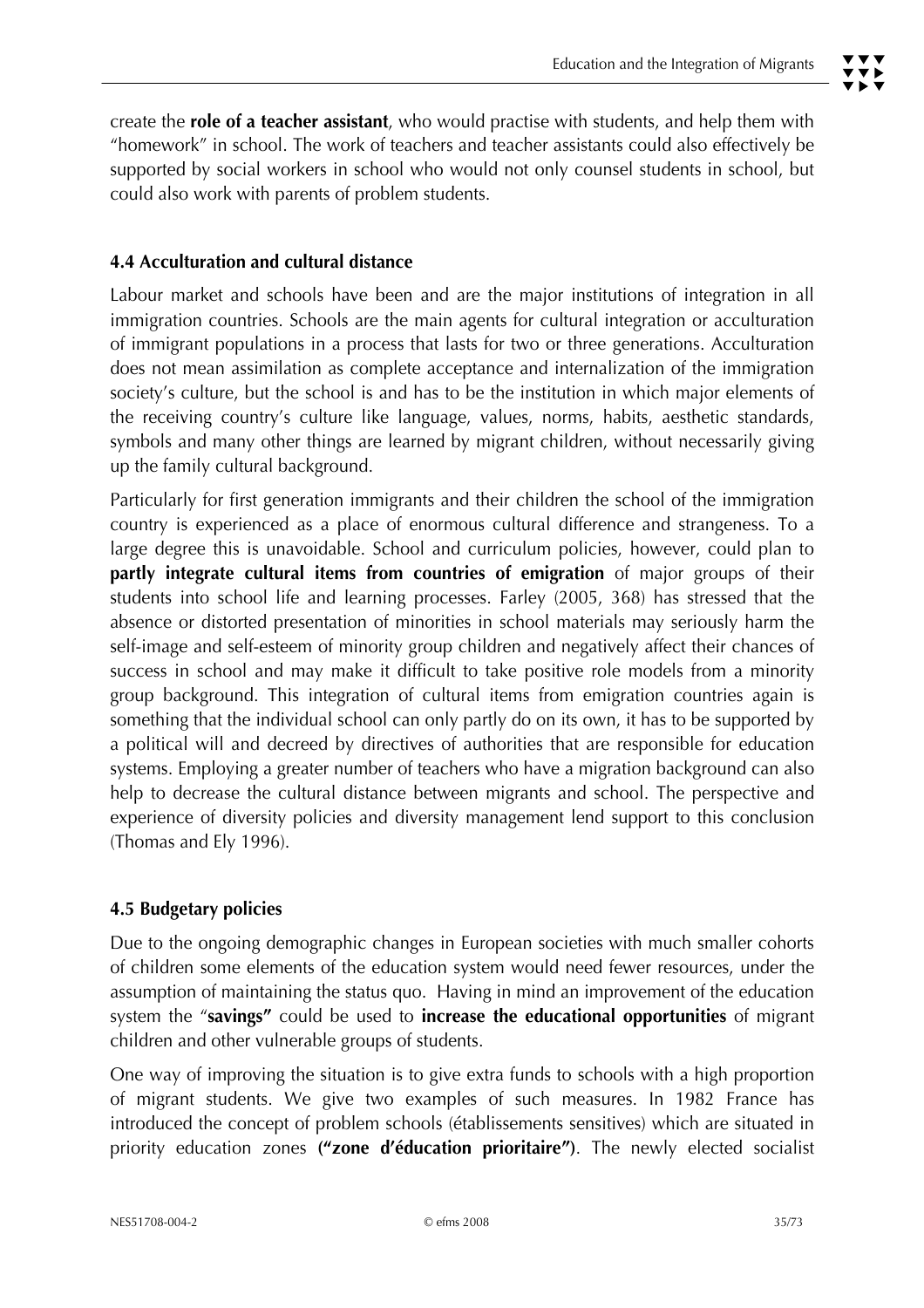Similarly, Germany's "Nationaler Integrationsplan" plans to provide extra funds to schools with a high proportion of migrant children to improve the student teacher ratio by employing more teaching staff and more social workers in schools (Bundesministerium für Arbeit und Soziales 2007, 13).

# **4.6 Research programmes**

Research programmes of tax based pubic institutions are another field where decisions have to be made on a macro level. Research programmes can effectively contribute to an improvement of the situation and increase the opportunities for migrant children and youth by financing projects like for instance

- **F** assessment of "second language competence" (competence in language of immigration country) of migrant children and youth in different age groups
- effectiveness of different methods of teaching "second languages"
- $\blacktriangleright$  evaluation of compensatory policies and measures, including time series designs.

These three examples are only meant as an illustration and do not represent any hierarchy of preferences.

From a discussion of possible programmes and measures on the macro level we now turn to suggestions that lie on the meso level.

# **5 The single school matters: policies and measures in schools**

Schools can be understood as social systems (system of roles and relationships) and structured organisations (tasks, division of labour, hierarchy) with relations to an environment. We shall discuss policies and measures that relate to all three aspects.

When we talked about changes in schools in section 4 we had in mind such policies that usually cannot be decided on the level of the single school, but fall into the area of authority of political bodies on a national or federal state level. In this section we shall discuss such measures for which the single school has some degree of autonomy.

As to roles and relationships we will first focus on the teacher-student relation (5.1). In section 5.2 we will discuss aspects of the structure of schools and in 5.3 the relations to the environment are in the centre of discussion.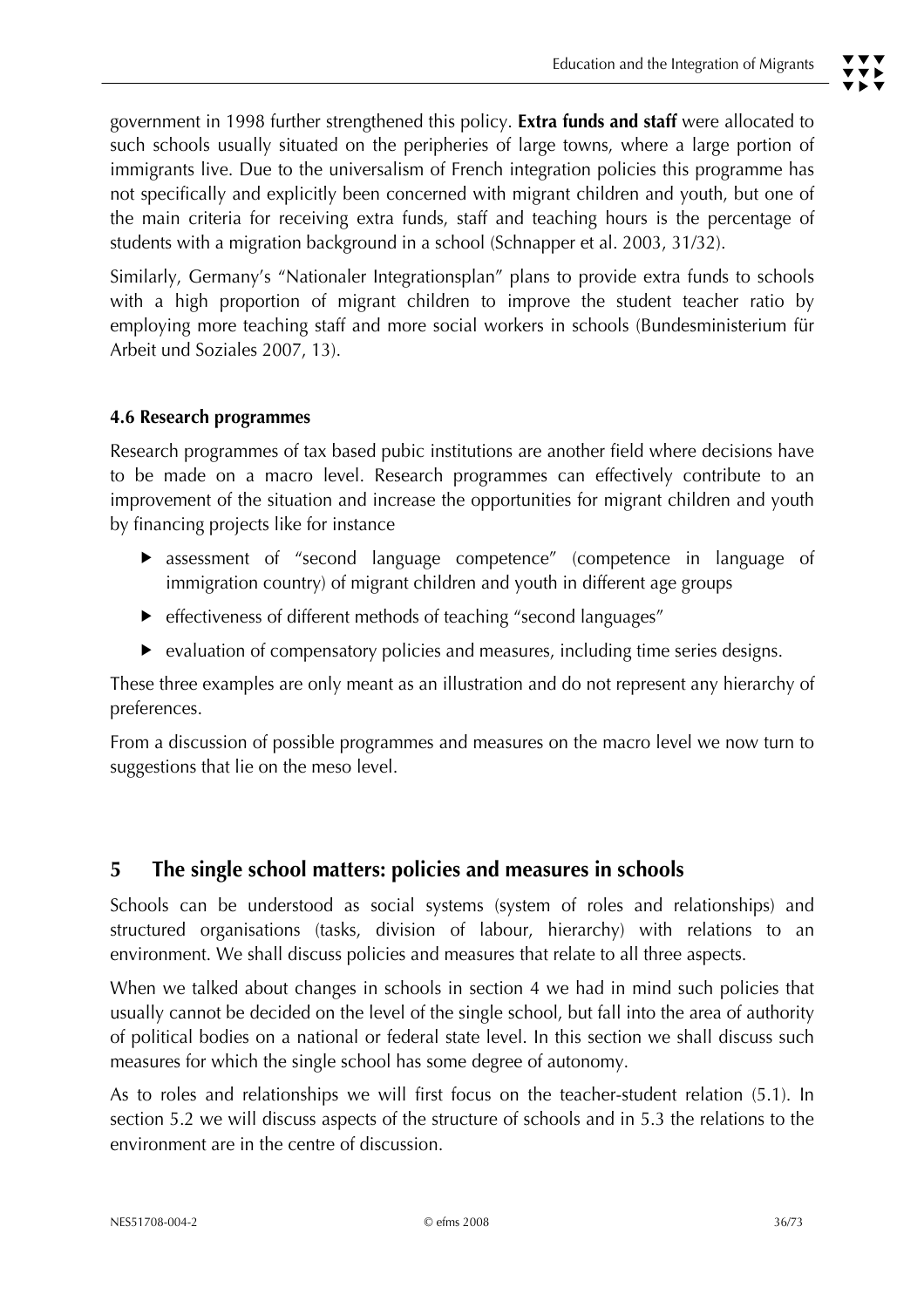Aiming at educational progress for migrant children by improving schools is of particular importance. Such **changes are comparatively "easier" to bring about** than those to compensate for the students' background disadvantage through individual support and mentoring and compensatory programmes.

# **5.1 The teacher-student relationship**

Low expectations of teachers towards minority students - **teacher expectancy** - was identified as one of the factors negatively influencing academic achievement of students. If teachers believe that the students are capable of success and that their efforts can make a difference in what the students learn migrant children and youth will improve (Farley 2005, 401. Research suggests, however, that a mere increase of academic demand, rigidly implemented, is not to be recommended. "… consistent with a review of the research on closing the achievement gap published by the American Educational Research Association (Zurawsky 2004) the research … emphasizes combining increased academic demand with a warm emotional climate and individualized support" (Schofield 2006, 96). Research on detracking also stresses the importance of providing substantial assistance for helping initially low achieving students (ibidem).

Farley (2005, 401) has identified **additional factors** of improved academic achievement:

- $\blacktriangleright$  the class is a pleasant place, relatively quiet and orderly;
- $\blacktriangleright$  the teacher is able to maintain "reasonable order" without spending a great deal of time and effort on keeping order;
- $\blacktriangleright$  the emphasis is on learning basic reading and math skills;
- $\blacktriangleright$  the emphasis is also on learning "higher order skills".

The reality of school learning for migrant students in many European countries, however, is such that these conditions hardly exist. They have to be implemented first. To make the class "a pleasant place, relatively quiet and orderly" and to maintain "reasonable order" is something that teachers in schools with a high proportion of minority students have to continuously struggle for. Research in US high schools found that minority students of comparable socio-economic status do better in private than in public schools and that in Catholic schools particularly there is much less inequality in achievement along the lines of social class, ethnicity and "race" than in public schools. "The reasons according to Coleman, Hoffer and Kilgore (1982) are that these schools expect and demand higher levels of achievement and that they maintain better order" (ibidem, 402). Farley suggests calling this approach **"increasing the rigour of minority education".** 

The teacher-student relationship is also influenced by the ethnicity of teachers and students. There is some research evidence that the presence of **teachers of the same ethnicity** and / or migration status as the students has a positive influence on minority student achievement (Schofield 2006, 97).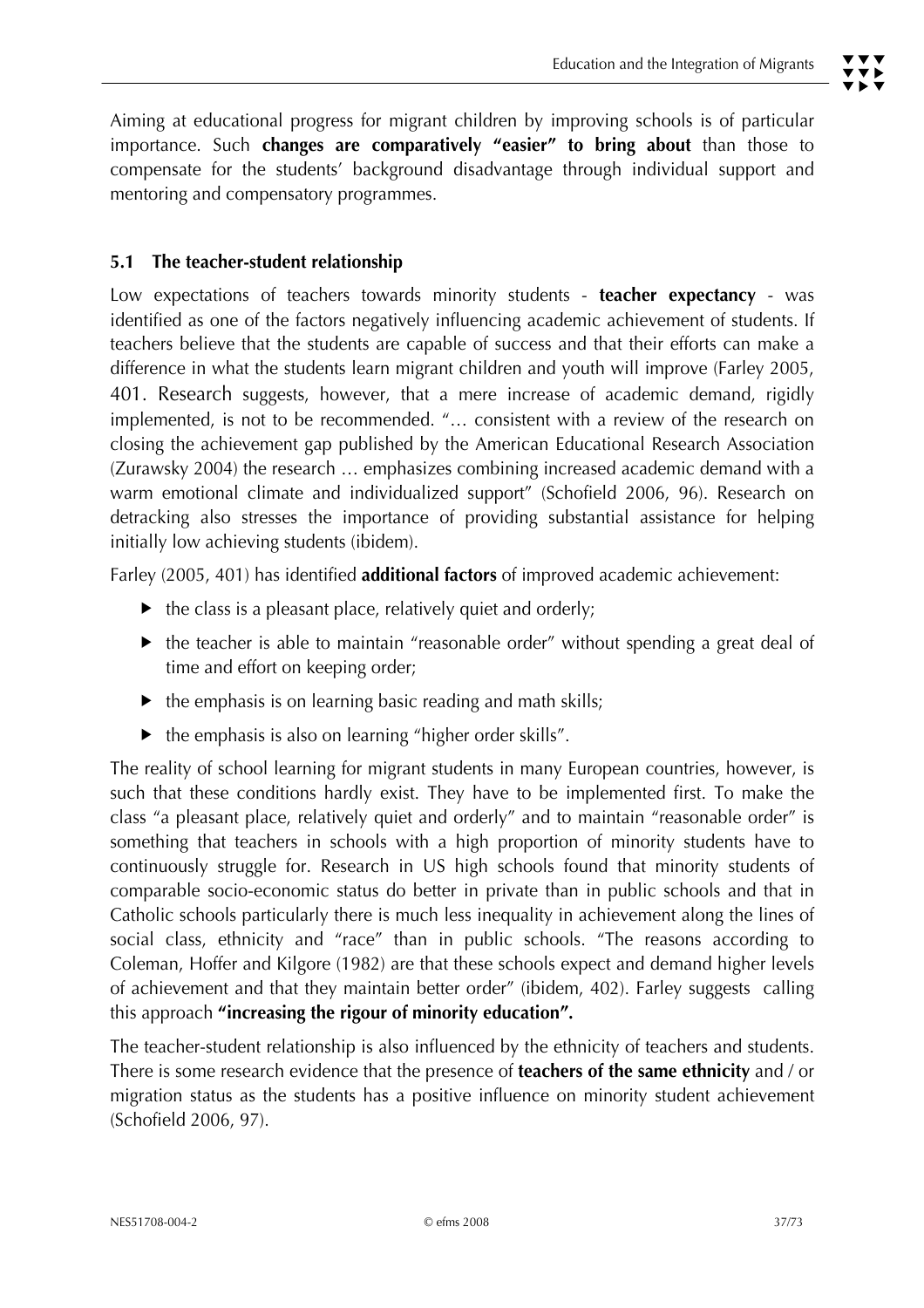Whether students with achievement problems get **second, third or fourth chances** is, on the one hand, a characteristic of an education system that is related to its degree of selectivity. But it is also an attitude of teachers and an aspect of the teacher – student relationship. Obviously, repeated chances given by teachers increase the opportunity of weak students to finally succeed.

Any single didactic method will "wear off" when being practised too often or even exclusively. The success of teaching methods depends a lot on the degree to which **variation of methods** occurs. I will only give two examples as an illustration. One is the possibility of supporting language teaching by methods of **e-learning**, the other is theatre education ("Theaterpädagogik").

The Italian project "Guarda che ce la fai" is a CD that supports (second) language teaching for immigrant children and youth. The CD is composed of 11 movies that are aimed at facilitating the learning of the Italian language as a foreign language. It includes a wide range of activities to improve oral and written communication. The CD has been designed in cooperation wih 11 schools in the Torino area, involving some 400 students, of which more than one fourth were migrants of different nationalities. It is an interactive CD with 300 exercises. Since one of the main problems of foreign students is a shift from everyday colloquial language to the language used in different subjects, such as biology, history or mathematics, the CD also has a glossary of terms for different subjects that are being taught.

The Erika-Mann-Schule is a school for primary education in a quarter with a large migrant population in Berlin (www.erika-mann.de). A main feature of the school, the central element of its **school profile**, is the application of methods of theatre education in most subjects and regularly. Learning social roles, language, facial expression, body movements, symbols and gestures in a playful way successfully supports the cultural and social integration particularly of the migrant children.

# **5.2 Organizational adaptations**

Looking at the school as an organization led us in chapter 2 to reflect on the consequences of its normality expectations for its regular functioning. Since migrant students will often not conform to their normality expectations, schools have a tendency of either not accepting or not particularly caring about these students. The presence of migrant and minority students, however, is no longer a deviant case, but a new normality, which schools have to address and adapt to. Schools in immigration countries must regard the integration and academic achievement of migrant students as one of their central tasks. It must be part of their professional identity.

For new immigrants to be integrated in the regular schools it has proven successful to install **transitory classes** in which language learning is the central effort, but an attempt is made to teach other subjects as well. The attendance of these classes lasts for up to two years, depending on the speed of progress that the student make, since the goal is to join a regular class as soon as possible.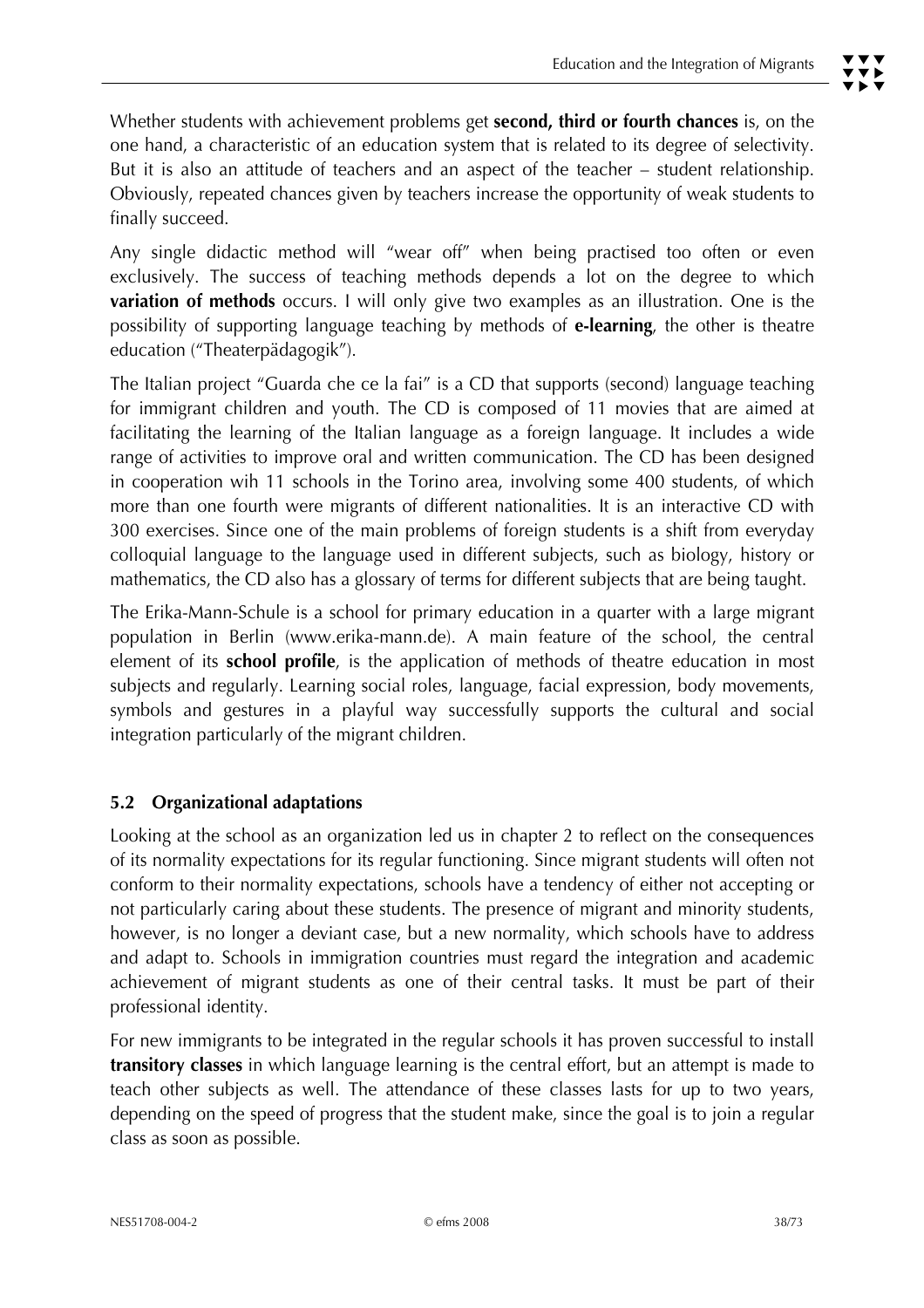Different policies and measures for better in school support are feasible. We already discussed in section 4.3 how to change the role of teacher by making support, individually and / or in small groups, part of the teacher role during the regular working assignment; and as an addendum or alternative, to create the role of teacher assistant who would mentor and coach the children, do exercises with and prepare them for tests $^{\text{13}}$ .

Another adaptation and – for many countries in Europe – innovation would be the instalment in schools of **learning and homework centres** after the regular classes. The latter has been successfully practised in several schools in a large project in New Zealand. Migrant and minority students receive individual help, feed back and control for completing "homework" assignments between 3 and 5 pm. The mentoring is done by teachers and some qualified voluntary parents. For migrant and ethnic minority parents who often cannot either support or control the homework of their children this is a great relief and increases academic achievement of the students (Drexler 2007, 66).

The **participation of pupils in such support activities** could be voluntary and defined as an opportunity offered, or as an obligation of the students, decided by the teachers. Selected interviews with experts suggest that an **obligatory approach** would be superior to voluntary forms $^{14}$ .

The changes in the school structures discussed in this section could in some educational systems be decided by the schools themselves, in others such changes would only come about via the political and administrative authorities that control the schools.

## **5.3 The school and its environment**

Most schools are part of national or regional publicly financed school systems. The hierarchical relation to the political and administrative units financing and controlling the school thus is a major and existential part of the school's environment. What schools can do is heavily dependent on the degree of autonomy that they are given by the political and administrative environment. Still, under the same conditions, through an interpretation of their role by the leadership schools can do different things and could have different degrees of autonomy and performance. The single school matters, as we have stressed before.

 $\overline{a}$ 

<sup>&</sup>lt;sup>13</sup> An example: In classes with a high proportion of migrant background students the city of Nürnberg has created teacher assistant positions to support the teachers. This is part of the integration programme of the muni

<sup>&</sup>lt;sup>14</sup> We did not find research evidence for this. Farley's suggestion of "increasing the rigour of minority group education" quoted in 5.1 would, however, also support the position to make participation of weak student obligatory.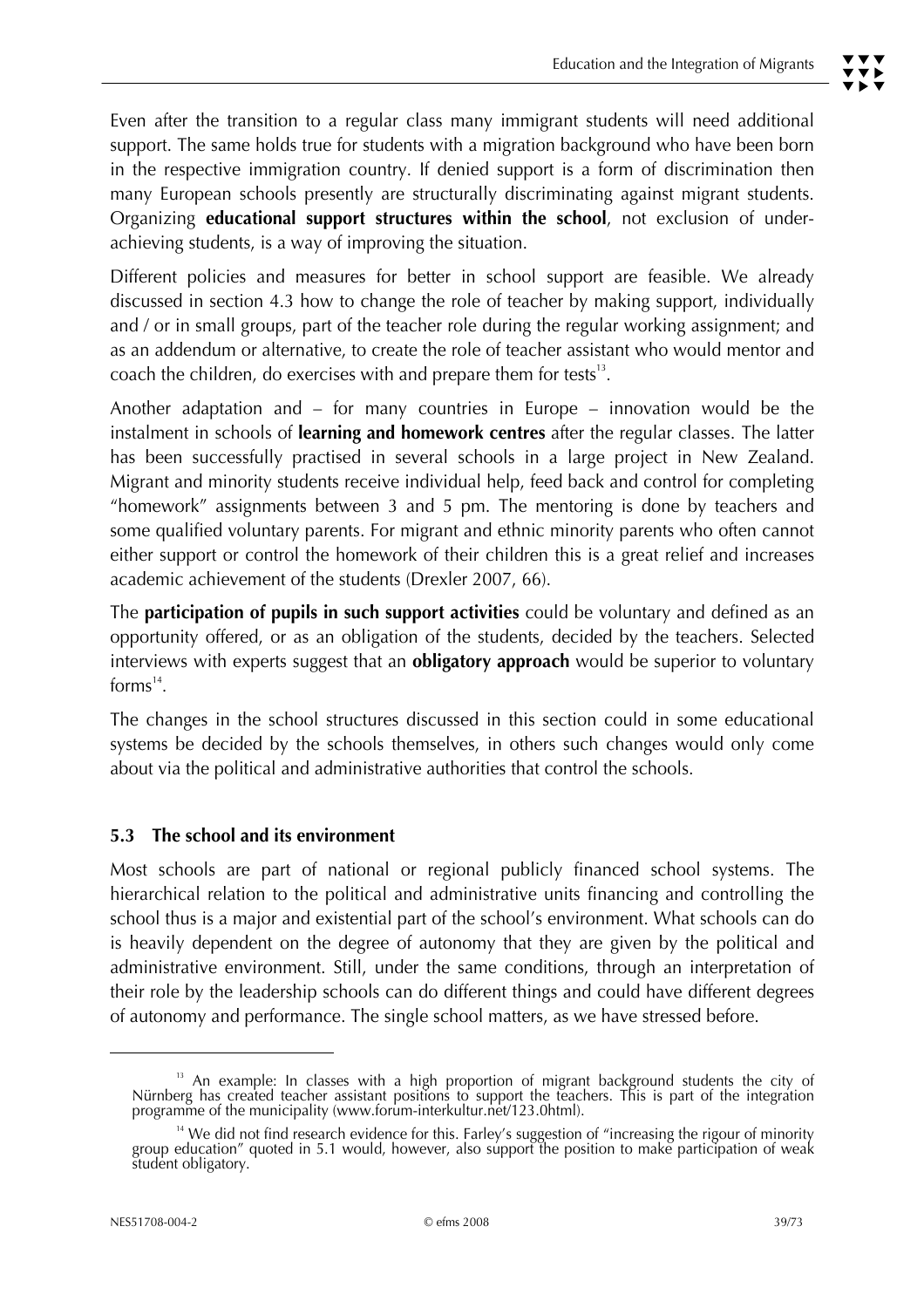# **5.3.1 Relations to parents and communities of migrants**

Most migrant families have come from societies with either totally missing or scarcely developed welfare state systems. Material and social support of the individual depend on family and kinship. A central locus of solidarity is the relation between generations. This has an enormous impact on what parents and children mean for one another, what they expect from one another and how they value each other. The immigration decision and experience further reinforces this relationship (Nauck 2004, 101/102). Since the central motivation for migration is to improve the life of the family – which was judged not to be possible at home – the parents are in principle highly interested in educational and social mobility of their children.

The involvement of parents in schools or other educational institutions is relevant for all parents and all schools. Involving migrant parents, however, is particularly important for two reasons: on the one hand, because of the close relationships between the generations in migrant families as just stated, and on the other, because of the often lacking knowledge of parents about the education system and the social distance to schools in the immigration country. Thus, despite the interest of parents and high (and frequently unrealistic) aspirations (Stanat et al 2007, 45) for their children's career, often hardly any parental involvement can be observed. "In fact it is common for immigrant, minority and low-income parents to feel alienated, powerless, and culturally estranged from their children's school and to avoid involvement in them… In addition, immigrant parents may have quite different ideas regarding the proper role of schools and parents than do their children's teachers or feel diffident or embarrassed interacting with teachers, especially if they lack fluency in the language of the host country or have little education themselves…" (Schofield 2006, 101).

Parents have to be mobilized. Incentives for immigrant parents to come to school and organize voicing their needs have to be created. Schools should be proactive (Portes and Rumbaut 2006, 370). As to the effectiveness of parental involvement Schofield lists partly disagreeing research in her review, but concludes in the end that "carefully structured programs can stimulate increased parental involvement among immigrant parents with low levels of education with positive academic outcomes for their children… Indeed research suggests that family involvement is positively related to achievement regardless of factors such as SES or ethnicity…" (Schofield 2006, 102).

A successful measure of parental mobilization and involvement has been practised in New Zealand and in Switzerland. The creation of the role of **"community liaison coordinators"**  (New Zealand) or of "Kulturvermittler" (Switzerland) among the parents of the same ethnicity as migrant students involves three major activities: communication with the parents in the parents' language, home visiting of families by liaison officers and involvement of migrant associations (Drexler 2007, 68, 84).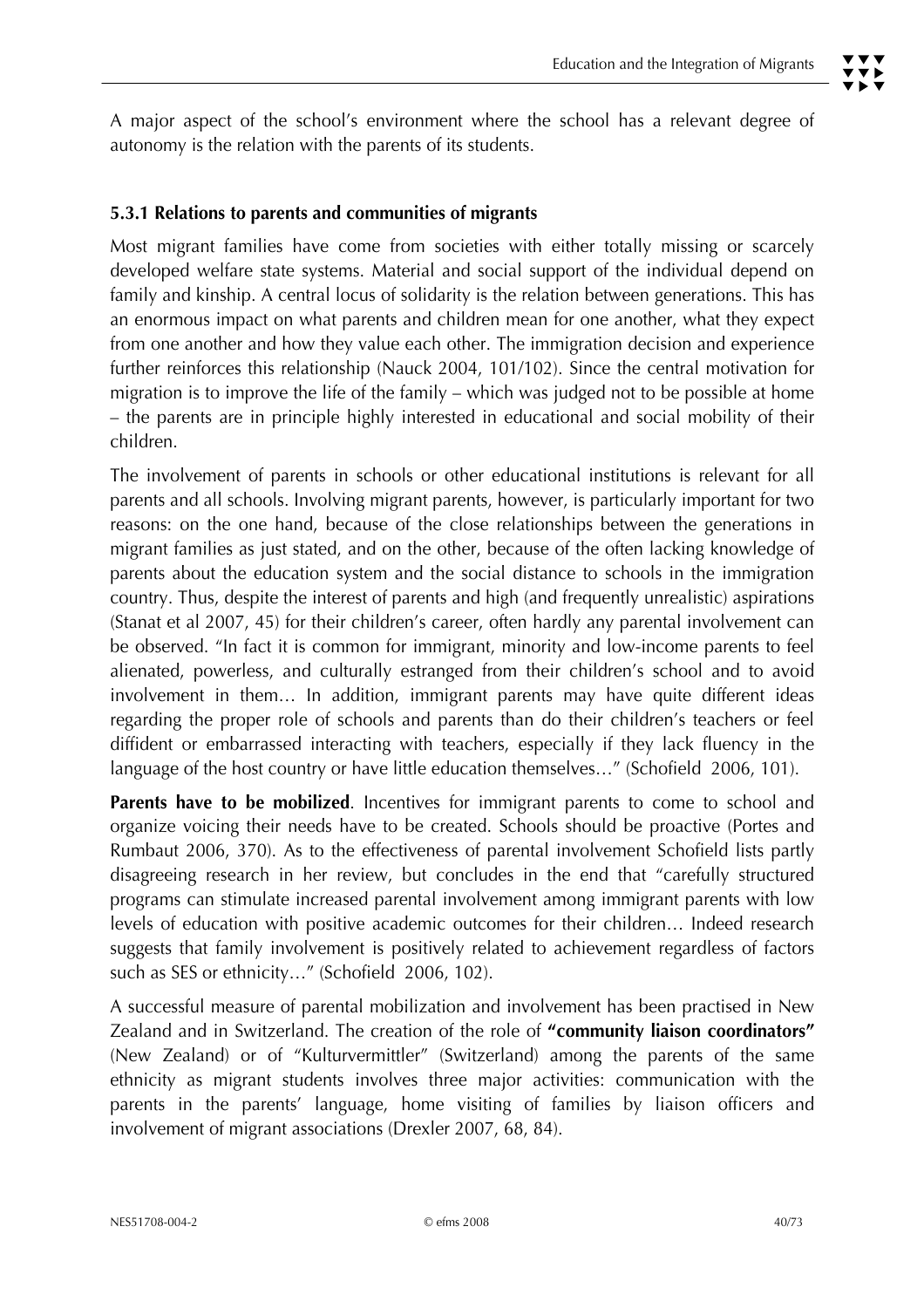# **5.3.2 Desegregation policies and measures**

# **5.3.2.1 Desegregation through bussing**

Research has clearly shown that de facto segregation of schools on the basis of concentration of migrants in housing areas hinders educational achievement of migrant, minority and low-income students (section 2.3.2). Migrant students suffer from a concentration of peers in class, they profit from a mixed structure of students.

One almost classical and, at the same time, controversial policy against segregation in the United States since the 1960s has been **"bussing",** i.e. driving minority students from disadvantaged urban areas and mostly poor quality schools in buses to better schools in mostly "white" middle class suburban areas. Much of the theoretical argument behind bussing has been derived from the Coleman Report (Coleman et al 1966) which had found that characteristics of fellow students had a significant impact on school performance. "The Coleman Report was frequently cited in court cases over school segregation as 'proof' that equal educational opportunities for minorities required that schools be integrated" (Farley 2005, 393).

There have been successful and unsuccessful cases of desegregation through bussing. Successful cases of bussing have been dependent upon careful implementation procedures. Implementation issues include integration of classrooms, not just buildings. Another important issue is parental choice vs. mandatory participation. There is less opposition in case of parental choice, but this may lead to fewer children taking part. A central role is played by the local political and civil leadership. "In some cases, local officials and / or institutional leaders have strongly opposed desegregation plans, even after court orders, and in these cases, **considerable conflict and sometimes violence** have often ensued. Where leaders instead have focussed on the legal inevitability of the desegregation plan and the need to avoid violent or divisive conflict, plans have been implemented much more successfully" (US Commission on Civil Rights 1976, in Farley 2006, 58)

Other issues include whether the plans and implementation of desegregation through bussing include a whole metropolitan area, i.e. whether suburbs are involved or the bussing occurs only within the city. Another key issue is the age of the children. Desegregation appears to have positive benefits for student achievement when it occurs in the early grades. Furthermore, success is dependent on degree of preparation, intergroup education in the community, and preparation of the staff of schools to be integrated (Farley 2006, 58/59). Black students can also be quite isolated and rejected by their white schoolmates when they are bussed to primarily "white" schools.

Bussing is a controversial policy and is not approved by a majority of the population. Even African – American communities and organizations which used to strongly support bussing increasingly are against it, since in their views bussing weakens communities in the inner cities.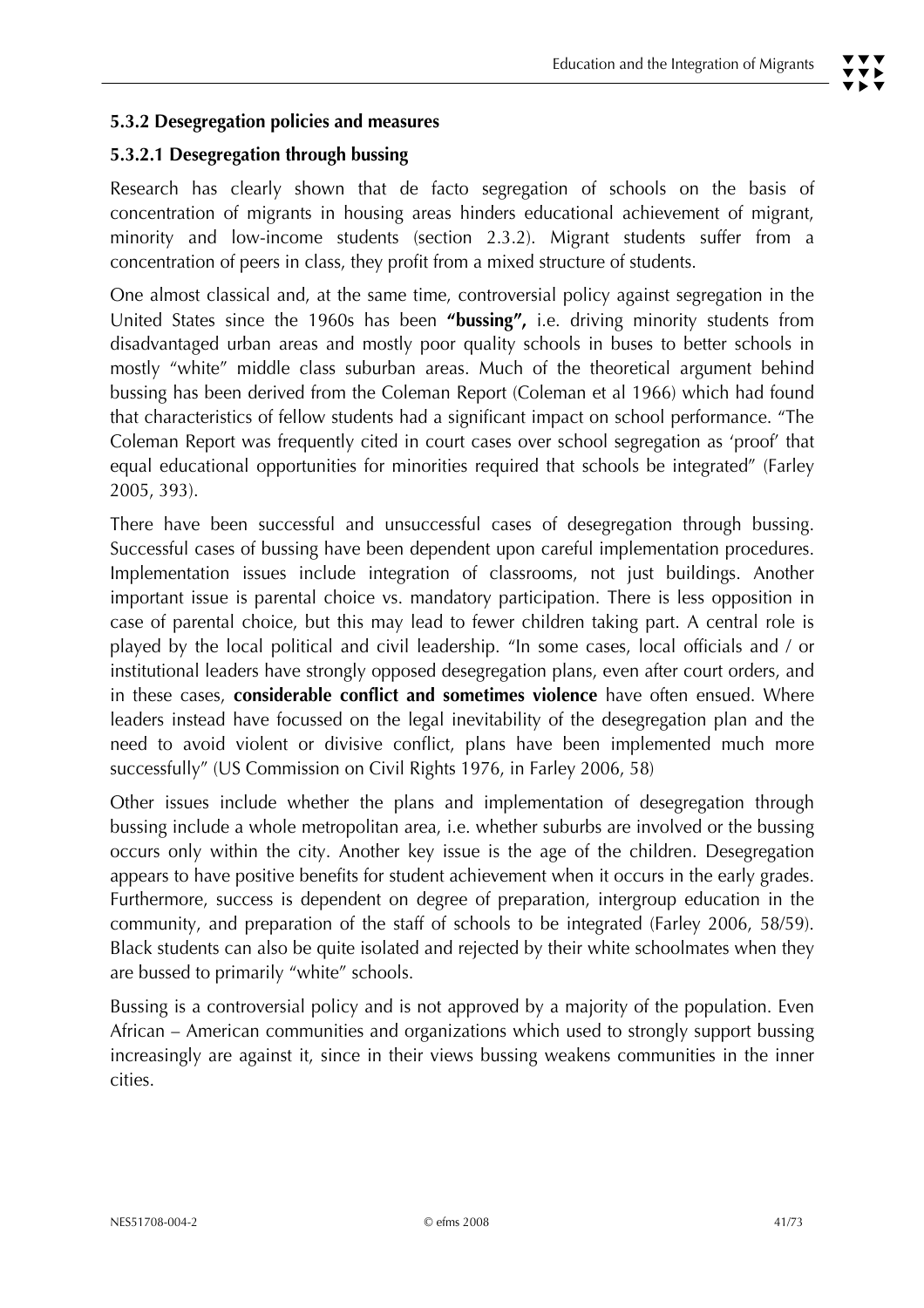# **5.3.2.2 Desegregation via housing policies**

Since segregation in schools is a result of concentration of migrant or minority groups in housing, policies either to prevent or to combat segregation in housing are also policies against segregation in schools<sup>15</sup>. Cities' abilities to influence segregation on the housing market, however, largely depend on the structure of this market. The higher the percentage of the housing market that is either in municipal ownership or can be influenced via different kinds of subsidies, the greater the room to manoeuvre for anti-segregation policies and measures.

One possibility of anti-segregation policies are **quota systems**: an upper limit of the percentage of households of either immigrants or of a certain ethnic group – say 20 % of all households – is set for a certain area. Examples of European cities where straightforward anti-segregation policies through quotas are practised are Antwerp, Copenhagen, Dublin, Frankfurt, Stuttgart or Terrassa (CLIP 2007, 30). One of the problems that quota systems entail is that the question of how a "good" or acceptable level of ethnic mix can be numerically defined remains largely unanswered. The **spreading of social housing** around the city and the **financing only of smaller social housing units** are other possibilities to prevent and / or combat segregation. Smaller social housing units will reduce concentration of vulnerable groups, among them migrants, in a particular area and school.

Promoting **gentrification** may be called an indirect and controversial measure against segregation. Gentrification means firstly the improvement of the physical structure of degraded areas, mostly in the inner city or in old industrial areas. Secondly, as a consequence of the physical improvement, of the increase in attractiveness and of the aspired return on investment, the rents rise and some low income groups are pushed out. Middle class people are brought back into the quarter and a better "social mix" is achieved in the targeted area. Gentrification policies, however, do not guarantee that families with children still come and bear the risk of increased segregation in other areas, to which the former residents – for instance low income groups of migrants – move.

Gentrification can be distinguished from **"hard" and "soft" forms of urban renewal**. Urban renewal, generally defined as the physical rehabilitation of impoverished urban neighbourhoods by renovation and construction or reconstruction of housing and public infrastructure, is a much practised approach to improve the physical living conditions in a degraded quarter. One result is that middle class people who have lived in the quarter will not move away. Limiting the renewal process to the physical reconstruction may be called a "hard" form of urban renewal. "Soft" forms of urban renewal not only aim at renewing the buildings, but also at the public and social infrastructure of a quarter. This includes investing in and improvement of preschool institutions and schools. In addition, different kinds of communication attempt to **change the image of the area**, since usually they are stigmatized, including the people who live there. The process tries not to push out the old population, but wants to attract new middle class groups via the increased attractiveness of a quarter and thus arrive at a better social mix (CLIP 2007, 28/29).

 $\overline{a}$ 

 $15$  For a state of the art report on desegregation policies see Bosswick et al. (2007,55-63).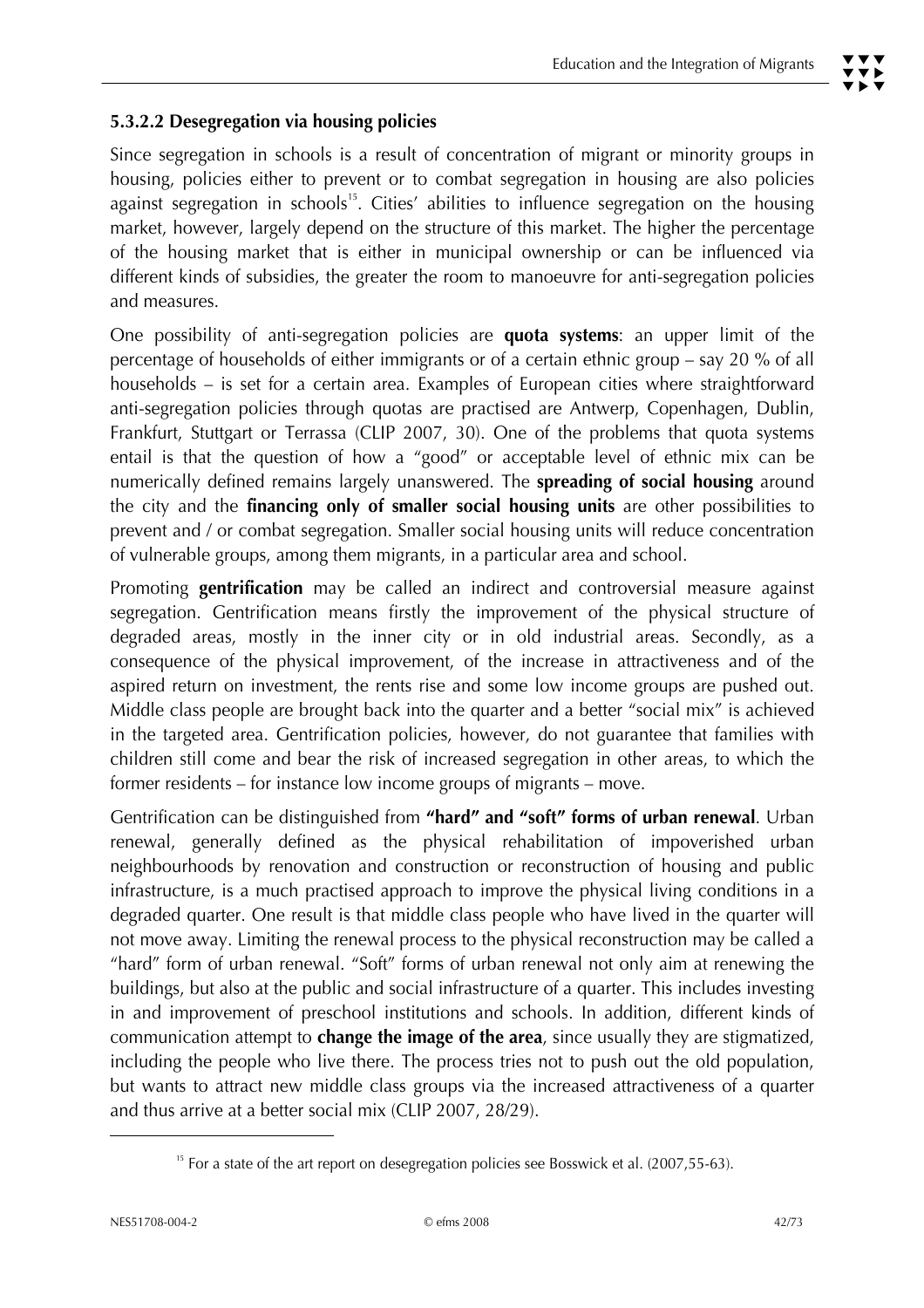# **5.3.2.3 School desegregation via the creation of magnet schools**

School segregation usually is a result of segregation in housing. When parents move out of a quarter, because they want a different school for their children, school segregation reinforces housing segregation. On the other side, an attractive school could loosen the existing relationship between housing and school segregation by attracting students from outside the quarter, or even help reduce housing segregation when families move to a certain area because of the attractiveness of the school. Such schools in disadvantaged areas that attract students from other parts of a city and thus arrive at a "good mix" of the student population are called **magnet schools**.

Magnet schools were originally initiated in the late 1970's in the United States as a means for ending "racial" segregation in the public school system. The concept of these schools intended placing magnet programmes offering special curricula such as math, science or performing art programmes in "racially" isolated neighbourhoods to encourage outside students to enrol. Thus magnet schools try to promote school desegregation by attracting students from a variety of middle class neighbourhoods in a metropolitan area, while at the same time strengthening the educational programme in vulnerable quarters. The concept of magnet school in principle is transferable and there is some experience with magnet schools in Europe as well.<sup>16</sup> A European discourse on magnet schools should realise as well ,however, that there is a beginning critical reflection in the US on the development that some of these schools have taken: vulnerable groups of students have been pushed aside by middle class groups $^{\text{17}}$ .

From the meso level of discussion on the school as an organization we now turn to look at possibilities of influencing individual human development and educational progress.

# **6 Individual support of migrant children through compensatory policies**

## **6.1 Early childhood programmes for the support of general development**

"To address the problem caused by the fact that poor, minority, and immigrant children often start school well behind others in school relevant knowledge and skills, governments in many industrialized countries provide early education programs (EEPs) to help prepare such children for school and improve their achievement there. Often, EEPs emphasize age appropriate educational experiences, but they may also offer services designed to promote children's health and nutrition as well as their social and emotional development" (Schofield 2006, 99).

j

<sup>&</sup>lt;sup>16</sup> For details see http://schulpreis.bosch-stiftung.de

<sup>&</sup>lt;sup>17</sup> See Stambach and Becker (2006) and Lynch and Moran 2006.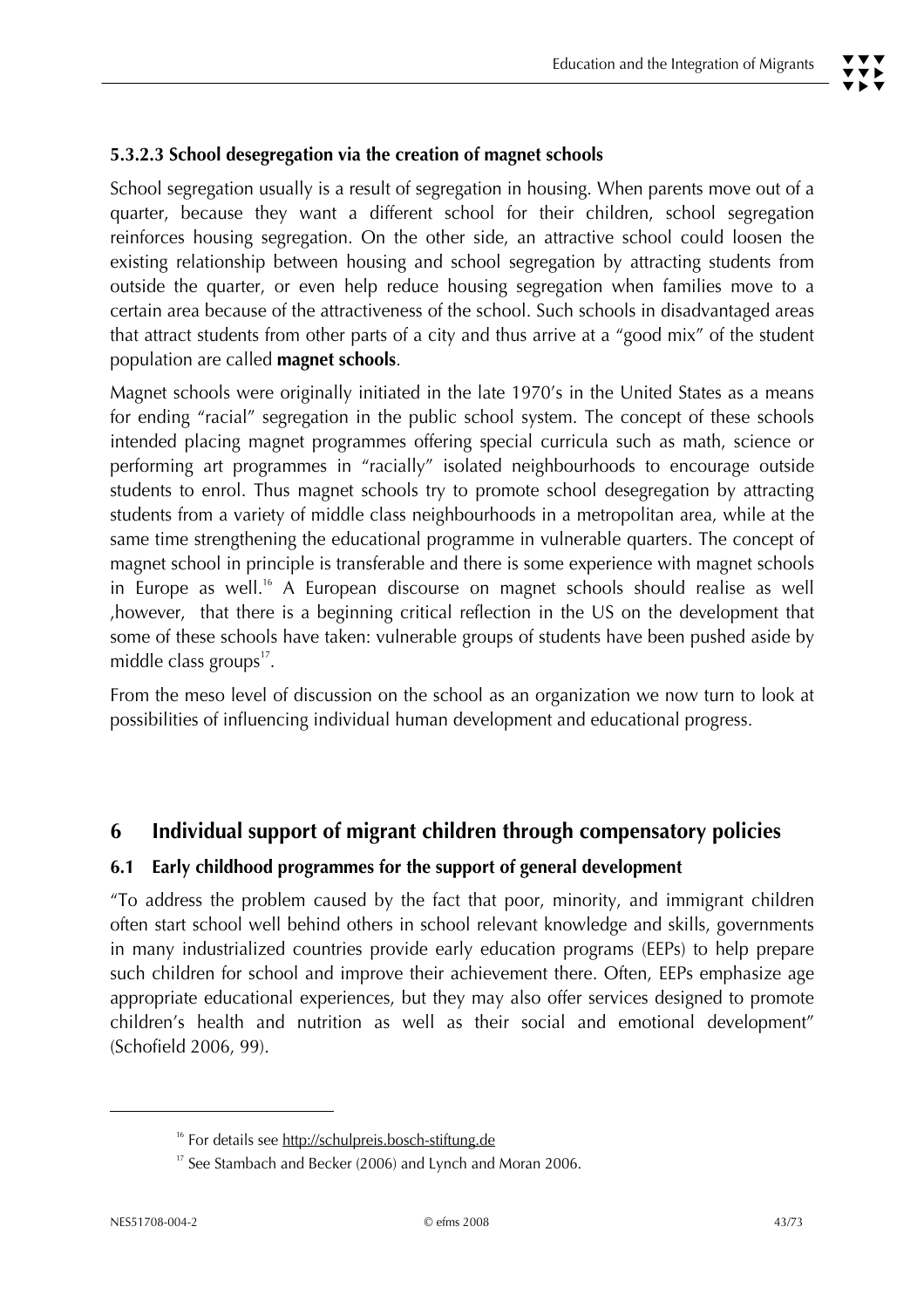To illustrate such programmes we will first briefly describe two home visiting programmes and measures that have been developed for the preschool period. They are designed for the support of **general development** and seem particularly useful for migrant children and their parents. The **Parents as Teachers (PAT)** programme addresses itself to the age group of 0 to 3 and the parents of these children. It is a **home visiting programme** to give parenting information and support to parents, includes health and developmental screenings for the children and group meetings, in which parent educators and parents meet to exchange knowledge and experiences in child development. The programme claims to be for families of different socio-economic levels, from rural and urban or suburban communities, but seems to be particularly effective for low-income and minority families. It was developed in the United States, where a national centre of the organisation PAT Inc. produces curricula, educates early childhood trainers and certifies parent education. A Nürnberg based welfare organisation (AWO) is currently testing PAT for a European immigrant integration context.

Whereas PAT is a programme for the age group of 0 to 3 **Opstapje** can be given as an example for a programme aimed at the age group of 2 to 4 years. It was developed in the Netherlands to help prepare migrant children for elementary school. Through various activities it aims at strengthening the cognitive, social, physical competences of the child and supports the learning of the language of the immigration country. Opstapje is a home visiting programme which trains mothers to improve the mother child interaction and to initiate systematic learning processes. The trainer of the mother is from the same ethnic group as the visited family. A German version of the programme has been evaluated (Sann 2004).

We will briefly introduce **Avance** as an example of a **centre based programme** for early general development. "Avance-Parent-Child Education Program" combines measures for the support of general child development with parent education. It was developed in Texas during the 1980s by a non-profit organisation for disadvantaged Hispanic immigrant families. Presently it is being widely used in the United States, particularly in Texas and California, where most Hispanics live. The programme is for the age group of 0-3 and is designed "… to provide a range of critical supports for the child's first and foremost teacher, his or her mother. While the parent is viewed as the primary agent in the provision of structure, organisation and stimulation in the child's immediate environment, attention is paid to personal and family factors that influence parenting….When mothers have high selfesteem, a sense of personal self-efficacy, and an economically stable home environment, and are knowledgeable about child rearing, then they are equipped to play a strong, positive role in their children's long term development" (Walker et al. 1995, 68).

The program is centre based and lectures are given to mothers either in Spanish or English, depending on the language competence of the mother. It is, however, not completely centre based. During some home visits the trainer observes the mother-child interaction and gives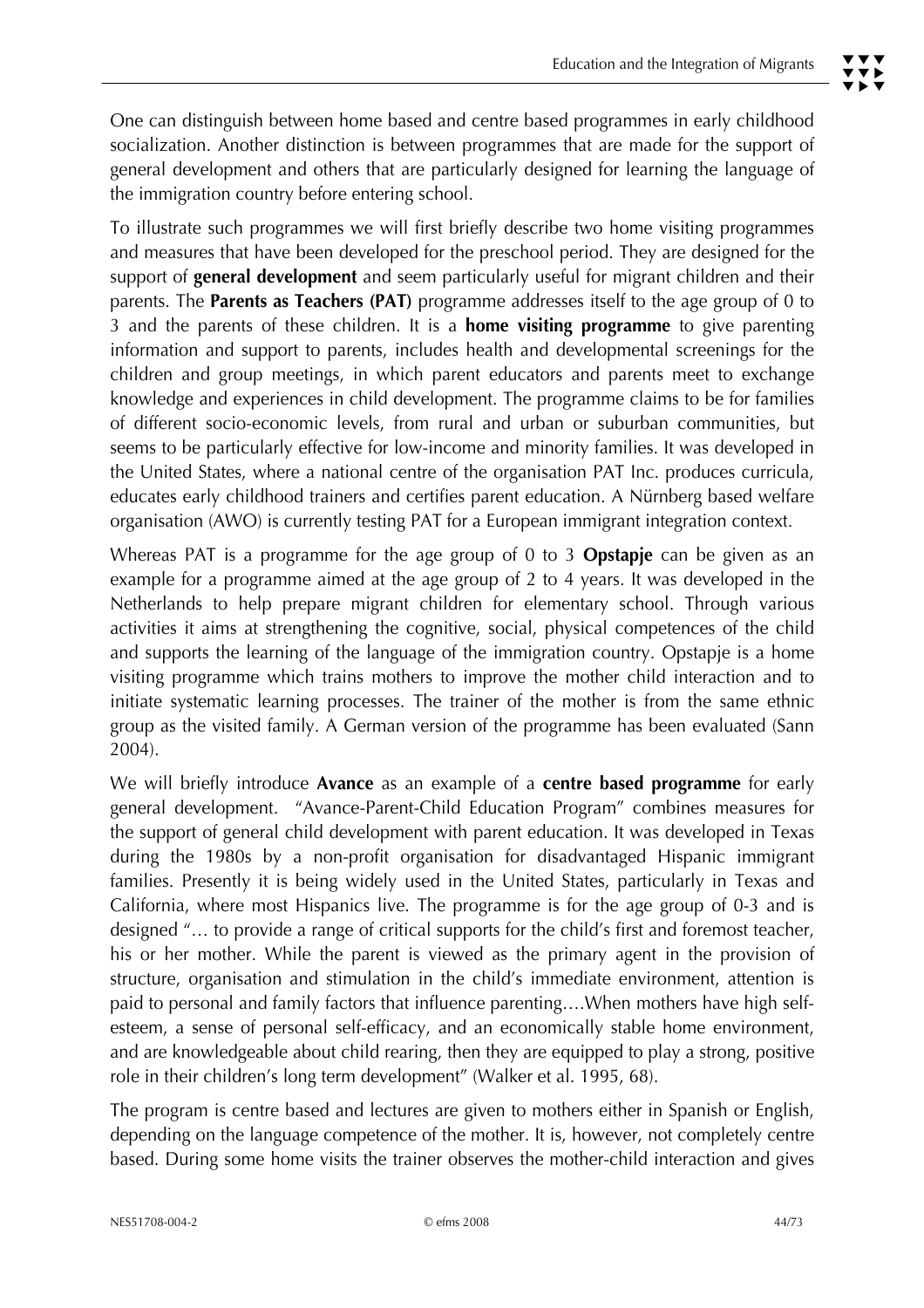Before we move to programmes specifically for language learning a few remarks about the **political context**, in which these general programmes for the support of child development in poor families were designed and practised. The political background is the Civil Rights movement in the United States. One aspect of the movement was not to restrict oneself to fighting racism and ethnic prejudice, but to combat the poverty of many minorities in the United States as well. This goal was taken up by President Johnson (1963-1969) and developed as a political programme called "war against poverty". An important part of this multi-faceted initiative was the so-called **"Head Start Programme"** for early childhood development. Head Start is not a certain method of socialization support, but a strategy and a programmatic frame for early childhood development in disadvantaged families and minorities, within which different kinds of projects and methodologies are pursued. The relevance of Head Start is that it has been continued from the 1970s up to the present, that the government has invested billions of dollars and that millions of children have taken part in it. The figures for 2006, for instance, were that 909.021 children aged 0-5 were taking part (US Department of Health and Human Services, www.acf.hhs.gov/). All of this means that a societal mobilization for early childhood development in disadvantaged families has taken place and is continuing.

# **6.2 Early childhood programmes for language learning in migrant families**

In this short section we give two examples of programmes which do not focus on general development, but on second language learning, i.e. learning the national language of the immigration country by migrant children. Here again one can differentiate between programmes that take place at home and prograrmmes that are organised in kindergartens or similar institutions.

The first programme to be shortly introduced is called **Hippy**. Hippy or "Home Instruction for Parents of Preschool Youngsters" was first developed in Israel as a measure of integration for immigrants to the country. It has been adapted and applied in several European countries. Hippy consists of a home visiting programme in which parents are motivated to learn themselves and to practise the language of the immigration country with their children each day for about 15 to 20 minutes. It is designed to prepare immigrant children from age 4 to 6 for school. Hippy has developed learning devices and materials that should be used for exercises and games. In addition parents are given information regarding the school system and how to prepare children for entering school.

**Samenspel** is a centre based programme that was developed in the Netherlands for migrant children and their mothers. Courses take place in the kindergarten rooms, but not within the regular kindergarten time activities. Children should improve both the language of the immigration country and of the migrant family. Samenspel is directed towards mothers and around three years old children who often live in isolation. They are invited to group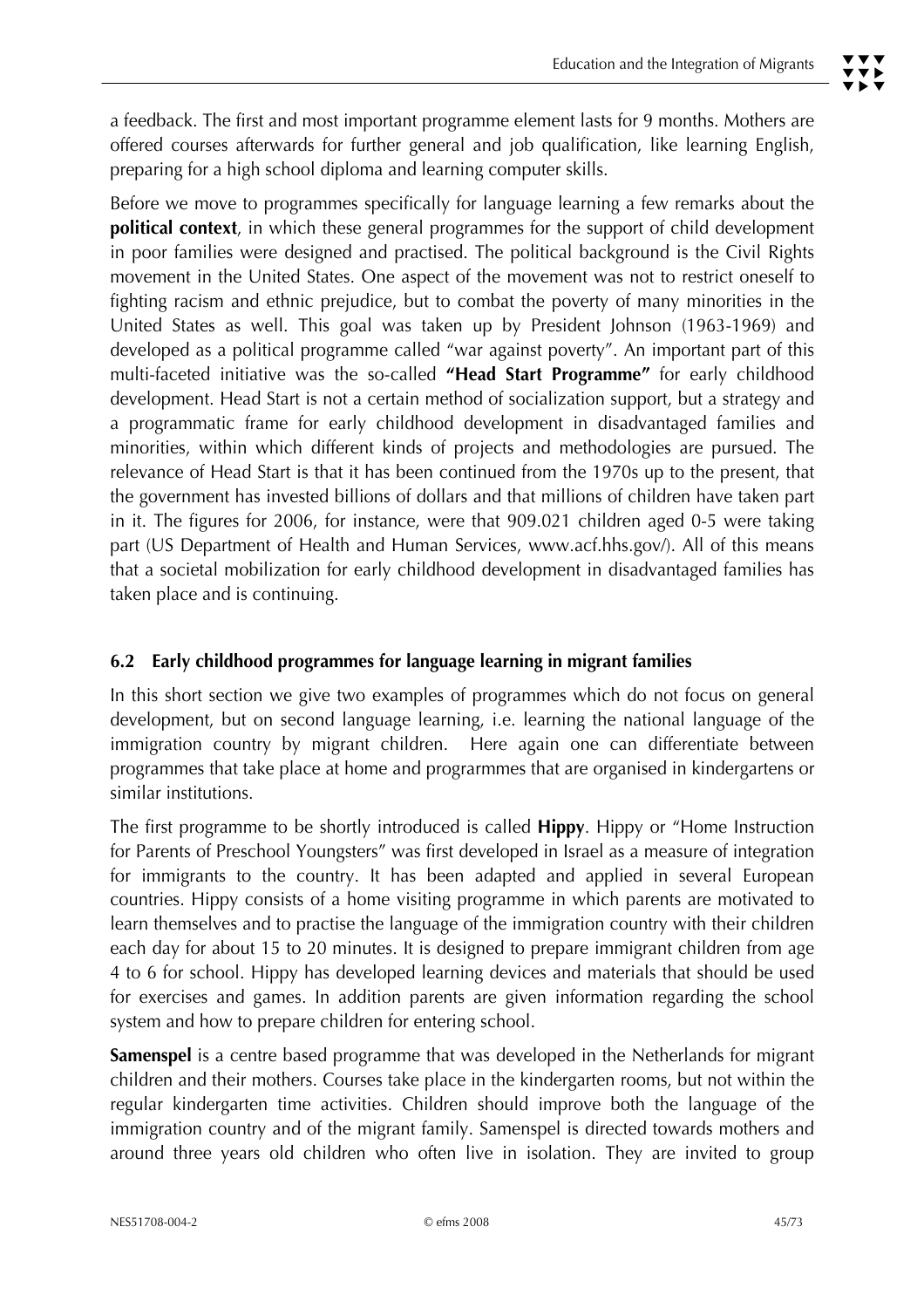meetings of mothers and their children of the same ethnicity with up to 16 persons. Two educators, one with a migration background from the same country as the participants, work with the group which meets weekly for three to four hours. Language learning is done in a playful way in these meetings, both for children and mothers. The mothers receive certain learning and playing items which they can use and practise at home and are instructed how they can exercise and play with their children (Kühn 2003).

# **6.3 Evaluation outcomes of early education programmes**

Systematic early education and socialization programmes for disadvantaged children have been practised in the United States for several decades. Very few scientifically valid evaluations seem to exist in Europe. That is why we will refer mostly to evaluations in the United States.

Several hundred educational early childhood programmes have been carried out since the late fifties. Some of these programmes have been scientifically evaluated for both short term and long term effects. A few programmes were followed for up to 30 years after the measures and activities ended. Plenty of the evaluated comprehensive educational programmes were carried out as part of the USA Head START policy. The European discussion can learn from these evaluation studies something about the general conditions, under which such programmes will have effects. Some European evaluation studies are available as well.

The effects of the earlier programmes during the 1960s were usually related to IQ gains of an experimental group compared to an equivalent non-random control group. Later programmes added other criteria for the success of a programme, like class retention, school achievement, social-emotional competences and referral to special education. As to more recent evaluations of programmes there are a number of reviews: Barnett (1995; 2002), Boocock (1995), Bowman et al. (2001), and Farran (2000). Some of the conclusions from these review studies are relevant for our topic.

The majority of the early education programmes focus on children and families in socially and economically disadvantaged positions. Among them are many minority and immigrant families, particularly from African American, American Indian and different Latino groups. Barnett (1995) reviewed 36 evaluation studies of both model demonstration programmes and large scale public programmes for children from low income and minority families. Results show that early childhood programmes can produce large scale short-term effects (one or two years after the end of the programme) on IQ and measurable long term effects on school achievement, grade retention, special education and social adjustment. In contrast to large scale programmes model demonstration programmes delivered better results on both short term and long term effects.

Among the model demonstration programmes are a number of so called combination model programmes, in which short term stimulating activities are followed by long term measures. Examples are the High / Scope Perry Preschool Project, the Syracuse Family Development Project; the Milwaukee Project and the Chicago Child-Parent Centres Programme.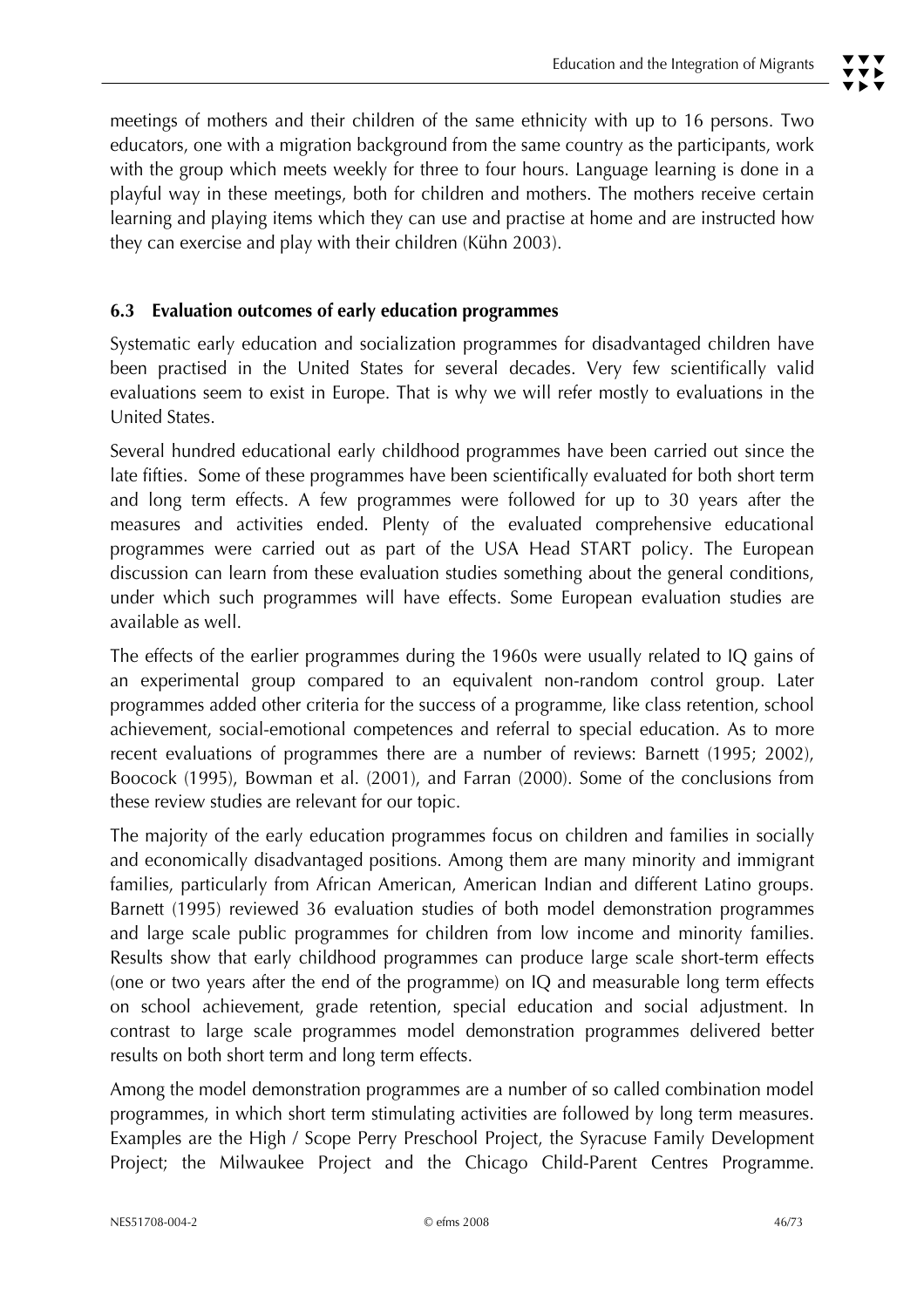Characteristic of these programmes is that an early, intensive, child focused and centre based phase is followed by a phase of stronger parent involvement, parent education and measures of parent support. Barnett (1995) and Farran (2000) compared the short term and long term results of these combination programmes with the effect of child- or family centred long term education programmes. The conclusions of both authors are that the effects of combination programmes on IQ and school achievement are stronger and longer maintained. Barnett (2002) argues that investments in combination projects clearly pay off.

The effect of early childhood programmes can also be enhanced when they are extended into early elementary grades. Effects can then be seen during childhood and early adolescence. According to Reynolds (2003) high **quality and effective programmes that extend into early schooling are characterised by the following items:** 

- $\blacktriangleright$  extended exposure
- $\blacktriangleright$  timing and duration of the intervention
- $\blacktriangleright$  alignment of educational support with the developmental characteristics of children
- $\blacktriangleright$  teachers that are well qualified and relatively well compensated
- $\blacktriangleright$  smaller class size
- $\triangleright$  parental involvement.

European researchers have also found that preschool programmes are positively related to improved cognitive and social development and reduced special education placement. For example, Spies, Büchel and Wagner (2003) found that attending kindergarten in Germany substantially increased the likelihood of migrant children attending higher level secondary schools. Schofield (2006, 100) notes that the PISA studies confirmed that the 15 year olds in many countries who had attended forms of preschool education scored substantially better than those who did not.

In his review of international literature on early childhood programme effectiveness including the Head Start Programme in the United States - the Dutch researcher Leseman (2002, 44) comes to similar results as the American reviewers: "**Early starting, intense, long term, multi-systematic approaches** that include centre-based education and involvement of professionals … were found to be superior". He adds, however, that many of the targeted preschool education programmes currently provided did not meet these criteria.

One could thus conclude in sum that early childhood programmes are effective, and that they are most effective when they start during the first five years of life and continue into primary school. The programmes have to be long term, intensive and have to be implemented by people who are well qualified and motivated.

Early childhood programmes can also be economically efficient and at the same time promoting equality of opportunity. "Given that early childhood education programmes can be both efficient and equitable there is obviously no efficiency-equity trade off for early investment. Quite the contrary, in particular when targeted at the disadvantaged there is a strong complementarity between efficiency and equity in well-designed early childhood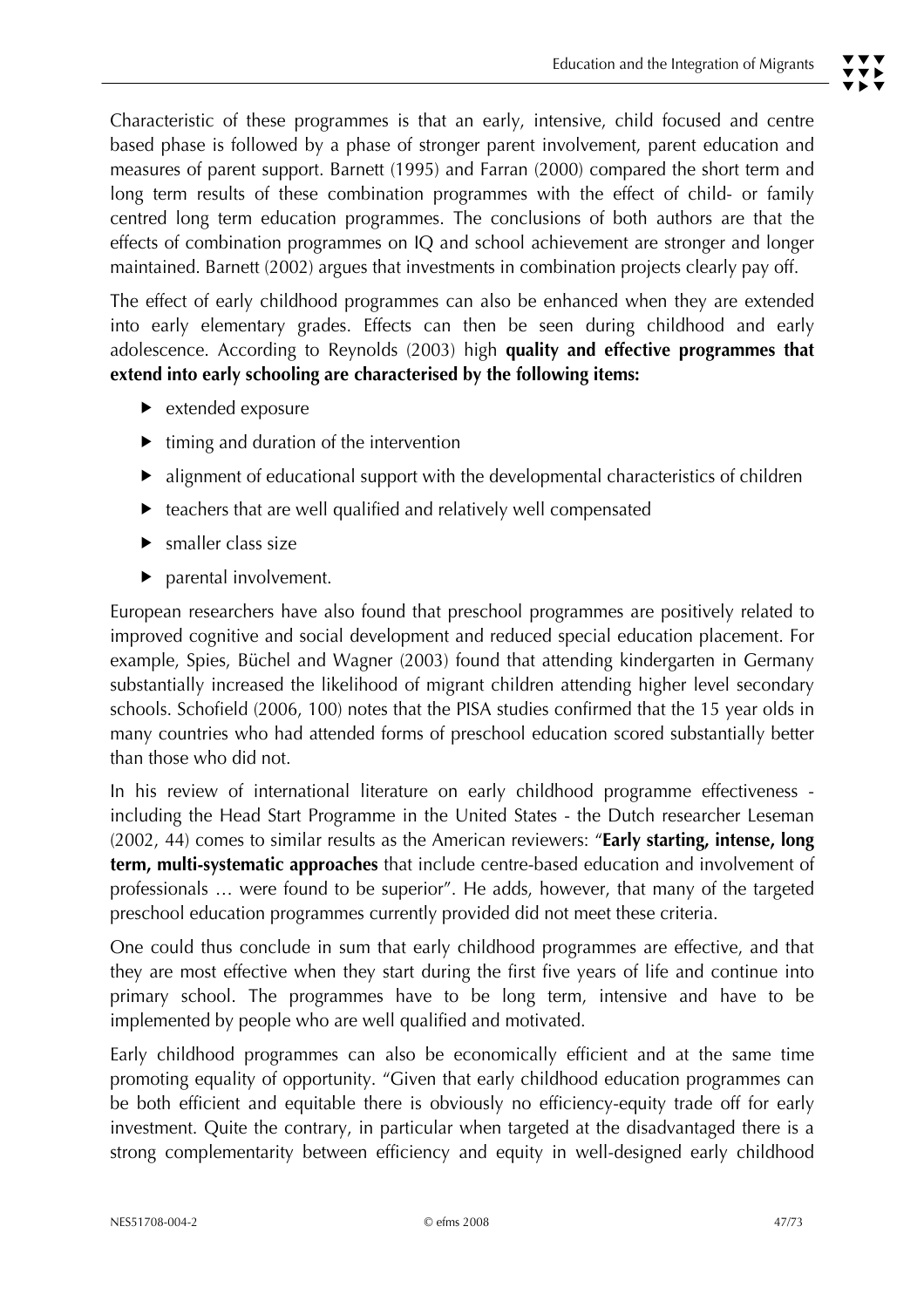Even the best programmes, however, cannot completely eliminate the educational disparities between children from different socio-economic backgrounds. In addition, there is an ethnic-cultural factor: not all immigrant and minority children benefit from them to the same degree (Schofield 2006, 100).

# **6.4 Support for school achievement from outside the school system**

## **6.4.1 Mentoring: actors and methods**

In chapter 5 we discussed programmes and measures to support immigrant children within the school system. Other measures focus on support for the school from outside the school. Programmes and measures are organized and carried out by municipalities, NGOs, welfare organisations, migrant organizations, voluntary associations and individual volunteers.

In some European countries this work is supported by regional or federal state service organizations. In the United Kingdom, for example, many municipalities have Ethnic Minority Achievement Services (EMAS), partly funded by the national Department for Education and Skills. Local EMAS consist of teams of experienced teachers who work in partnership with schools, parents and communities to address the educational needs of minority students and to raise their attainment. Among others they monitor the progress of ethnic minority students, help schools in setting targets for educational progress, work with families and give advice in linguistic and cultural matters. The RAA (Regionale Arbeitsstellen zur Förderung von Kindern und Jugendlichen aus Zuwandererfamilien) organizations in some German federal states perform a similar function, but are not as much oriented toward schools. The RAA in North Rhine Westphalia has already been working for 25 years.

Programmes and activities usually operate after school and often comprise not only academic, but also cultural or sports activities. Programmes could take place in a variety of settings – in schools, community centres, buildings of non-governmental or of religious institutions, and in facilities of migrant organizations. The participants in such programmes include children and adolescents enrolled in public or private schools and in the age group of 6 to 17.

**Individual and small group mentoring** to improve school performance of disadvantaged children and youth - including migrants - is a very traditional form of social work that exists in many forms and consists among others of help for homework assignments, exercising and preparations for tests. It is done by private individuals, welfare organisations, different kinds of NGOs, and by publicly employed social workers.

Regarding immigrant children **ethnic mentoring** is an innovative form of mentoring and helping to improve school performance. It was developed in the Netherlands and has proven to be quite successful (Crul 2002). Mentors in this model are co-ethnics who have successfully completed an education in the education system of the immigration country. The comparatively high success rate of ethnic mentoring rests on the ability of co–ethnics to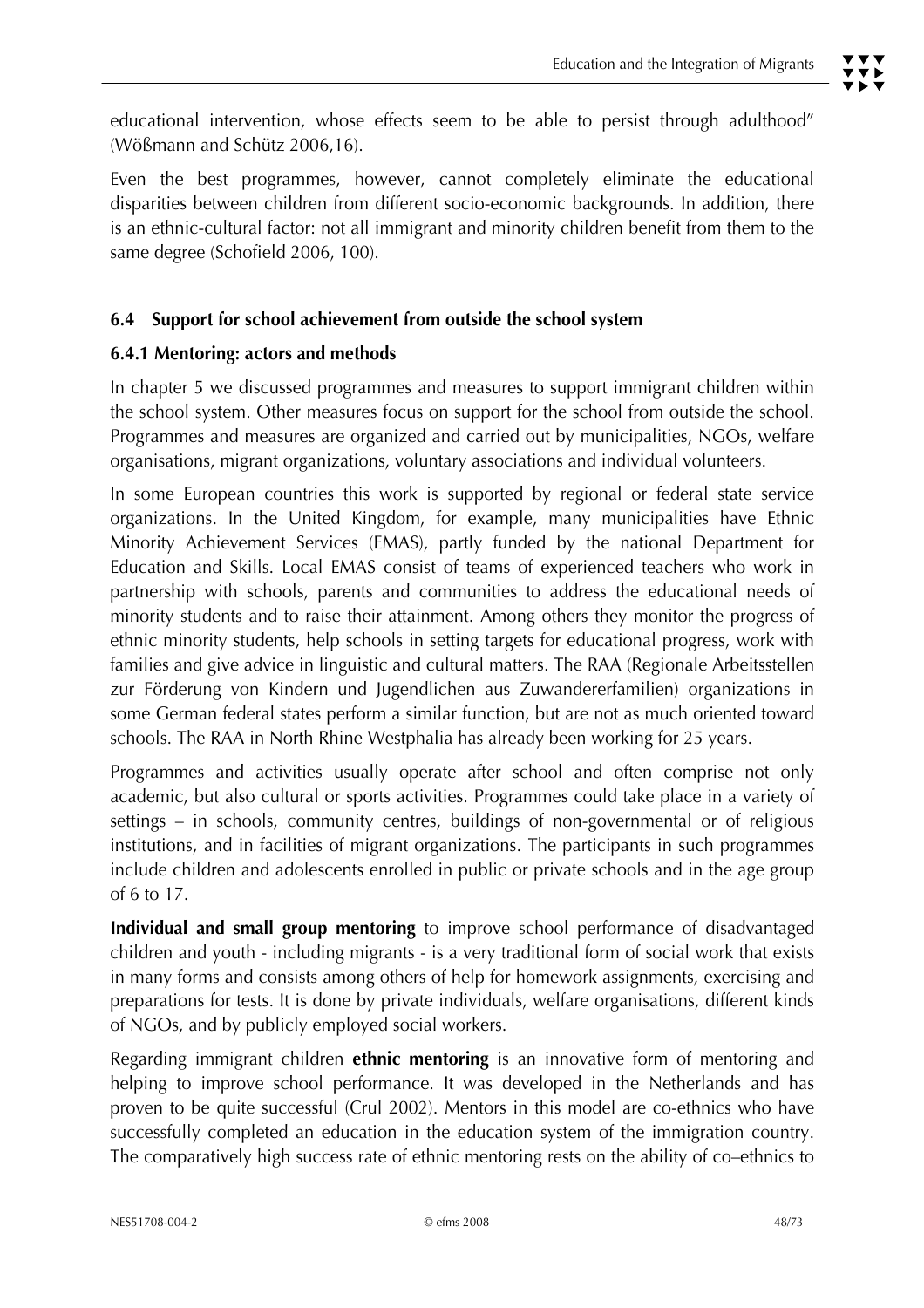communicate knowledge about the school and education system of the immigration country to the families of the immigrants in the common language; further more, compared to native teachers or social workers, co-ethnics can understand the family situation and immigration related problems of a child or adolescent more easily. On the basis of common ethnicity a relationship of trust between student and mentor can more easily be established. The language of mentoring usually is that of the country of immigration, but when language problems hinder the comprehension of some learning content, a second attempt of explanation can be given in the common ethnic language $18$ .

The longest working ethnic mentoring project is the Moroccan Coaching Project in The Hague. It aims particularly at youth in a risk situation. Youngsters of Moroccan descent in secondary schools are teamed up with a volunteer of Moroccan descent to support them. The project is financed by the city council and schools and has been evaluated by Crul and Kral (2004). The central idea and organisational structure has been copied many times in the Netherlands, the largest project "Goal" being presently in Amsterdam, in which 1440 young people have been coached in the last three years.

A relevant aspect of ethnic mentoring projects is also that they can easily receive support from immigrant organisations - like parents' organisations - and religious groups, like churches and mosques.

An interesting variation of the ethnic mentoring idea has been developed by the Mercator Foundation in Germany. The present project "Förderunterricht für Kinder und Jugendliche mit Migrationshintergrund" (Educational Support for Children and Youth with a Migration Background) does not only aim at the participating migrant participants, but also at the mentors. The mentors are **students in teacher training** and many of them have a migration background. They are supposed to gain experience in teaching migrant children and thus be better prepared for their future role as teachers who will have to work with a student population that increasingly has a migration background. The efms is evaluating the project with a control group design.

As we mentioned at the beginning of this section mentoring of disadvantaged children by "privately motivated" mentors is a long standing practice in many countries. What seems to be new and in a way innovative is the effort of municipalities and welfare organisations to **systematically organise** these private motivations – for instance of retired people who want to want to continue to contribute something useful to the community – into structured action. "Freiwillige Bildungspatenschaften" (**Voluntary coaching for education**) on a long term basis is an example from Germany. The municipality of Nürnberg is presently recruiting and organising volunteers for individual coaching of migrant children including general counselling support of homework and preparation of exams. Volunteers have to be qualified and be ready to contribute a stable and continuing time budget. The municipality

<sup>&</sup>lt;sup>18</sup> The european forum for migration studies (efms) at the Universtity of Bamberg is currently evaluating a support project for migrant students by the Mercator Foundation, involving several thousand students (<u>www.efms.de)</u>. About one third of the mentors have a migration background and they report this<br>pattern of language change.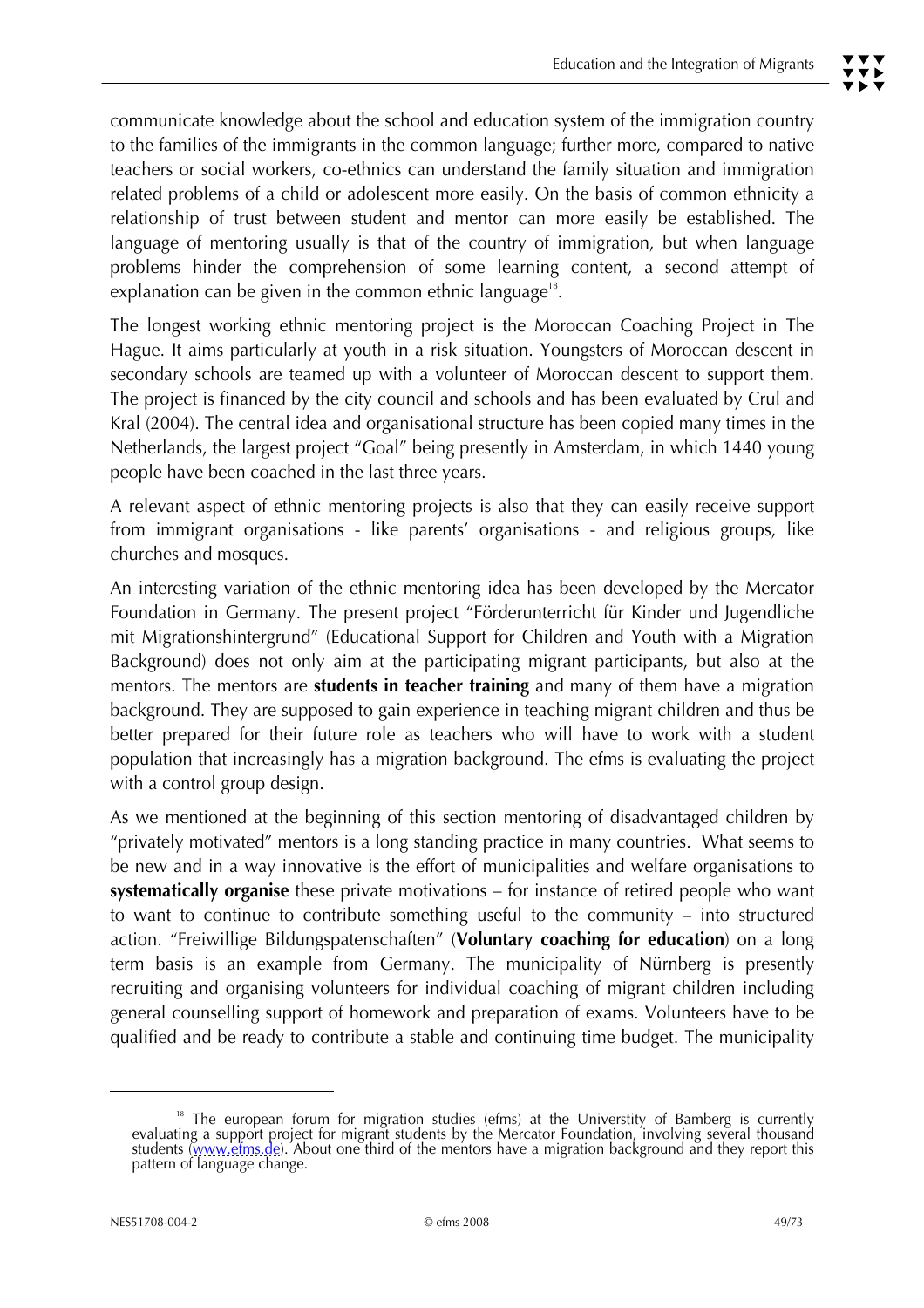instructs them about their role and coordinates the whole process (Integrationsprogramm der Stadt Nürnberg 2007<sup>19</sup>).

Mobilisation and support for mentoring can also come from **immigrant associations**, particularly from those whose purpose is to support education. They are often called parents' associations and mostly organised on an ethnic basis.

Another possibility of supporting individual schools would be the **use of modern e-learning devices**. In its recent so called National Integration Plan the Federal Government of Germany has announced that it will install an internet platform named "LIFT" (Lernen, Integrieren, Fördern, Trainieren). It will offer learning material of all kinds, exercises and tests for self-learning or for use in individual coaching (Bundesministerium für Arbeit und Soziales 2007, 13**).** 

## **6.4.2 Supplementary schooling in immigrant communities**

While the discussion on migrant education is dominated by themes of underachievement and support for improvement there are some groups of migrants doing better than the majority students. One explanation is that immigration laws - like for instance in Canada – foresee immigrants to be selected according to their level of qualification. The high achievement of the children of such parents then is just another manifestation of the relevance of parental socio-economic and cultural background for explaining student achievement.

Chinese youth in the United States is often represented among those immigrant groups that achieve above average in school. A main factor explaining the success of Chinese youth is the institutionalization of supplementary education by immigrant groups. They are an example of mobilizing resources within an immigrant community. These supplementary schools originate from Chinese language schools that were at the outset designed to teach Chinese culture and language in the immigration context. But they have dramatically changed as Min Zhou and Xi-Yuan (2003) explain:

"Today's language schools, both in and out of Chinatown, are distinctive compared to those prior to World War II. First and foremost, the primary goal is to assist immigrant families in their efforts to push their children to excel in American public schools, to get into prestigious colleges and universities, and to eventually attain well paying, high status professions that secure decent living in the US. This reflects in part the traditional pragmatism of Chinese immigrant families, only this time it is US centred. Parents are enthusiastic about sending their children to Chinese language schools, not because they think that Chinese is the only thing that is important. Rather many parents are implicitly dissatisfied with the American public schools and believe that Chinese language schools and other ethnic supplementary institutions are instrumental in ensuring that their children meet parental expectations" (Min Zhou and Xi-Yuan 2003, 60).

 $\overline{a}$ 

<sup>19</sup> www.forum-interkultur.net/123.0html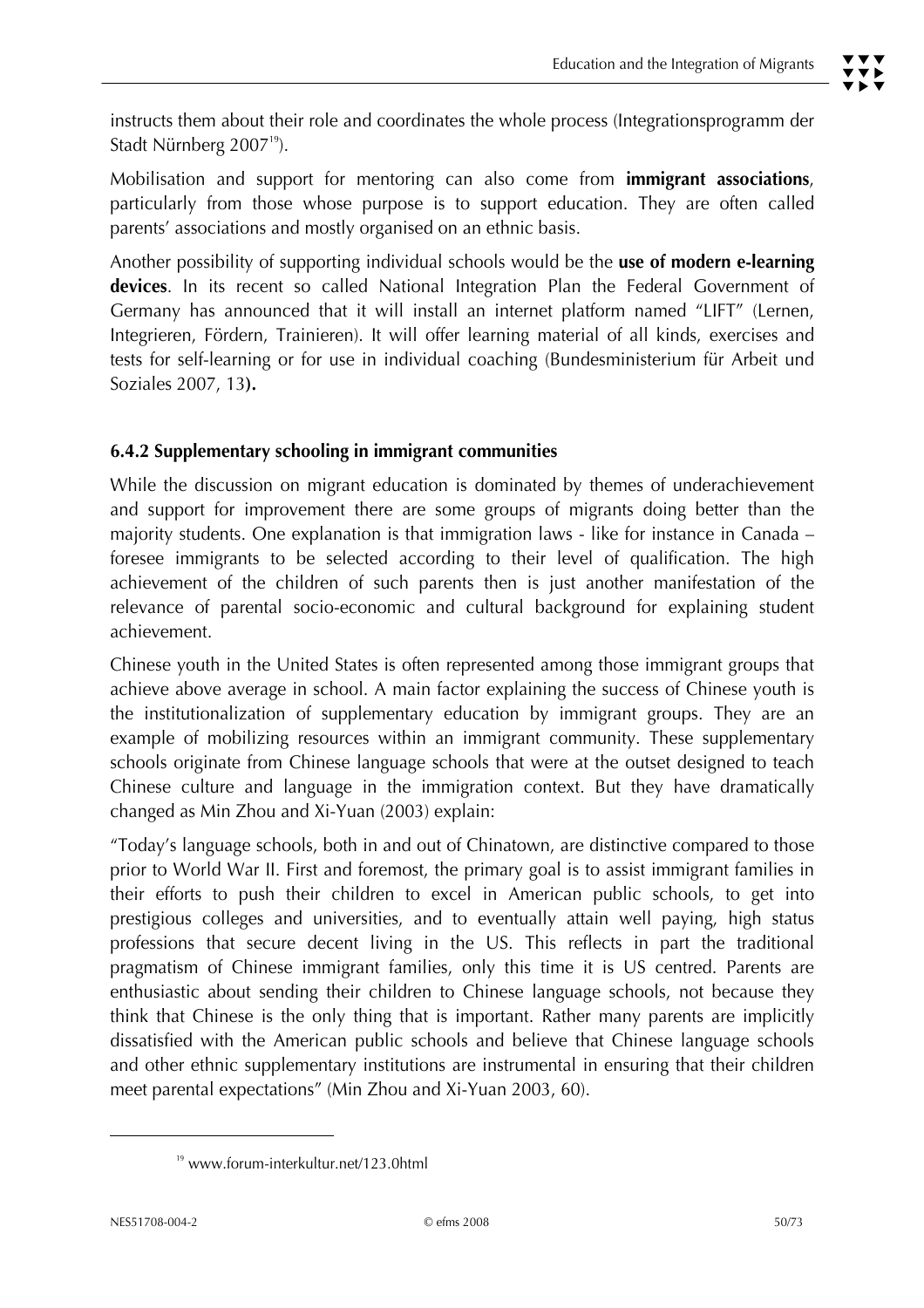# **6.4.4 Summer camps for language learning**

Summer camps during vacation time are another form of support for school success and general socialization from outside the school. We briefly describe the Jacobs Summer Camp, which recently took place in Bremen, as an example. The summer camp has also been carefully evaluated by the Max Planck Institute for Educational Research<sup>20</sup>.

The programme was organized by the Max Planck Institute in cooperation with the Senator for Education and Science of the city state of Bremen and funded by the Jacobs Foundation. In the summer of 2004, around 150 third grade students from immigrant and socially disadvantaged families spent three weeks of their vacation with activities designed to improve their language skills in the Summer Camp in the Bremen area. The programme was evaluated by the researchers Petra Stanat and Jürgen Baumert, using a randomized experimental design. The effectiveness of two approaches to language instruction was investigated. The first approach aimed at implicit language instruction by means of guided theatre activities, while the second approach explicitly supported language skills through systematic instruction in German as a second language. All of the participating children were engaged in theatre activities, but only one group was offered systematic German instruction. The evaluation showed that compared to a control group of children who were not selected for the Summer Camp, all participating children improved their language skills. A follow-up test clarified that students benefited most from a combination of theatre activities and systematic language instruction, as those students who experienced systematic language instruction had larger improvements in reading and grammar than those who only participated in theatre activities.

## **6.4.5 Programmes for talented students**

Support programmes that we discussed so far have been primarily for those students who have problems with education, who do not perform well. Other types of programmes, however, are for the talented among migrant students and aim at forming an immigrant "elite". As to experience with such programmes European institutions could look to the United States where numerous foundations are active in this field $21$ 

j

<sup>&</sup>lt;sup>20</sup> Max Planck Research (2005): Research in Brief: Summer Learning In Germany. http://www.maxplanck.de/english/illustrationsDocumentation/multimedia/mpResearch/2005/heft04/4\_05MPR\_05\_06.pdf

<sup>&</sup>lt;sup>21</sup> The Posse Foundation, for instance, writes about its Career Program: "As the United States becomes an increasingly multicultural society, the individuals sitting at the bargaining tables of the next century (the text was written in the late nineties of the 20<sup>th</sup> century, FH) must be representative of this rich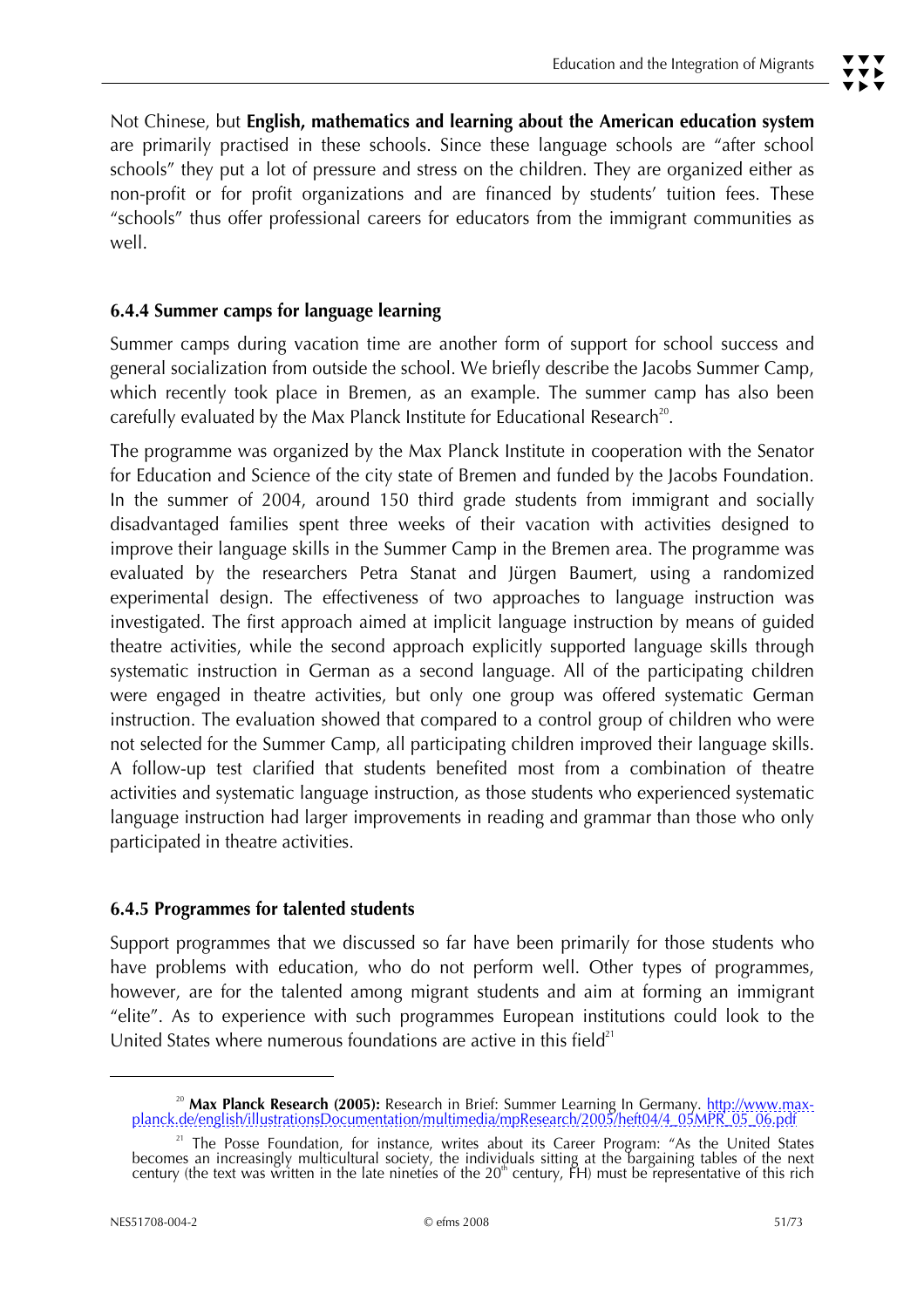The programme "Start" by the Hertie Foundation can be cited as an example of a European initiative. It wants "to encourage talented and motivated pupils from a migration background … towards managerial prospects and hence to make exemplary integration into society possible …" (Lehmeier 2006, 479). Conditions of acceptance are a migration status and a very low family income, good or very good grades, civic engagement and a successful interview with a jury. The Start programme includes a monthly scholarship, computer equipment, special seminars, internships in firms, banks and organizations, and social events that are meant to create useful contacts and to help learn the habitus of socially responsible and upward mobile people. After secondary education the students organize as alumni of this programme and create networks to mutually support their careers. Thus the creation of cultural and social capital for a migrant elite are major goals of the programme.

# **7 Anti-discrimination policies**

Despite a number of ongoing and planned activities for the integration of migrants in many European countries we assume that denied support is still the main form of discrimination that migrant children and youth are confronted with<sup>22</sup>. In this sense the different kinds of programmes and measures that we have discussed in the previous chapters are all elements of actual or possible anti-discrimination policies.

In this chapter we shall briefly introduce three new perspectives and ensuing policies towards unjustified unequal treatment: anti-discrimination laws, diversity policies and affirmative action.

## **7.1 Anti-discrimination laws**

The European discourse on anti-discrimination has been influenced by developments in the United States. The Civil Rights Act of 1964 in the US was a major step in the development of anti-discrimination policies. It covers public accommodation, employment and education and forbids discrimination based on racism, ethnic and religious prejudice, nationalism and sexism<sup>23</sup>. The Civil Rights Act was followed by the Voting Rights Act (1965) and the Fair Housing Act (1968). The British Race Relation Acts starting in 1976 as an anti-discrimination policy were much influenced by the American concepts (Rex 2003, 84). Much later the European Union Council directives (2000/43EC and 20078/EC) on the implementation of the principle of equal treatment between persons made anti-discrimination laws obligatory for all the member states.

demographic mix…One of the primary goals of the Posse Foundation is to train these leaders of tomorrow" (www.possefoundation.org).

<sup>&</sup>lt;sup>22</sup> Denied support is the difference between what could be done in terms of knowledge of support measures and financial and other resources available, to what is actually being done.

<sup>&</sup>lt;sup>23</sup> The act formulates: discrimination "based on race, colour, sex, national origin, religion", but it is not these characteristics which cause discrimination, but certain attitudes towards these characteristics.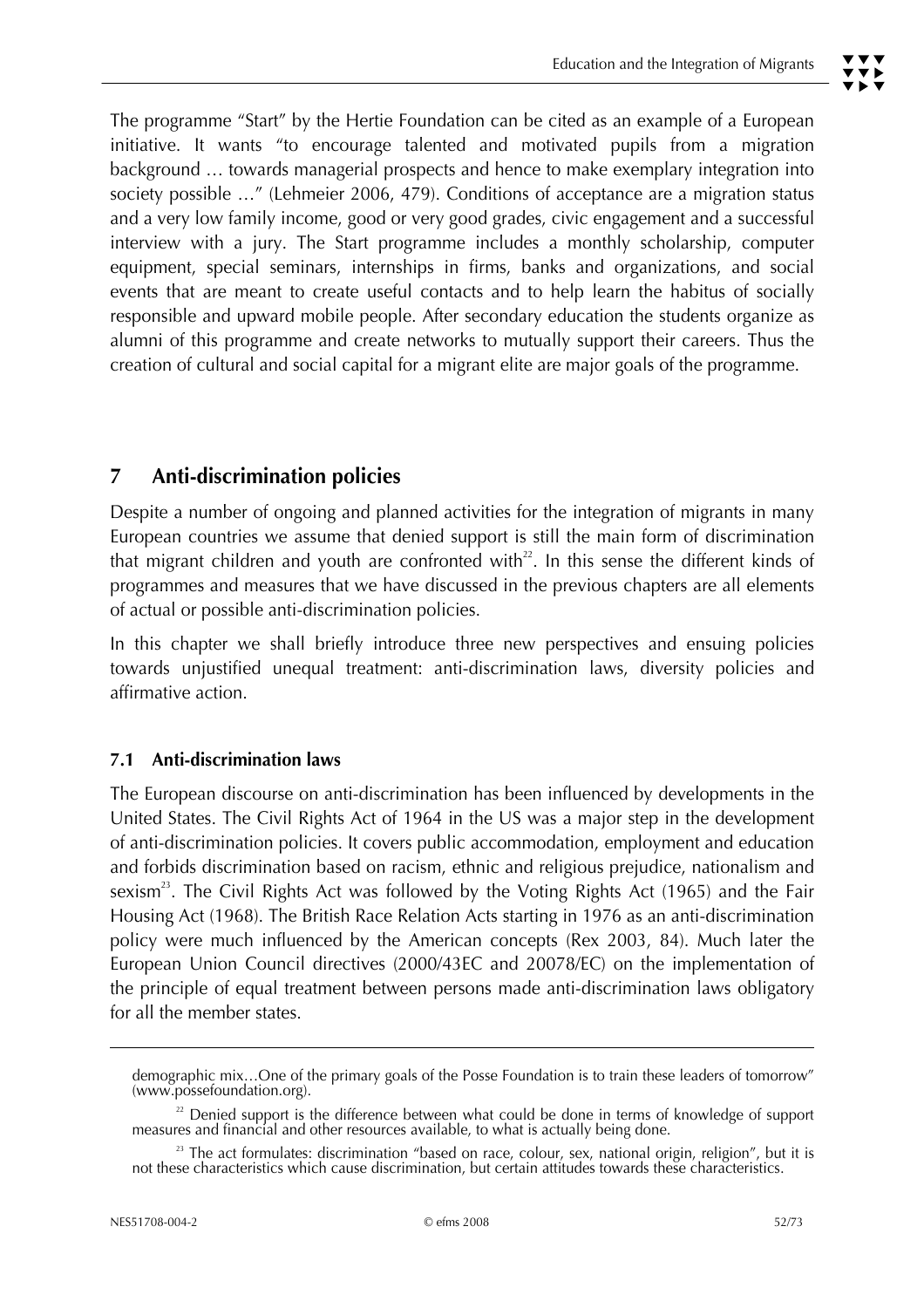The essence of anti-discrimination laws is that their **enforcement** usually is **complaint based.**  Regarding inequality in education the laws were important in the United States in that they opened up many schools and universities which were previously closed to minorities. In Europe, where experience with the new anti-discrimination laws is still scarce, the antidiscrimination laws may be helpful on a micro level against forms of discrimination that in section 2.5 we have called individual, conformity based and opportunistic discrimination, but they will most probably not help to improve the situation of structural disadvantage in education, that is to combat denied support discrimination. Also, in evaluating a complaints based enforcement procedure it is important to realize that many people do not complain, either because they think it would be too much work or trouble, or because they expect nothing from a complaint.

# **7.2 Diversity policies**

The new perspective that diversity policies take is to look upon ethnic, "racial", gender or age **diversity** in a population or an organization not as a burden, but as a **resource** that is not used to its full potential<sup>24</sup>. Following this thinking one can argue that the human resources of migrants and their descendants could contribute more to society when given an opportunity and a fair chance. Thus diversity policies are motivated both by a sense of fairness and by self-interest.

Diversity policies relate particularly to the meso level of society, to institutions and organizations. As an anti-discrimination policy they are directed **against institutional discrimination,** that is against certain rules and habits in organizations that are to the disadvantage and go against the interests of "minority" groups. Diversity policies in organizations aim at changing the rules in organizations in such a way that more participation and responsibility of minorities is possible. Efforts to **empower** the groups have to run parallel to the opening up of new opportunities. At the same time the traditional members of the organization have to be educated for the new approach, intergroup relations have to be improved and prejudice has to be reduced and / or sanctioned.

Diversity policies are **highly relevant for education**. They can lead to new targets, standards and rules in educational institutions. In basic education schools can define targets to graduate more members of minority groups. When following this new orientation schools that are more academically oriented would aim at a **higher enrolment and graduation of minority students** and combat the obstacles that have so far been hindering more participation and a higher success rate of these students. Part of this would be to raise both expectations and support for the minority students (c.f. section 5.1).

As to recruitment of teachers and other personnel schools that follow diversity policies would have to make an effort of **increasing the proportion of staff from minority groups**. An increase in minority group teachers raises the educational opportunities of minority students (c.f. section 5.1).

 $\overline{a}$ 

 $24$  See Thomas and Ely (1996)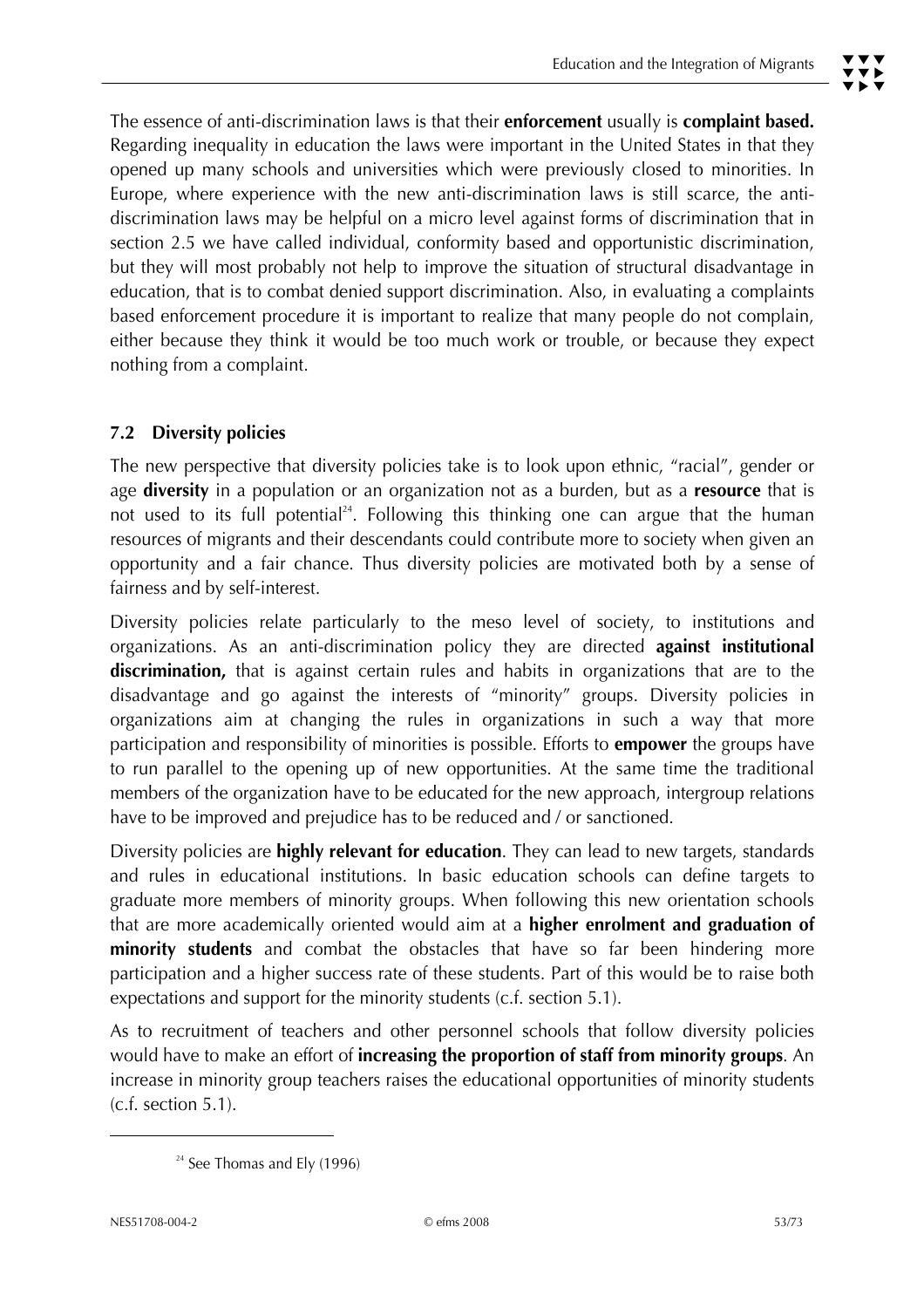# **7.3 Affirmative action**

The basic idea from which affirmative action starts is that some groups in society due to past suppression and discrimination are in such a miserable situation that by efforts of their own they cannot come into a position from which to participate on equal terms in the societal competition (Heckmann 1992, 233-236). An example would be African Americans who have been suppressed in slavery and segregation in the past. Even if there were no discrimination they would not be able to improve their status. Their status is inherited from generation to generation. Society thus has to make special efforts to take affirmative action to improve the situation of such groups.

Ever since the concept has been introduced in the United States in the 1960s under President Johnson there has been a lively and very controversial debate in that country which recently seems to have spread into Europe. It is not easy to reconstruct the core of the debates, but following Farley (2007) one could distinguish two basic forms: **a softer form** of affirmative action, and a **stronger form** of affirmative action.

Though different in its legitimization the soft form of affirmative is quite similar to diversity management. The soft form of affirmative action argues in favour of special efforts to increase the proportion of people from underrepresented groups in organizations, like the proportion of employees in a business, or the proportion of students in an educational institution. Targets should be set and monitored.

The **stronger form** of affirmative action **considers minority status** when deciding on assignment to a position or admittance to an organization. The consequence is that competitors with better qualifications, but without the minority bonus might not be selected for a position or not be admitted to an organization. The strong form of affirmative action demands that targets and timetables be set and that the evaluation of the process is **result oriented** and sanctioned accordingly. Targets of educational institutions could be to admit a certain proportion of minority students, to graduate certain numbers of minority students or to hire a certain number of minority teaching staff.

Strong forms of affirmative action are very controversial. The argument of **"reverse discrimination"** is at the centre of the criticism. Disregarding the principle of equal opportunity of individuals (individual rights) in favour of certain group privileges (group rights) is an additional critical argument, as is that of **disregarding the achievement principle** when one prefers less qualified people over better qualified ones. In the United States a majority of the population is against affirmative action. The controversy mobilizes ethnic and racist prejudice.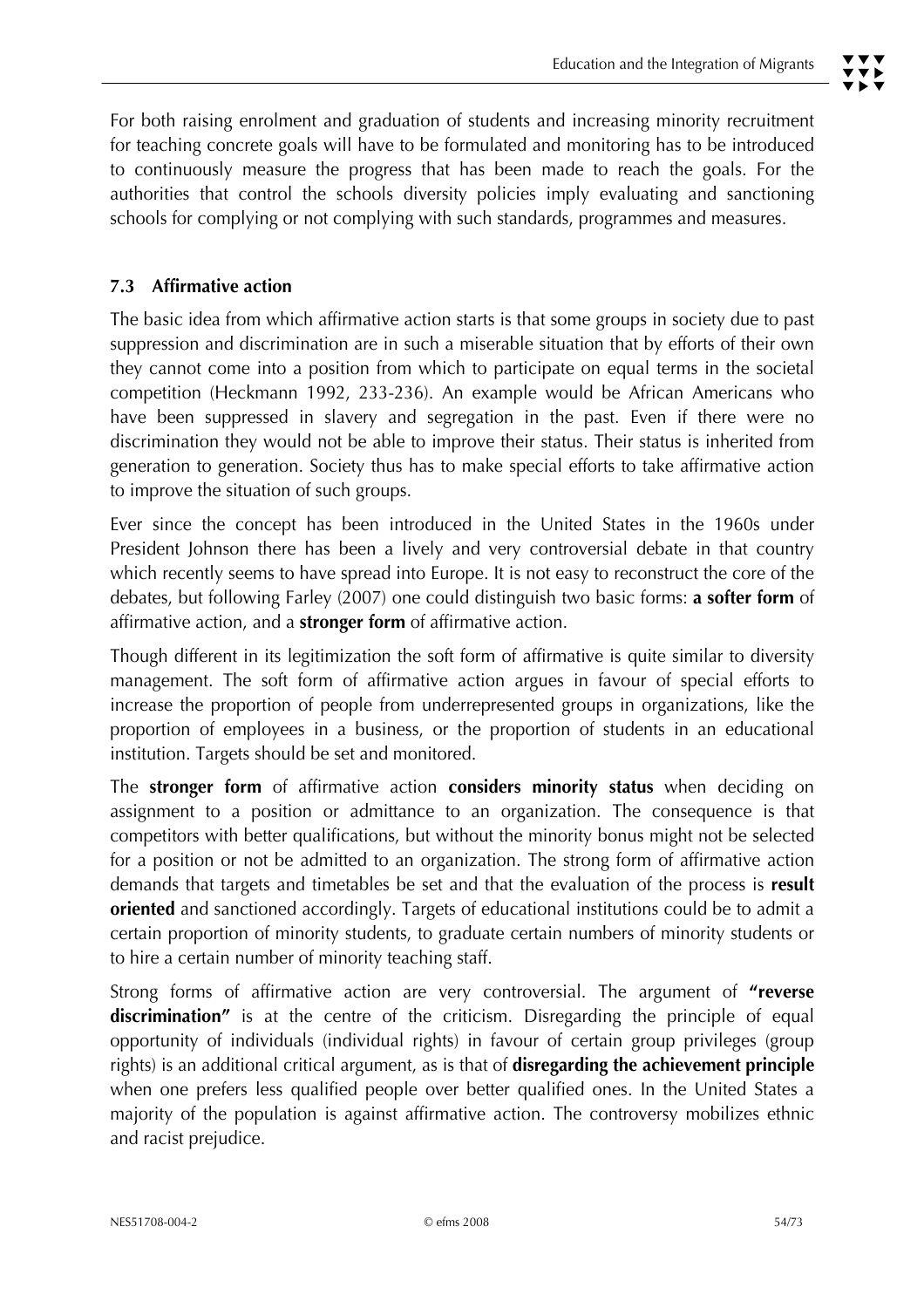This mobilization is the result of conflict over the policy as such. Additionally, the very procedures of (strong) affirmative action are in danger of **reinforcing ethnic and racist divisions.** A policy that aims at combating ethnic and racist prejudice and discrimination and wants to overcome the divisions and social distance associated with it, reinforces the relevance of those characteristics to which prejudice and discrimination are tied. Ethnicity and "race" are reinforced as categories, because these categories form the basis for defining the groups that certain privileges are allotted to.

Another critical argument relates to the question of **legitimacy in the context of migration.** Migrants have no comparable history of oppression like Afro-Americans. For the large majority of migrants both in the United States and Europe migration has significantly improved their life compared to the time before the emigration. There has not been suppression over generations<sup>25</sup>.

In the final section we now turn to a summary look at issues of language in the integration and education process.

# **8 Language and integration**

## **8.1 Relevance of national language**

Language is a medium of communication and plays a central role in the migrant integration process. Education as a core element of integration happens largely through the medium of language. Language is not only a precondition for participating successfully in core societal institutions of the receiving society, but also for developing private relations to members of the native population. In that sense it is a valuable resource for those who have acquired the national language of the immigration country and a handicap for those who do not know it or only to a small degree. At the same time language is a marker of ethnic belonging and ethnic difference.

Most important, language competence is related to different dimensions of inequality in society. "Inequalities in term of access to education, income, central institutions, societal recognition and social contact are significantly, although not exclusively, determined by linguistic competence in the relevant national language" (Esser 2006, I).

Migration usually leads to linguistic pluralism in societies. This pluralism necessitates a medium of general communication. In most societies this is one language which is defined and practised as lingua franca or as the national language<sup>26</sup>. **Competence in the lingua** 

j

<sup>&</sup>lt;sup>25</sup> Another basic criticism was early brought fourth by Cohen (1983,358): "Some versions of this position explicitly replace the ideal of equal treatment or equal opportunity with the ideal of equal results – that is res equal group results – is naïve and seriously mistaken. It is not the case that, when ethnic discrimination is eliminated, employment patterns, educational patterns and the distributive patterns of other important<br>social characteristics will be random across ethnic groups, yielding approximately numerical proportionality in each sphere".

<sup>&</sup>lt;sup>26</sup> Often called second language in comparison to the language of the family of origin (first language)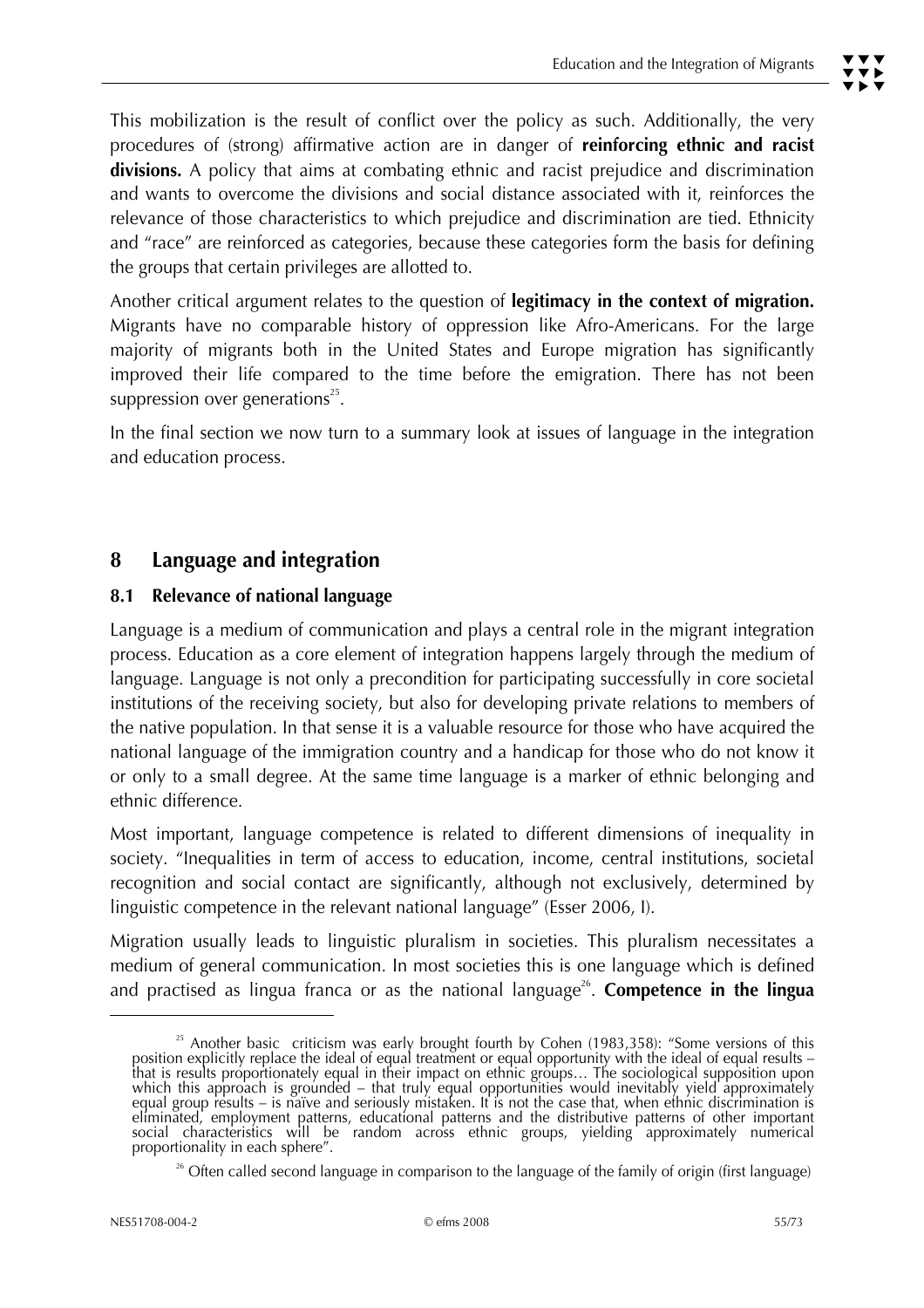# **franca or national language thus is a precondition for integration and educational attainment.**

Language issues and language policies in multilingual populations are closely related to judgements about prospects and concepts of future developments of minority groups and their relations to the majority. Prospects and concepts are clearly different for **immigrant minorities** on the side, and **national or autochthonous minorities** in a nation state on the other<sup>27</sup>. Immigrant minorities are also different from large ethnic groups who together form a multi-ethnic state, like in Switzerland.

Modern nation states with **national minorities** of a different ethnicity and multi-ethnic states are defined in such a way that multi-ethnicity and the preservation of ethnicities and ethnic languages are central elements of their constitution. Cultural autonomy is the concept to preserve the separate ethnic identity and language is a central marker of ethnic difference and ethnic boundaries. The consequence for education and schools is that the **ethnic language is also the language of instruction in school**. Different strategies, which cannot be discussed here, are selected to secure that the minority or ethnic group acquire additional competence in the respective national language that is needed for state wide communication.

Cohorts of immigrant minorities in open societies, on the other hand, are in a process of acculturation and the **minority status in immigration societies is a status of transition** that loses significance in a process that can last several generations. When one has continuous immigration from particular emigration countries, however, the minority status as such will be reproduced in the receiving society, because the new immigrants are always at the beginning of an integration process. But for the cohorts that have been in the country for several generations the minority status disappears in an integration and (mutual) acculturation process. As a broad generalisation one can say that in the third generation language shift has happened in such a way that the national language of the immigration country has become the family language (Alba 1999, 7/8). What follows is that issues and policies of language for immigrant minorities thus are clearly different form those of national or autochthonous minorities.

# **8.2 Individual conditions of national language acquisition**

Starting from the central role of the national language for educational attainment one may ask: what are the conditions for learning the language of the immigration country? We will refer particularly to those conditions that are relevant for children and youth and will discuss the interacting conditions at the individual level of the young migrant on the one hand, and context conditions on the other. We shall start with the individual conditions.

First of all, we can say that language acquisition depends on the **same conditions that general educational attainment depends on** which we have discussed in section 2. Cultural,

 $\overline{a}$ 

 $27$  For an opposite view see Glenn and de Jong (1996).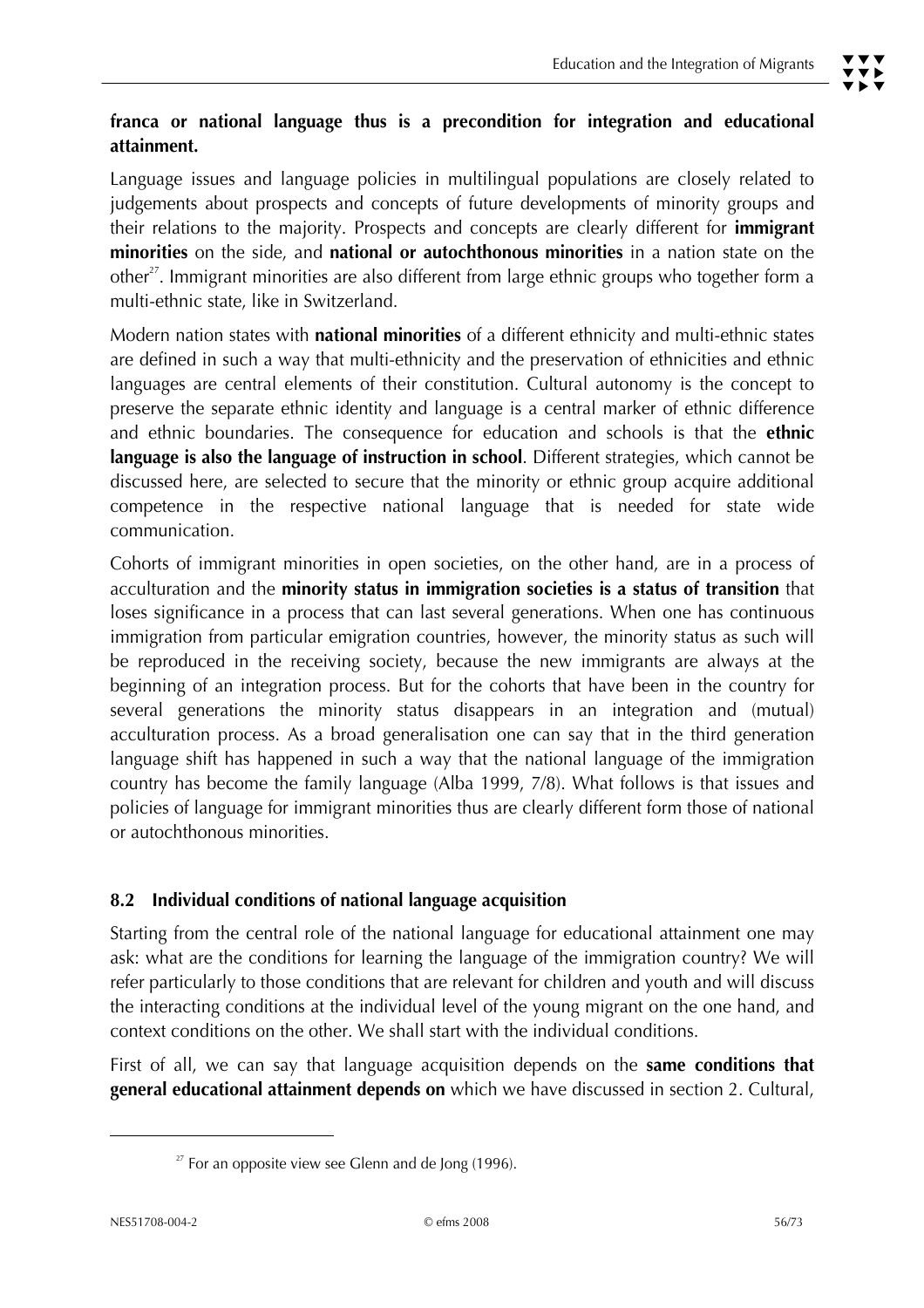economic and social capital of the family is of prime importance not only for educational attainment, but for language learning as well, which is in fact part of educational attainment $^{28}$ .

**Age** is another important factor. Is there a critical age after which "perfect" language acquisition is more difficult than before, holding constant motivation, intelligence, access and other possible influences? Hartmut Esser (2006) has reviewed the relevant and complex literature on the **critical period hypothesis.** It seems that second language learning is possible at all ages, but that there is a gradual decline in learning ability after puberty. Second language acquisition is easier up to puberty, after which greater effort and motivation are required (Esser 2006, 59).

The implications for migration, integration and education can be stated as follows:

- $\blacktriangleright$  Family reunification of children in migration processes should happen before puberty, disregarding other conditions that might influence the decision.
- **F** Second language learning should happen as early as possible, preferably in preschool age.
- $\triangleright$  Special support is necessary for young immigrants who arrive during puberty and older, and for the second generation born in the immigration country, but not knowing the national language well enough to successfully participate in education.

The **question of interdependence of first and second language learning** is another important issue that has significant implications for learning and schooling. Very often one can read that it has been scientifically proven that second language learning is easier or even depends on a thorough knowledge of the first language. The work of Cummins (1979; 1981; 2003) has been very influential for supporting this assumption. The implication for children in preschool for instance would be, to emphasize learning Turkish, Arab, Russian, Greek or any other language of immigrants more than learning French, Dutch or German as examples of national languages of immigration countries.

"The interdependence hypothesis as formulated and represented by Cummins…basically states that the development in one language follows the development in the other. It is based on two partial assumptions that build on each other. Firstly, that there are certain thresholds constructed by the comparatively retarded language which must firstly be overcome if progress is to be achieved in the other language … ("threshold hypothesis"). Secondly, if there is a sufficient motivation and adequate access to the other language, the promotion of one language will lead to more rapid learning success in this other language" (Esser 2006, 60).

While there is little controversy over the value of bilingualism as such the issue of interdependence of language learning is quite controversial. It is often argued that an interdependence between first and second language has been established in research. The

j

 $28$  There is a huge literature to support this hypothesis; for a recent discussion see Portes and Rumbaut 2006, 235-238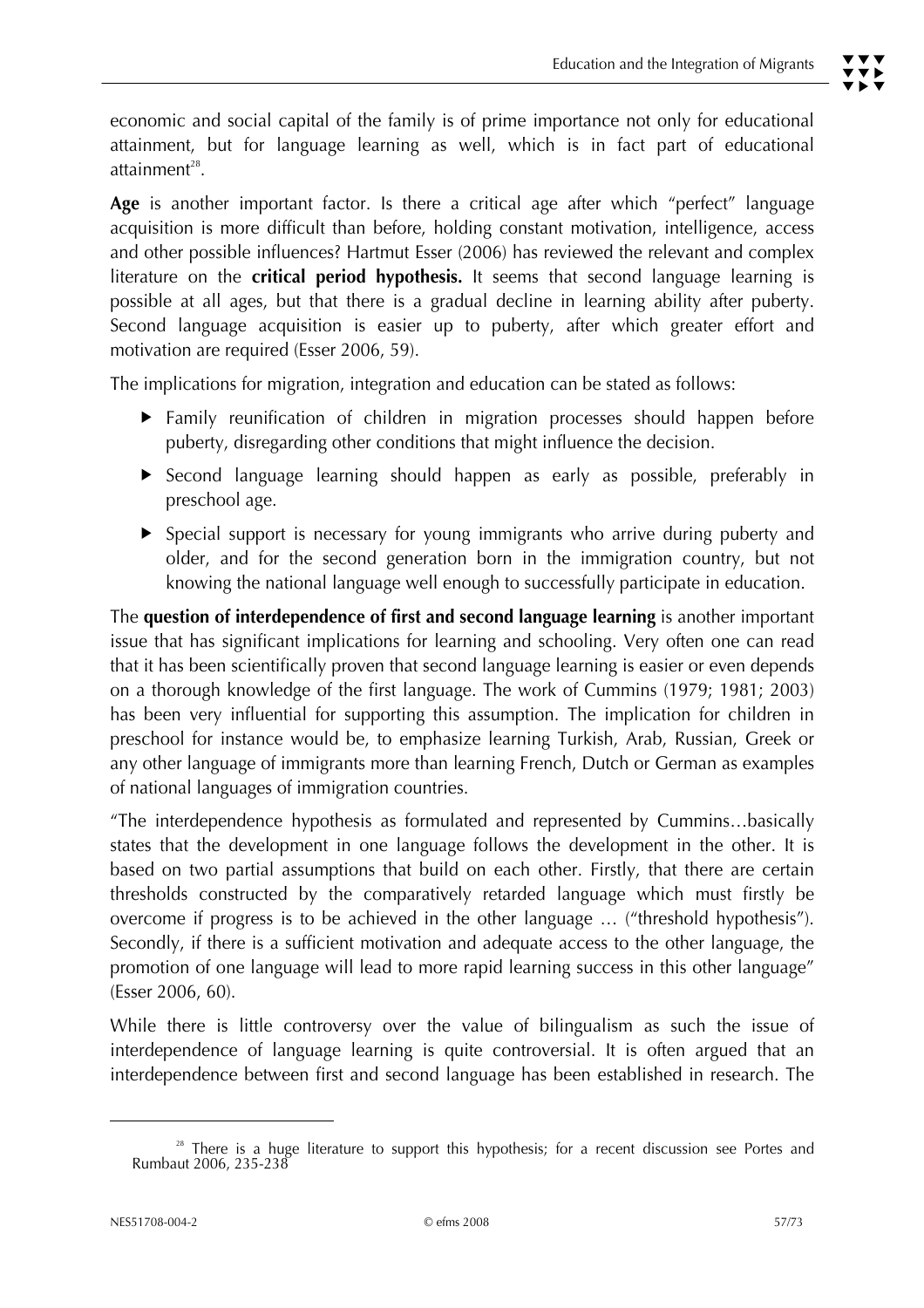recent EUMC study "Migrants, Minorities and Education", for instance, in a summary statement formulates: "Many research studies show that good proficiency in a native language is a solid basis for achieving competence for a second language" (EUMC 2004,78). Esser, however, in another summary statement, after having looked carefully at relevant literature in linguistics, education and social sciences concludes: "No consistent evidence has as yet been provided in support of the interdependence hypothesis" (ibidem).

Thus, the controversy will probably continue. The implication, however, is that one cannot build policies of emphasizing first language teaching over respective national languages on solid research evidence that is rather unanimously recognized in the scientific community. What speaks against the interdependence hypothesis is the simple observation in history and present times that millions and millions of immigrant children have immersed and are immersing in the national languages of their new countries and quickly learn it without first achieving solid knowledge of the language of their mothers and fathers.

# **8.3 Context conditions of second language learning**

A first basic condition for learning the language of the immigration country is that such second language **teaching is being offered**. The EUMC study (EUMC 2004) reports that second language programmes are available in all 15 Member States for which the study was done. The types of programmes differ from country to country. Second language programmes are for pupils whose first language is not the primary language of the country of residence. "Pupils eligible for this kind of support range from those newly arrived in a country who are just beginning to learn the country's main language, to pupils born in the country who are from a non-native speaking background. In general, second language instruction is offered in primary and secondary schools or at preschool level" (ibidem, 79). Reception education, another type of programme, is language instruction for newcomers who are non-native speakers. Reception classes are mostly separate classes. The duration of these classes is from six months to two years (ibidem, 86).

Like general educational attainment second language learning is easier when there is a well established preschool system. Desegregated schools and classes also strongly support national language learning. Negative influences on second language learning emerge from:

- $\blacktriangleright$  the existence of a large ethnic community and ethnic concentration (Chiswick and Miller (1996);
- $\blacktriangleright$  prejudice, xenophobia and nativism towards migrants by the native population (Portes and Rumbaut 2006, 235);
- linguistic and cultural distance between first and second language (Chiswick and Miller (2004);

As in the case of the interdependence hypothesis the influence of **bilingual education for immigrant children on school attainment** and second language acquisition is quite controversial in the public political debate. Bilingual education means that two languages are used as the languages of instruction not only in the teaching of languages, but also of the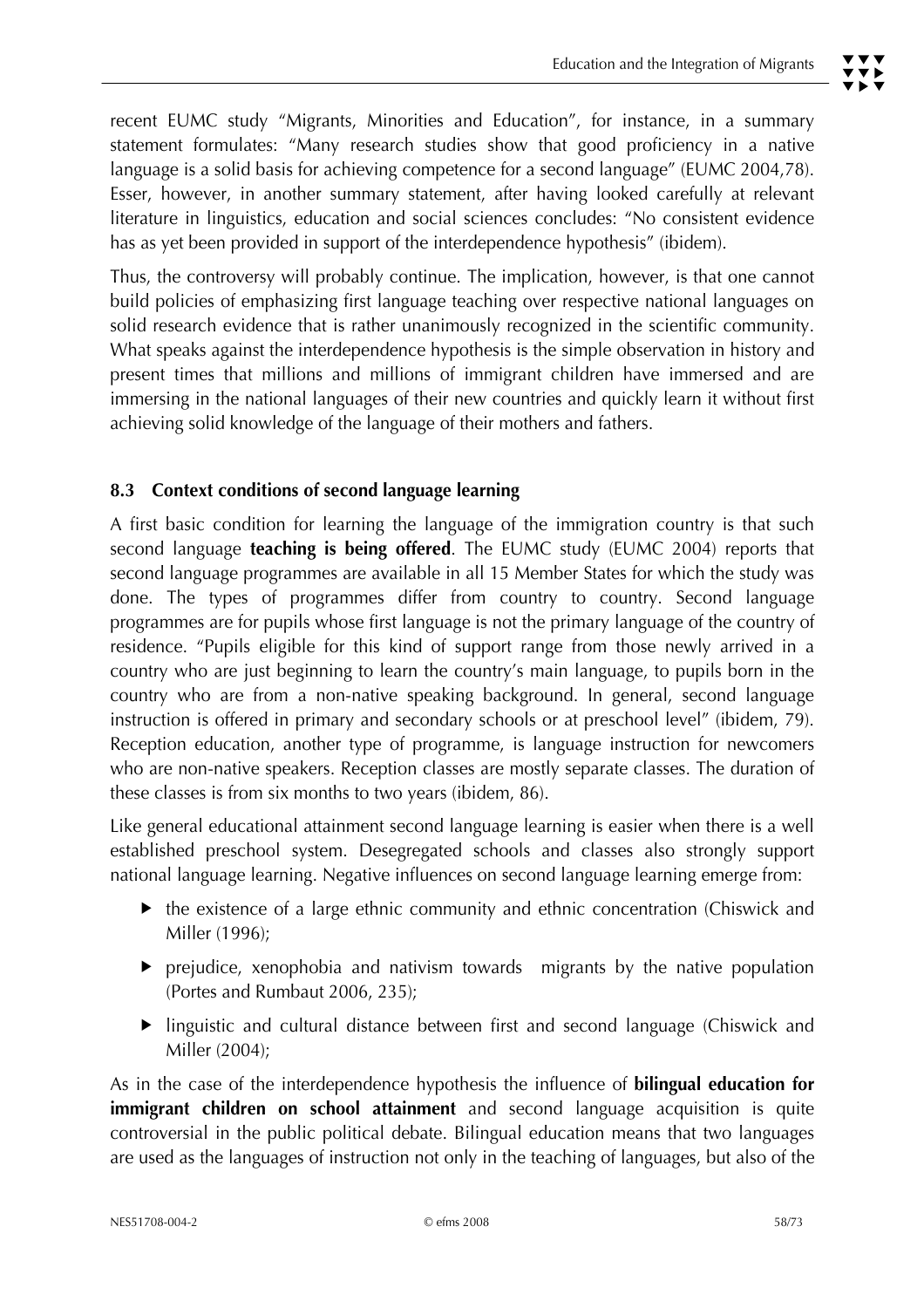It seems that empirical research cannot solve the political controversy around bilingual education. Krashen (1991) and Schnaiberg (1997) have looked at research on the educational effectiveness of bilingual education and find that the research evidence is rather inconclusive. Esser (2006) as well concludes that "there is clearly no such agreement about firm effects and advantages that the programmes could be justified by references to their effectiveness and that their critics could be convinced by unquestionable empirical findings" (ibidem, 76). It is also evident from Krashen (1991) and Schnaiberg (1997) that the methodologies used vary a lot which makes the studies hard to compare. Esser (2006) goes even further and severely criticises most of the studies for their poor methodological quality: "The main problem with all these evaluations and the probably most important cause of the complications and divergences in the assessment of the efficacy of bilingual programmes would appear to be the extremely poor methodological quality of the vast majority of studies …, no control groups, no pre-measurements, no randomization or other control of background variables …"(ibidem, 76).

In addition, we have to remember here that our discussion is about **bilingual education for immigrants.** Due to the early recruitment of unskilled labour in Europe in the 1960s and 1970s and the consequent family migration, large segments of migrant families are from a rural background of countries in a transition to modernisation and have little formal education and little cultural capital relevant for integration. To make their immigration a success they have to succeed in learning the language of the immigration country. For arriving at some kind of bilingual literacy the given resources of these populations are rather weak, as they are for general school success when no support is given to them. This is contrast to children of international "elite families", of highly qualified migrants or of diplomats whose cultural capital often enables them to achieve full command of two (or more) languages. Concentrating effort and time on the language of the immigration country promises their reaching generational mobility and a better life. Progressing in the first language after a firm command of the national language can be reached by teaching and learning it in the general curriculum for learning other languages.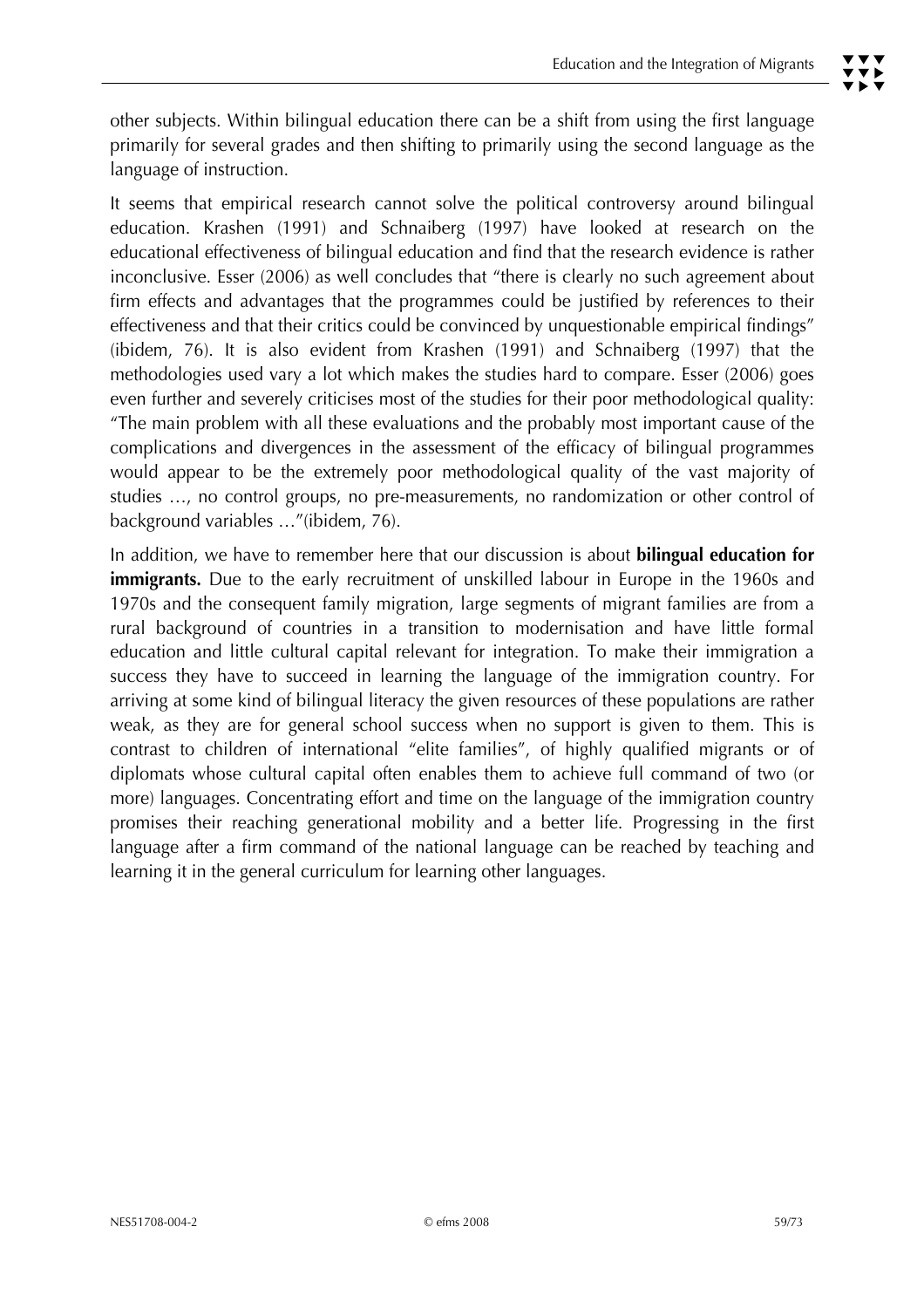# **9 Conclusions and recommendations**

In this part of the report we present main conclusions of the NESSE report and formulate a number of recommendations based on the conclusions. The recommendations are addressed to political and educational authorities and to schools.

**1)** Migrant students are disadvantaged in terms of enrolment in type of school, duration of attending school, indicators of achievement, dropout rates, and types of school diploma attained. The degree to which migrant student achievement is related to social origin depends much on national education system context. Educational attainment of migrant students is comparatively high in countries with lower levels of economic inequality, relatively high investments in child care and a well developed system of preschool education.

#### *Recommendation 1:*

 *Instalment of an effective preschool system and child care system improves educational opportunities for migrant students in school.* 

**2)** Educational attainment of migrant students is better in comprehensive systems with late selection of students to different ability tracks and worse in systems of high selectivity.

#### *Recommendation 2:*

 *It is recommended to make educational systems more comprehensive and less selective for an improvement of migrant student (and native student) opportunities.* 

**3)** Cultural integration into the culture of the immigration country is a major function of schools in immigration countries. The relative absence or distorted presentation of minorities in school materials and school life, however, may harm the self-image and self- esteem of minority group children and youth and negatively affect their chances of school success.

#### *Recommendation 3:*

 *Integrate elements and symbols of the cultures of origin of migrants into school life and school material. To achieve this goal there is a need to consult with representatives of the new communities.* 

**4)** The single school matters. Quality of school research supports the hypothesis that schools of good general quality are also good for migrant children and their educational opportunities.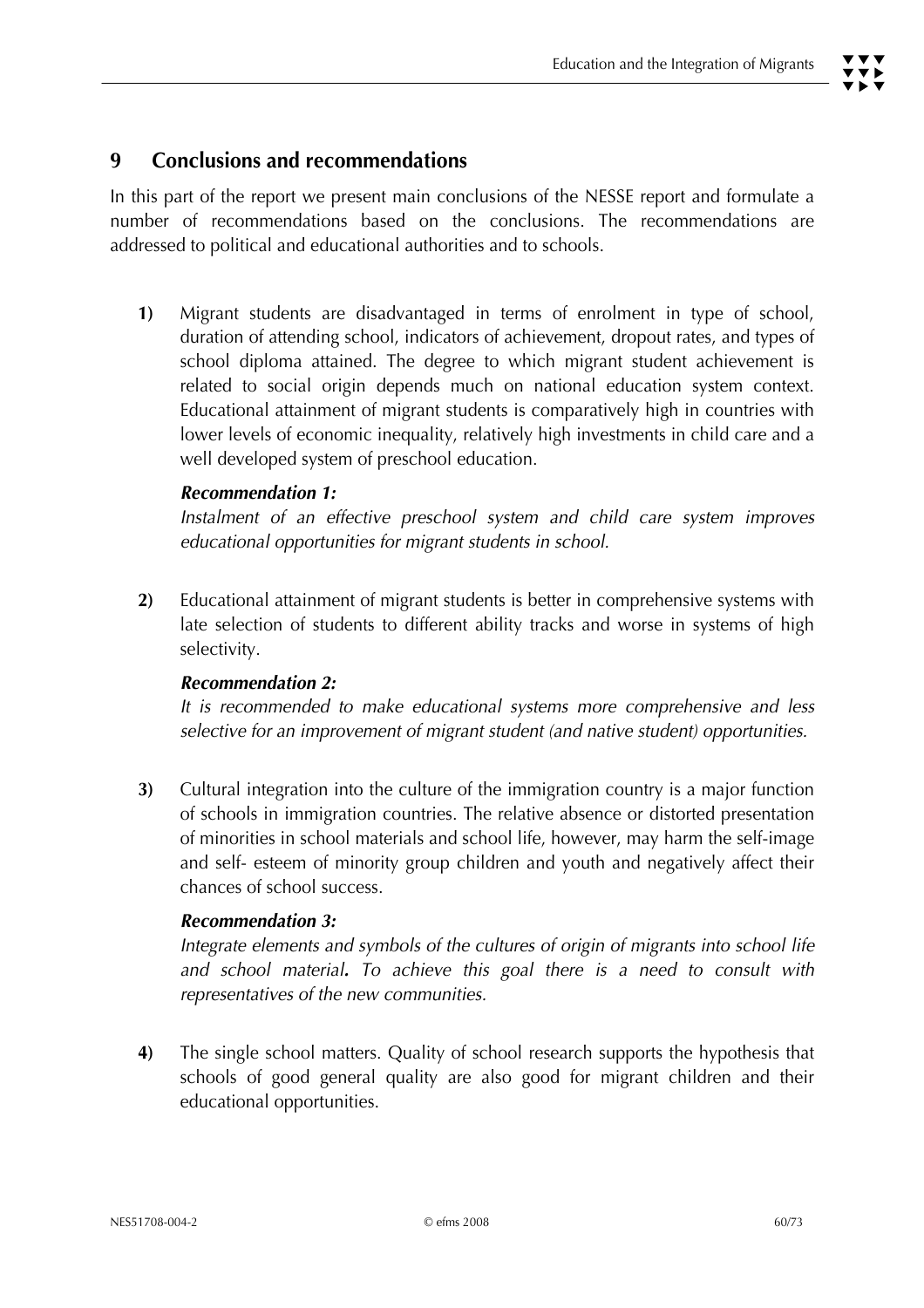#### *Recommendation 4:*

*Improve the general quality of the school via among others good management of the school, good cooperation among teaching staff, high expectations of teachers with readiness to give support, good quality of teaching, good discipline, good equipment of the school and strong parent involvement.* 

**5)** Peers have a substantial influence on minority achievement. Concentration of migrant children in schools hinders their academic performance. Minority children exposed to classmates with better performance and higher educational aspirations tend to increase their own.

#### *Recommendation 5:*

 *Desegregate schools and classes where there is concentration of minority students. Desegregation via housing policies and magnet schools is recommended and preferred over bussing.* 

**6)** There is an overrepresentation of migrant children in schools for special education.

#### *Recommendation 6:*

 *Educational authorities should pay special attention to procedures assigning migrant children to schools for special education.* 

**7)** Discrimination is often claimed to be a major influence on migrant student underachievement. The report suggests that denied support is the most significant form of discrimination in migrant education.

#### *Recommendation 7:*

 *Teacher training should prepare for teaching to minority students. The element of support should be increased in the role of the teacher and positions of teacher assistants should be introduced for practising with students and help underachievers. Homework centres should be created in schools for learning after classes.* 

**8)** Strengthening the support function of schools with large proportions of migrant students will need special extra financial resources.

#### *Recommendation 8:*

 *Schools with large proportions of migrant students should be allotted additional financial resources. These finances should not be perceived as costs, but as an investment.* 

**9)** The teacher-student relationship is central in any school and system of education. Low teachers' expectations towards minority students generally have a negative influence on their performance.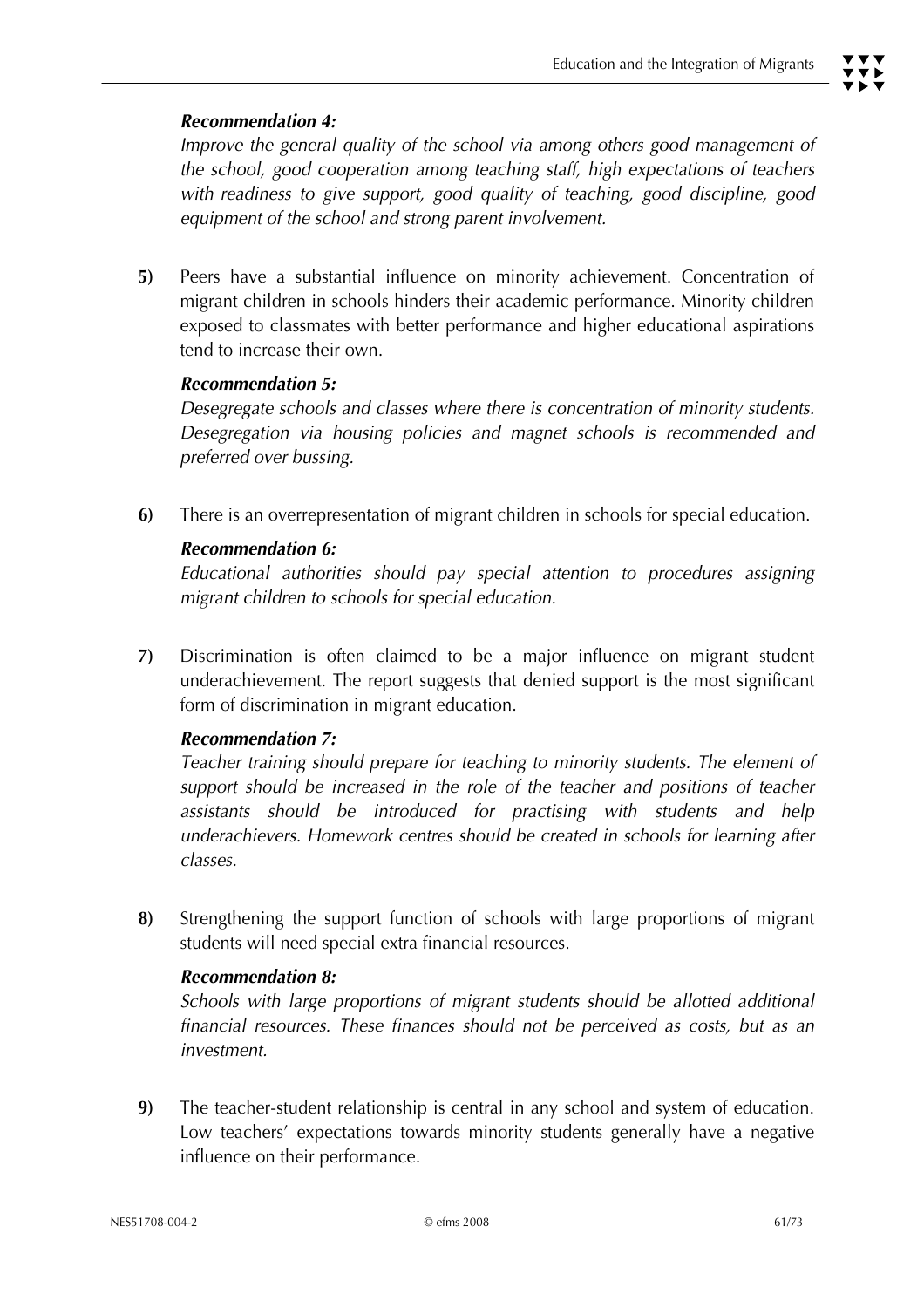## *Recommendation 9:*

 *Teachers should have high expectations for possible improvement of minority students. Raising expectations has to be combined with additional emotional and academic support. Increasing the rigour of minority education is another measure. At the same time third and fourth chances should be given to underachievers in tests and examinations.* 

**10)** Teachers of a migrant and minority background have a positive influence on migrant achievement in schools.

#### *Recommendation 10:*

 *Encourage young people of migration background to go into teacher training. Schools should hire more teachers with a migration background.* 

**11)** Parent involvement is positively associated with achievement of children in school. Immigrant parents generally do not seek contact with schools.

#### *Recommendation 11:*

 *Schools have to act proactively toward immigrant parents. These have to be mobilized via community liaison coordinators of the same ethnicity as the parents.* 

**12)** Mentoring in different forms and by different actors can substantially improve school attainment.

#### *Recommendation 12:*

 *School authorities and school management should encourage and coordinate mentoring activities from outside the school by voluntary associations, welfare organisations, migrant associations and municipalities. Ethnic mentoring seems to be a particularly successful form of mentoring.* 

**13)** Weak family resources and activities for the socialization of children in migrant and low income families can be somewhat compensated by different kinds of early childhood programmes. They support general development and learning the language of the immigration country. Many programmes have been scientifically evaluated and proven effective.

#### *Recommendation 13:*

 *Migrant families and low income families should be encouraged and enabled to take part in early childhood education development and language learning programmes.* 

**14)** Apart from compensatory policies and programmes diversity policies and "soft" forms of affirmative action can contribute to raising educational opportunities of migrant children.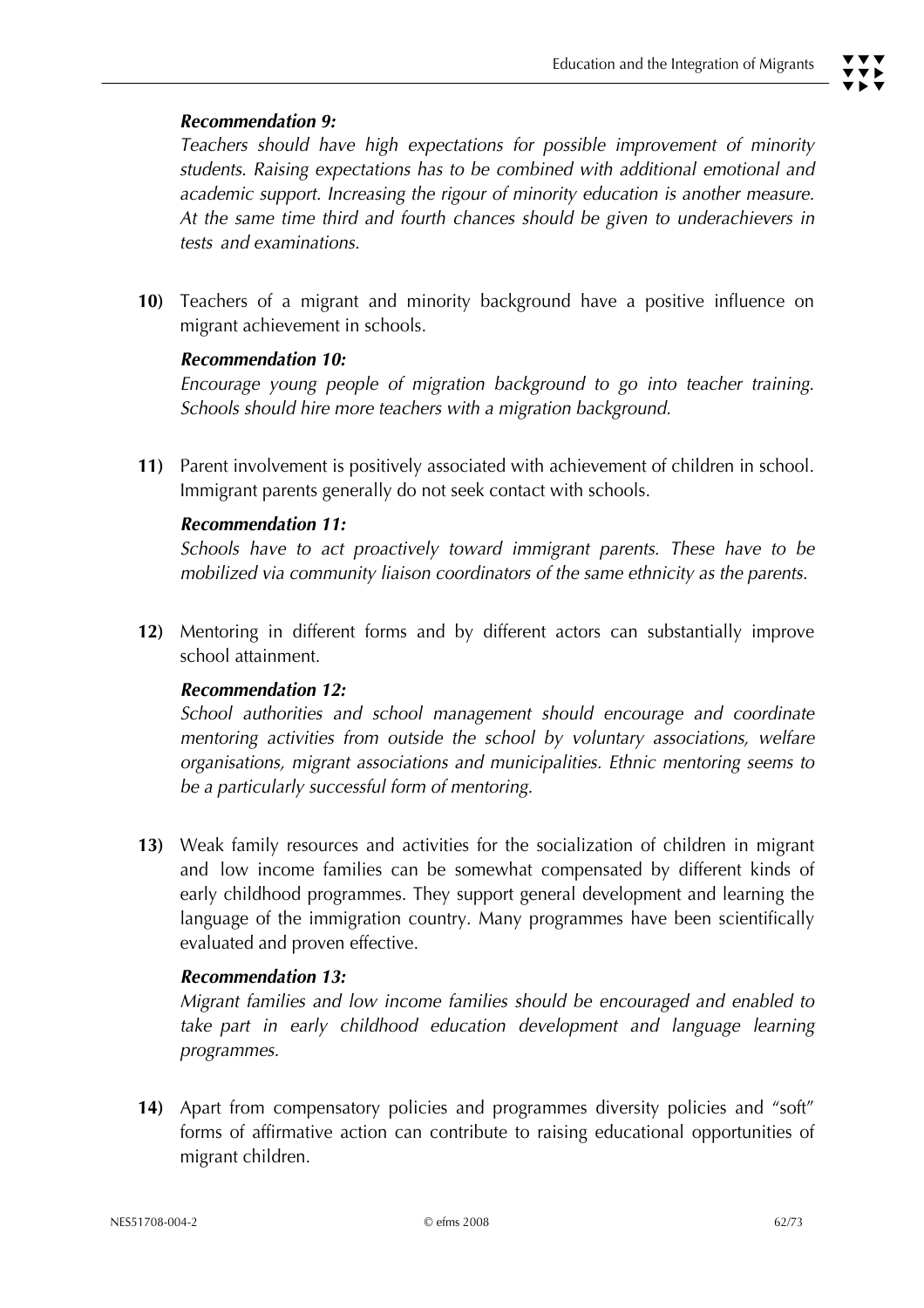## *Recommendation 14:*

 *Educational authorities and schools should regularly set goals for improving minority student education, like increasing rates of enrolment in academically demanding schools or school tracks, lower rates of early school leaving or improving discipline and grades. Goals should also be set regarding hiring greater numbers of teachers with a migration background. Monitoring must accompany such efforts.* 

**15)** Language issues are a core part of educational policies and integration processes in immigration societies. They should be discussed differently for migrant minorities who are in an integration process, and national or autochthonous minorities who have the right for cultural autonomy. Immigrants, particularly their children, need a full command of the lingua franca of the immigration country for full integration. There is no compelling research evidence regarding the interdependence of learning first (family language) and second (lingua franca) languages and for the assumed effects of bilingual education. There is evidence for a critical period of learning the second language more easily before puberty.

## *Recommendation 15:*

 *Migrant children should come to a full command of the lingua franca of the immigration country as early as possible. Language training should be a central part of pre – school education. Priority should be given to the common language of the immigration country, since full command of the first language does not seem to be a necessary condition for learning the lingua franca of the immigration country. The lingua franca should be the language of instruction from the beginning of schooling. Since multilingualism is of high value the first language should be further developed in general language learning in school.* 

**16)** Foundations and other civil society actors have begun to create programmes for very talented and engaged migrant students. This will contribute to upward social mobility of migrants, create role models and help to change the image of migrants as primarily a problem group.

## *Recommendation 16:*

 *In addition to the recommendations 1- 15 educational authorities and civil society actors should be encouraged to increase the number of programmes for migrant high talent education.*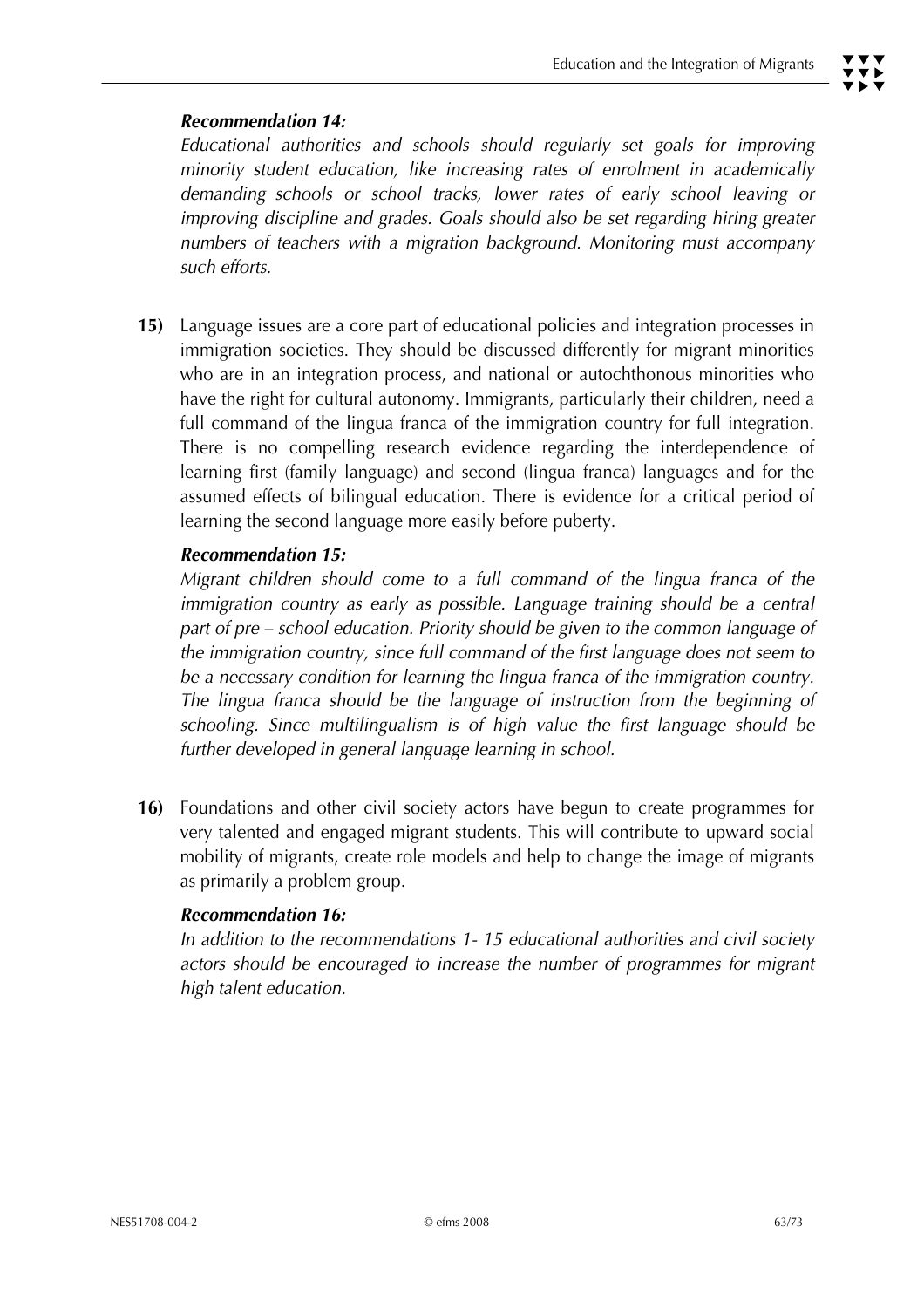# **Final word on educational optimism and pessimism**

In any system of education educational attainment is significantly dependent on the cultural, material and social resources of the child's family and the socialization process "at home". In that sense the education process only reproduces the structure of social inequality in a society. The degree, however, to which educational attainment and opportunities for social mobility depend on family, social class and migration or ethnic status is significantly different between societies. These differences mirror the possibilities that can be realized via the multitude of policies, programmes and measures that we have discussed in this report.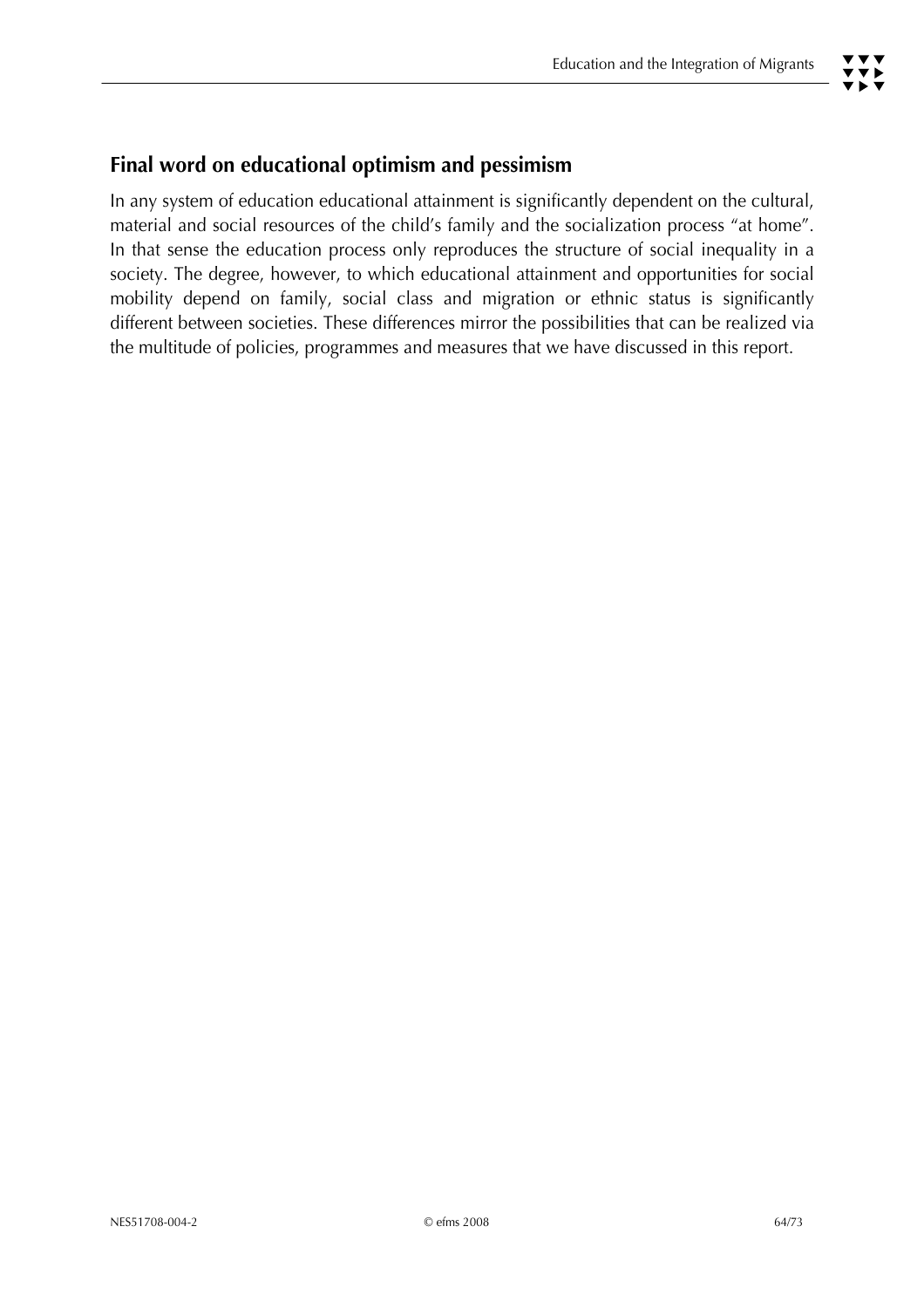#### **Alba, Richard 1999:**

Immigration and the American Realities of Assimilation and Multiculturalism, in: Demographie aktuell, 1999, 14, 3-16

#### **Allport, Gordon W. 1954:**

The Nature of Prejudice. New York: Addison – Wesley

#### **Annemüller, A. 2005:**

Educational Opportunities and the Role of Institutions, ZEV Discussion Paper 05-44

#### **Barnett, Steven W. 1995:**

Long-Term Effects of Early Childhood Programs on Cognitive and School Outcomes, in: The Future of Children, Winter 1995, 25-50

#### **Barnett, Steven W. 2002:**

Early Childhood Education. In Molnar, A. (ed.): School Reform Proposals: The Research Evidence. Greenwich, CT: Information Age Publishing, 1-26

#### **Baumert, J., Stanat, P. und Watermann, R. (Hg.) 2006:**

Herkunftsbedingte Disparitäten im Bildungswesen: Differenzielle Bildungsprozesse und Probleme der Verteilungsgerechtigkeit. Wiesbaden: VS Verlag für Sozialwissenschaften

## **Ben-Rafael, Eliezer, Lyubansky, Mikhail, Glöckner, Olaf, Harris, Paul, Israel, Yael, Jasper, Willi and Schoeps, Julius 2006:**

Building a Diaspora. Russsian Jews in Israel, Germany and the USA. Postdam: Moses Mendelssohn Zentrum

#### **Blascovich, J., Spencer, S. J., Quinn, D. M. and Steele, C. M. 2001:**

African Americans and High Blood Pressure: The Role of Stereotype Threat, in: Psychological Science 12 (3), 225-229

#### **Bloem, N.S.; Diaz, R. (2007):**

White Flight: Integration through Segregation in Danish Metropolitan Public Schools http://www.humanityinaction.org/docs/Reports/2007Danishreports/Neilbloem\_Renydiaz.doc

#### **Boocock, S. S. 1995:**

Early Childhood Programs in Other Nations: Goals and Outcomes, in: The Future of Children, 5, 3, 94-114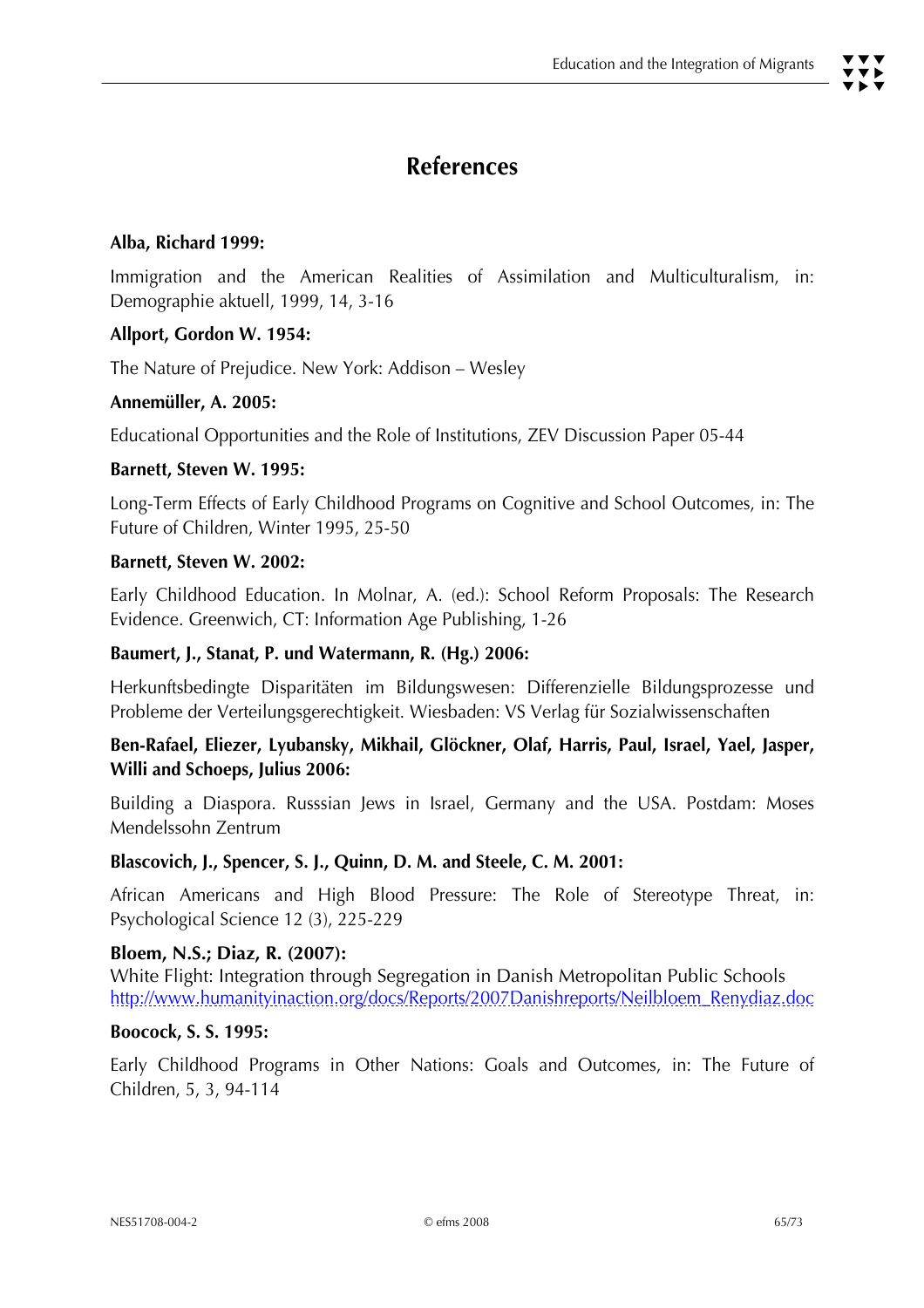Housing and Residential Segregation of Migrants. A State-of-the-Art report. Wien: Verlag der Österreichischen Akademie der Wissenschaften

## **Bourdieu, Pierre 1979:**

La Distinction. Critique Sociale du Jugement. Les editions du minuit: Paris

## **Bowman, B. T. et al. 2001:**

Eager to Learn: Educating our Preschoolers. Washington DC. : National Academic Press

## **Bronfenbrenner, Urie 1976:**

Ökologische Sozialisationsforschung. Stuttgart: Klett

## **Bundesministerium für Arbeit und Soziales 2007:**

Nationaler Integrationsplan. Arbeitsgruppe 3, Abschlussbericht Berlin

## **Bundesministerium für Arbeit und Soziales 2007a:**

Nationaler Integrationsplan. Arbeitsgruppe 3, Dokumentation des Beratungsprozesses. CD Berlin

## **Burgess, S.; Johnston, R.; Harris, R.; Wilson, D. (2006):**

School and Residential Ethnic Segregation: An Analyses of Variations across England's Local Educational Authorities.

http://www.bris.ac.uk/Depts/CMPO/workingpapers/wp145.pdf

#### **Cadinu, M., Maass, A., Frigerio, S., Impagliazzo, L. and Latinotti, S. 2003:**

Stereotype Threat: the Effect of Expectancy on Performance, in: European Journal of Social Psychology, 33 (2), 267-285

#### **Centre for Business and Economic Research 2005:**

Children on the Move. http://kidscount.unly.edu/2005/childrenonthemove.pdf

#### **Chiswick, Barry R. and Miller, Paul W. 1996:**

Ethnic Networks and Language Proficiency among Immigrants, in: Journal of Population Economics, 1996, 9, 19-35

#### **Chiswick, Barry R. and Miller, Paul W. 2004:**

Linguistic Distance: A Quantitative Measure of the Distance between English and other Languages, IZA Discussion Papers Nr. 1246, Bonn: Institute for the Study of Labour

#### **CLIP Research Group 2007:**

Overview Report on Housing Policies for Migrant Integration. Working Paper Dublin, European Union Foundation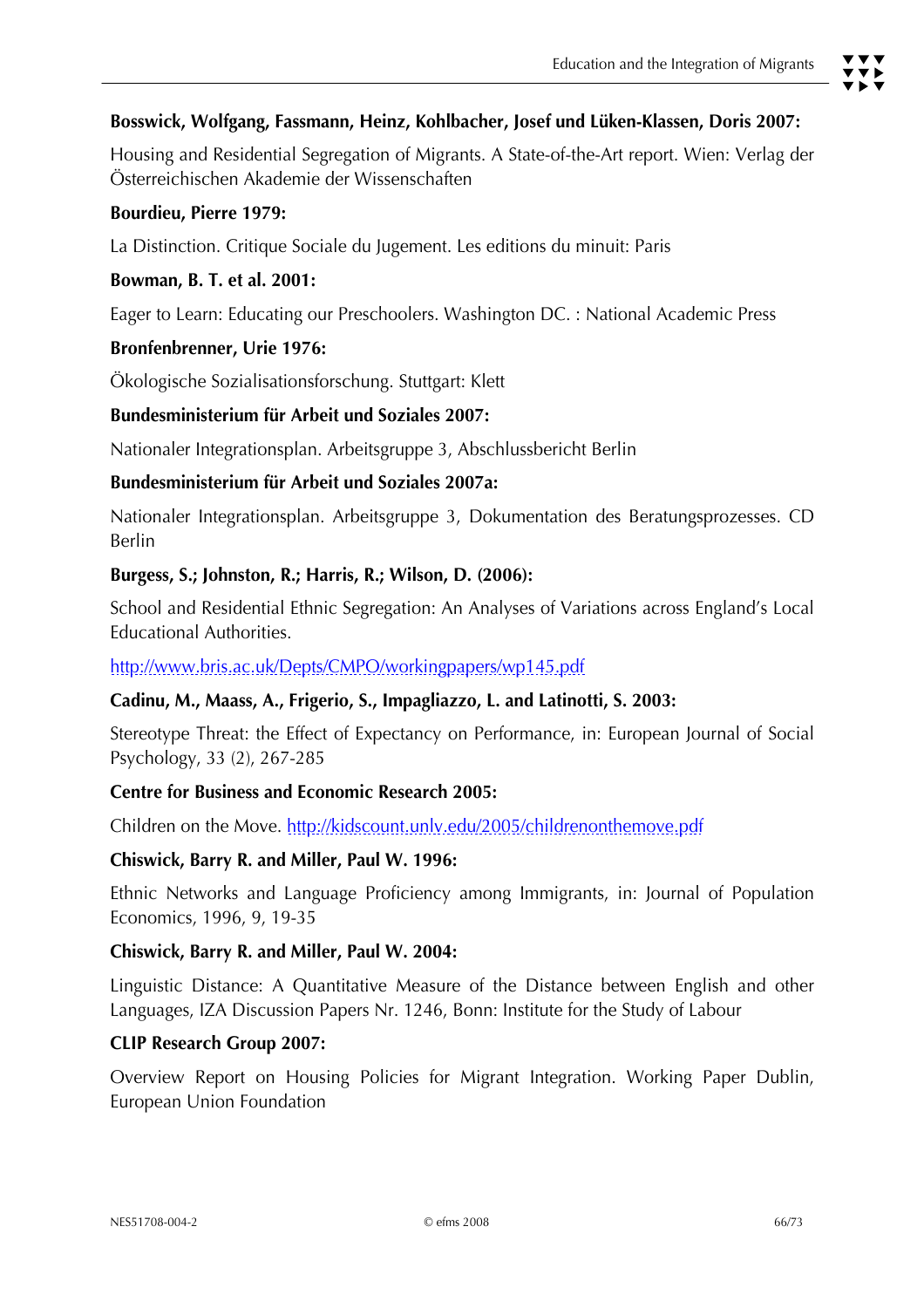Affirmative Action and the Rights of the Majority, in Fried, Charles (ed.) 1983: Minorities: Community and Identity. Berlin – Heidelberg – New York – Toronto: Springer, 353-364

## **Cohen, Frederic 1993:**

"Getting off the Tracks", in: Executive Educator 1993, 15, 29-31, quoted in Farley 2005

## **Cohen, Frederic 1995:**

Prom Pictures: Principals Look at Detracking, in: Educational Leadership 1995, 52, 85-86, quoted in Farley 2005

## **Coleman, James S., Campbell, Ernes Q., Hobson, Carol J. (et al.) 1966:**

Equality of Educational Opportunity. Washington, D.C.: U.S. Government Printing Office

#### **Crul, Maurice 2002:**

Success breeds success. Moroccan and Turkish student mentors in the Netherlands, in: Counselling 2002, 24, 4, 275-287

## **Crul, Maurice and Kraal, Karen 2004:**

Evaluatie Landelisk Ondersteuningsprogramma Mentoring. Instituut voor migratie en ethnische stud.

#### **Department of Education and Skills 1995:**

Ethnicity and Education: The Evidence on Minority Ethnic Pupils. Research Topic Paper. Department of Education and Skills Publications

#### **Diefenbach, Heike 2005:**

Schulerfolg von ausländischen Kindern und Kindern mit Migrationshintergrund als Ergebnis individueller und institutioneller Faktoren, in: Bundesministerium für Bildung und Wissenschaft (Hg.), Migrationshintergrund von Kindern und Jugendlichen: Wege zur Weiterentwicklung der amtlichen Statistik. Bonn und Berlin, 43-54

#### **Drexler, Sibylle 2007:**

Förderung von Migrantenkindern: schulische und schulbegleitende Maßnahmen. Diplomarbeit Universität Bamberg

#### **Entorf, Horst and Minoiu, Nicoleta 2004:**

What a Difference Immigration Law Makes: PISA Results, Migration and Social Mobility in Europe and Traditional Countries of Immigration. In: ZEW Discussion Paper 04-17. Centre for European Economic Research

#### **Entorf, Horst and Lauk, Martina 2006:**

Peer Effects, Social Multipliers and Migrants at School: An International Comparison. IZA Discussion Paper No 2182. Bonn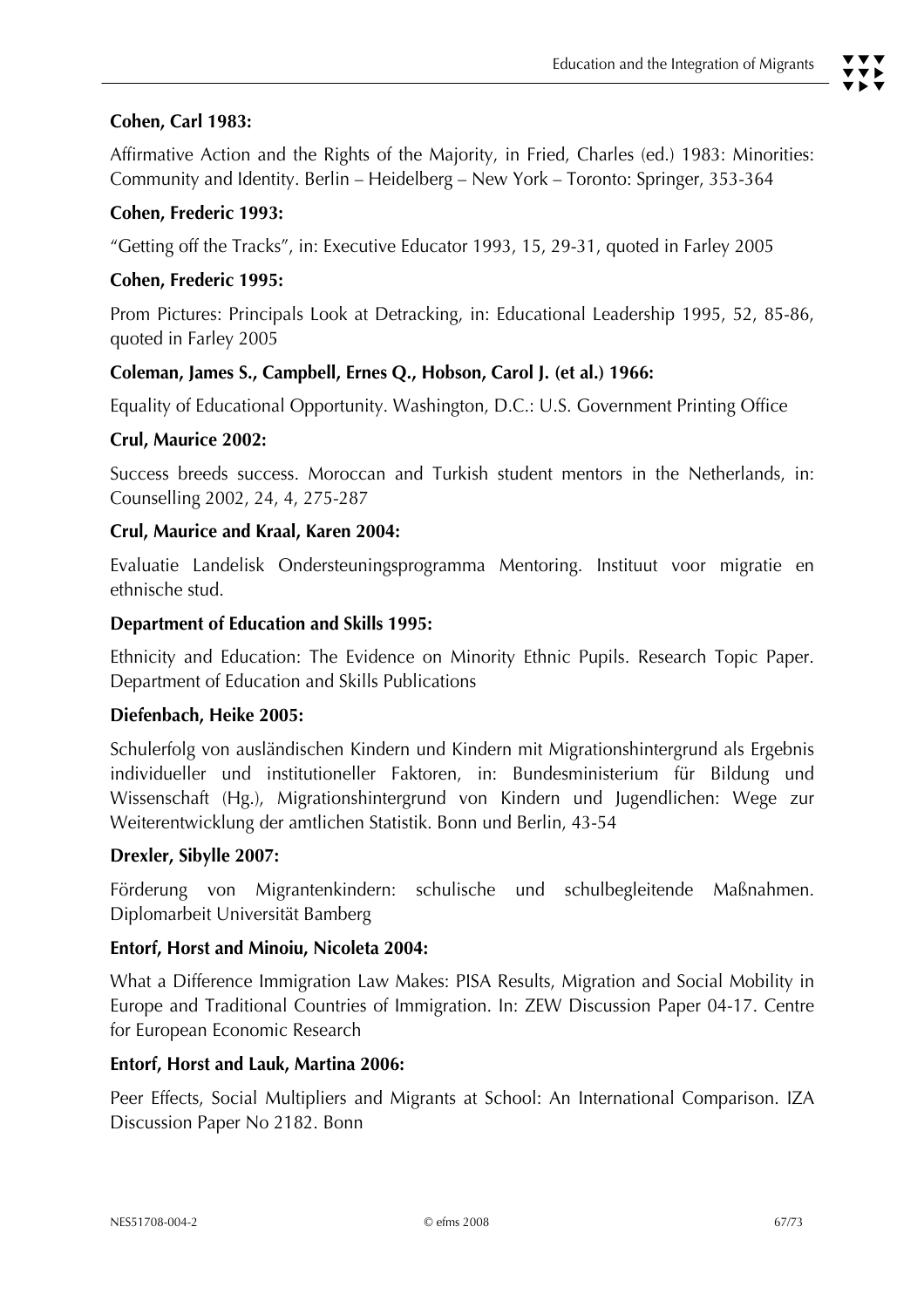## **Esser, Hartmut 1999:**

Soziologie. Spezielle Grundlagen. Band 1: Situationslogik und Handeln. Frankfurt: Campus

## **Esser, Hartmut 2000:**

Soziologie. Spezielle Grundlagen. Band 5: Institutionen. Frankfurt: Campus

## **Esser, Hartmut 2006:**

Migration, Language and Integration. AKI Research Review 4. Wissenschaftszentrum Berlin www.wz-berlin.de

## **European Monitoring Centre on Racism and Xenophobia (EUMC) 2004:**

Migrants, Minorities and Education. Documenting Discrimination and Integration in 15 Member States of the European Union. Luxembourg

## **EURYDICE 2004:**

Integrating Immigrant Children into Schools in Europe. European Commission Brussels (www.eurydice.org)

#### **Farran, D. C. 2000:**

Another Decade of Intervention for Children who are Low Income or Disabled: What Do We Know Now? In: Shonkoff, J. P. and Meisels, S. J. (eds): Handbook of Early Childhood Intervention, Cambridge University Press, 510-548

#### **Farley, John E. 2005**:

Majority – Minority Relations.  $5<sup>th</sup>$  edition. Upper Saddle River, New Jersey: Pearson Prentice Hall

#### **Farley, John 2006**:

School Integration and Its Consequences for Social Integration and Educational Opportunity, in: Heckmann, F. and Wolf, R. (eds.), Immigrant Integration and Education. The Role of State and Civil Society in Germany and the U.S., Bamberg: efms, 57-67

#### **Farley, John 2007:**

Anti-Discrimination, Diversity Management and Affirmative Action Policies in the United States, Presentation in efms Workshop Series "Transatlantic Discourse on Integration: Anti-Discrimination Policies in Germany and the United States", July 13, 2007, München

#### **Feagin, Joe R. and Feagin, Clairece, B. 1978:**

Discrimination American Style: Institutional Racism and Sexism. Englewood Cliffs: Prentice Hall

#### **Fend, Helmut 1998:**

Qualität im Bildungswesen. Schulforschung zu Systembedingungen, Schulprofilen und Lehrerleistung. Weinheim und München: Juventa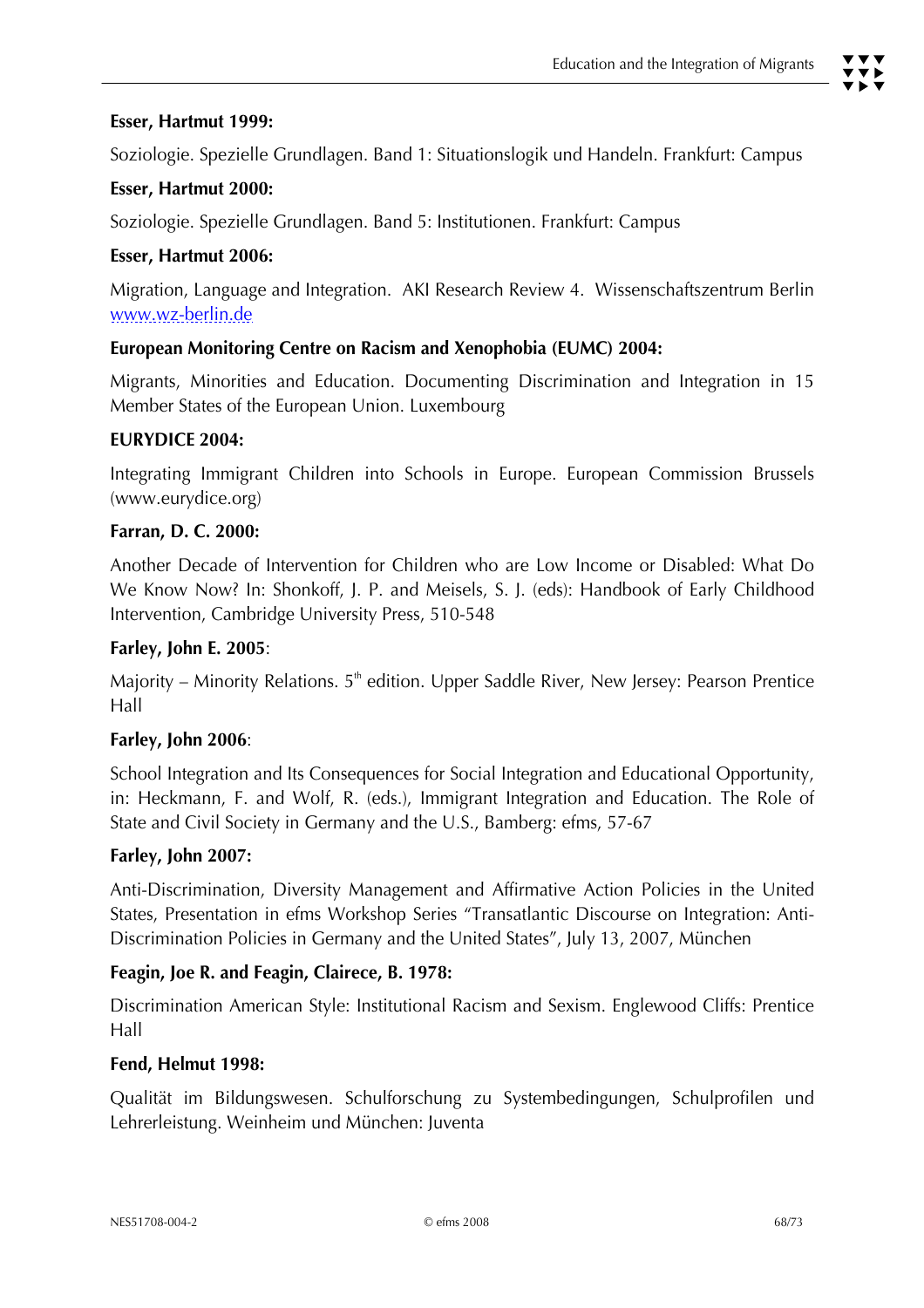#### **Gardner, Howard 1993:**

Frames of Mind: The Theory of Multiple Intelligences. New York: Paladin

#### **Glenn, Charles L. and de Jong, Ester J. 1996 :**

Educatiing Immigrant Children. Schools and Language Minorities in Twelve Nations.New York and London : Garland Publishing

#### **Goldberg, A. and Mourinho, D. 2000**:

The Occurrence of Discrimination in Germany, in: Zegers de Beijl, R. (ed.), Documenting Discrimination against Migrant Workers in the labour market. A Comparative Study of Four European Countries. ILO Geneva

## **Gomolla, Mechthild und Radtke, Frank Olaf 2002:**

Institutionelle Diskriminierung. Die Herstellung ethnischer Differenz in der Schule. Opladen: Westdeutscher Verlag

#### **Heckmann, Friedrich 1992:**

Ethnische Minderheiten, Volk und Nation. Soziologie inter-ethnischer Beziehungen. Stuttgart: Enke Verlag

## **Heckmann, Friedrich and Schnapper, Dominique (eds.) 2003:**

The Integration of Immigrants in European Societies. National Differences and Trends of Convergence. Stuttgart: Lucius und Lucius

#### **Heckmann, Friedrich and Wolf, Richard (eds.) 2006:**

Immigrant Education and Integration. The Role of State and Civil Society in Germany and the U.S. Bamberg: efms Publication

#### **Herwartz – Emden, Leonie 2003:**

Einwandererkinder im deutschen Bildungswesen, in Cortina, Kai S. et al.2003: Das Bildungswesen in der Bundesrepublik Deutschland. Strukturen und Entwicklungen im Überblick. Reinbek: Rowohlt Taschenbuchverlag, 661-709

## **Karsten, Sjoerd, Felix, Charles, Meijness, Wim, Roeleveld, Jaap and van Schooten, Erik 2006:**

Choosing Segregation or Integration? The Extent and Effects of Ethnic Segregation in Dutch Cities, in: Education and Urban Society 2006, 38, 228-247

#### **Kornmann, Reiner und Klingele, Christoph 1997:**

Zur Überrepräsentation ausländischer Kinder und Jugendlicher in Schulen für Lernbehinderte: der alarmierende Trend hält an, in: Zeitschrift für Heilpädagogik, 1997, 48, 203-207

#### **Kristen, Cornelia und Granato, Nadia 2004:**

Bildungsinvestitionen in Migrantenfamilien, in: IMIS Beiträge 2004,23,123-142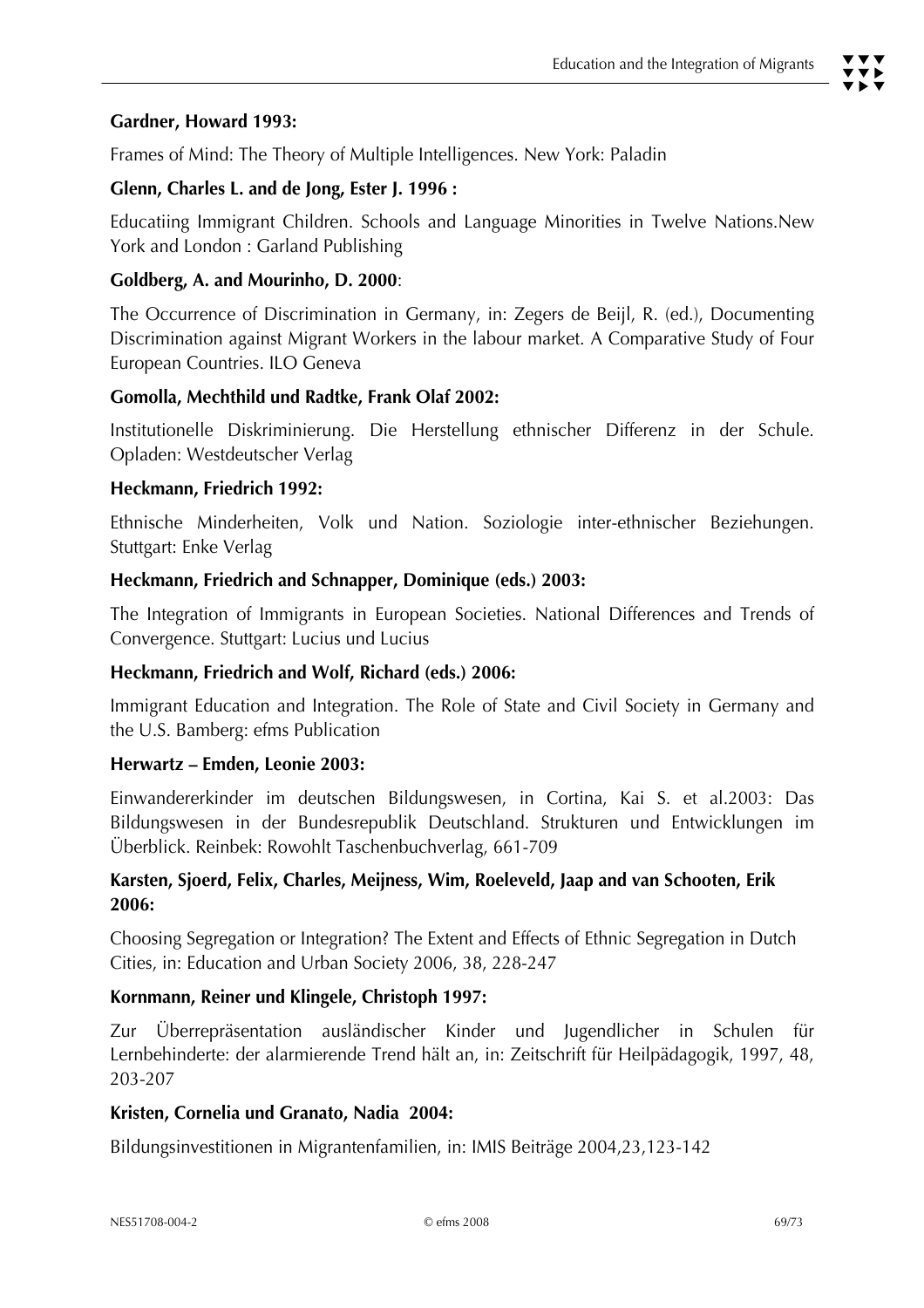#### **Kühn, Susanne 2003:**

Niederlande: Samenspel – Eltern und Kinder entdecken Welt und Sprache, in Hammes-Di Bernado, Eva und Oberhueber, Pamela (Hg.), Startchance Sprache. Sprache als Schlüssel zur Bildung und Chancengleichheit. Baltsmannweiler: Schneider Verlag, S.143-151

#### **Lehmeier, Anne 2006:**

The Projects of the Hertie Foundation fort he Integration of Immigrant Children and Youth, in Heckmann and Wolf 2006, 43-48

#### **Leseman, Paul 2002:**

Early Childhood Education and Care for Children from Low-income or Minority Backgrounds. OECD 2002

#### **Lynch, K. and Moran, M. 2006:**

Markets, Schools and the Convertibility of Economic Capital, in: British Journal of Sociology of Education 2006, 27, 2, 221-235

#### **Modood, Tariq 1993**:

The Number of Ethnic Minority Students in British Higher Education: Some Grounds for Optimism, in: Oxford Review of Education, 1993,19, 2, 167-182

#### **Modood, Tariq 2004:**

Capitals, Ethnic Identity and Educational Qualifications. http://www.bristol.ac.uk/sociology/leverhulme/cultural\_trends\_capitals.pdf

#### **Nauck, Bernhard 2004:**

Familienbeziehungen und Sozialintegration von Migranten, in: IMIS Beiträge 2004, 23, 83- 104

#### **Nordin, M. (2005):**

Ethnic Segregation and Educational Attainment in Sweden

**http://www.nek.lu.se/NEKMNO/Ethnic%20Segregation%20and%20educational%20Attai nment%20in%20Sweden.pdf**

#### **OECD 2006:**

Where immigrant students succeed. A comparative review of performance and engagement in PISA 2003. Paris: OECD Publishing

#### **Office for Standards in Education 2002:**

Achievement of Black Caribbean Pupils: Three Successful Primary Schools. www.ofsted.gov.uk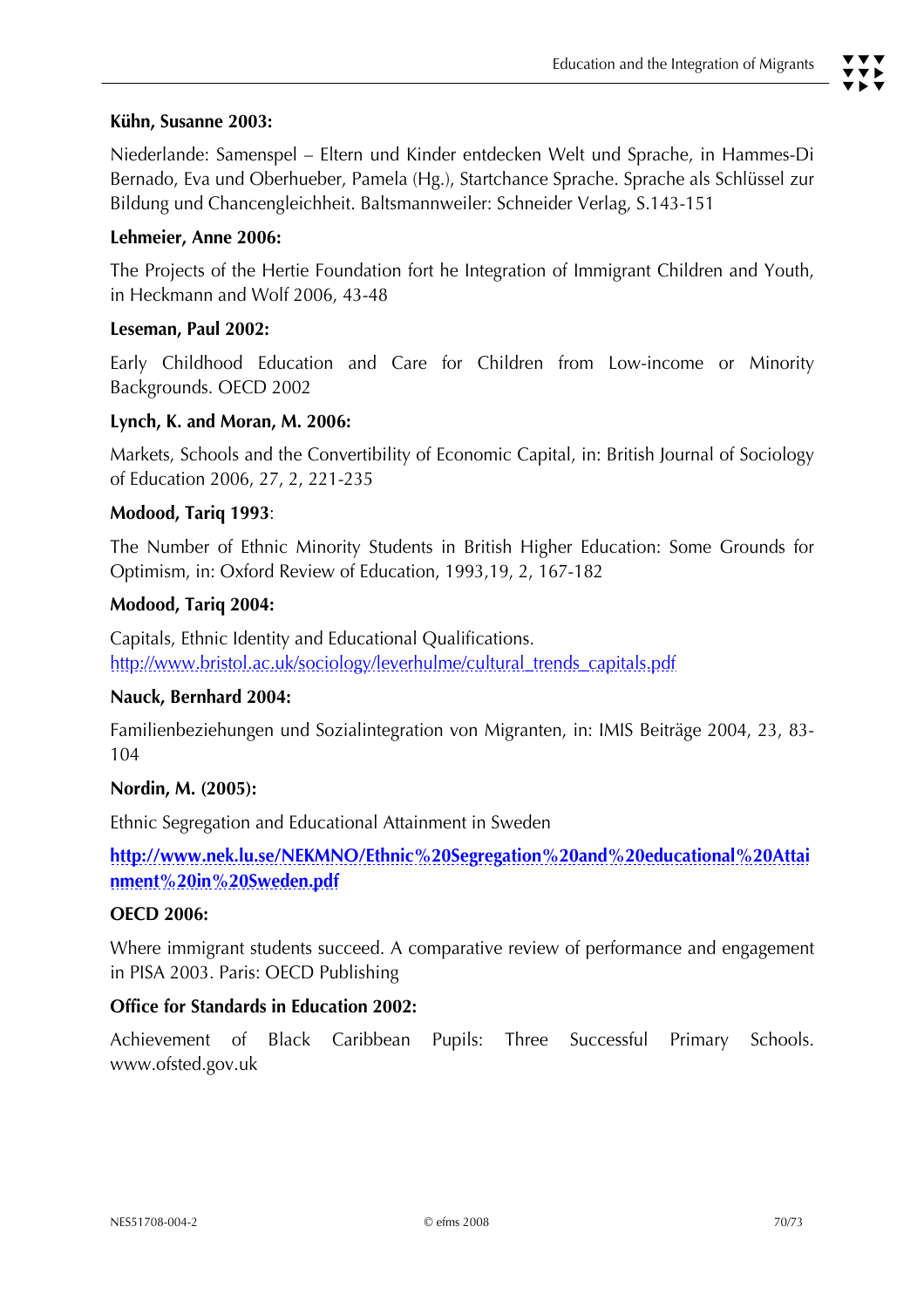# **Ortfield, Gary et al. 1991:**

Interdisciplinary Social Science Statement to U.S. Supreme Court Concerning Research on the Effects of School Desegregation, submitted as appendix to friend-of-court brief in DeKalb Country, Georgia, school desegregation case, quoted in Farley 2005

## **Ortfield, Gary and Eaton, Susan, E. 1996**:

Dismantling Desegregation: The Quiet Reversal of Brown v. Board of Education. New York: New Press.

## **Osborne, J. W. 2001:**

Testing Stereotype Threat: Does Anxiety Explain Race and Sex Differences in Achievement? Contemporary Educational Psychology, 26 (3), 291-310

## **Pitkänen, P., Kalekin – Fishman, D. and Vema, G. (eds.) 2002:**

Education and Immigration. Settlement Policies and Current Challlenges. London – New York: Routledge Falmer

#### **Portes, Alejandro and Rumbaut, Rubén G. 2006:**

Immigrant America. A Portrait. Berkely, Los Angeles, London: University of California Press, third edition, revised and updated

#### **Powell, Justin und Wagner Sandra 2001:**

Daten und Fakten zu Migrantenjugendlichen an Sonderschulen in der Bundesrepublik Deutschland, Working Paper 1, Max Planck Institut für Bildungsforschung, Berlin

#### **Radtke, Frank – Olaf 2004:**

Die Illusion der meritokratischen Schule. Lokale Konstellationen der Produktion von Ungleichheit im Bildungssystem, IMIS Beiträge 2004, 23,143-178

#### **Rex, John 2003:**

Integration Policy in Great Britain, in: Heckmann, Friedrich and Schnapper, Dominique (eds.) 2003: The Integration of Immigrants in European Societies. Stuttgart: Lucius and Lucius, 79-104

#### **Rumbaut, Rubén 2004:**

Ages, Life Stages, and Generational Cohorts: Decomposing the Immigrant First and Second Generation in the United States, in: Portes, Alejandro and de Wind, Josh (eds) 2004: Conceptual and Methodological Developments in the Study of International Migration, Special Issue of International Migration Review, Vol. 38, 2004, 1160-1205

#### **Sann, Alexandra 2004:**

Frühförderung für Kinder aus sozial benachteiligten Familien. Ergebnisse der wissenschaftlichen Begleitung des Programms "Opstapje - Schritt für Schritt". In: DJI-Bulletin, München: DJI Verlag (2004); Nr. 69; S. 3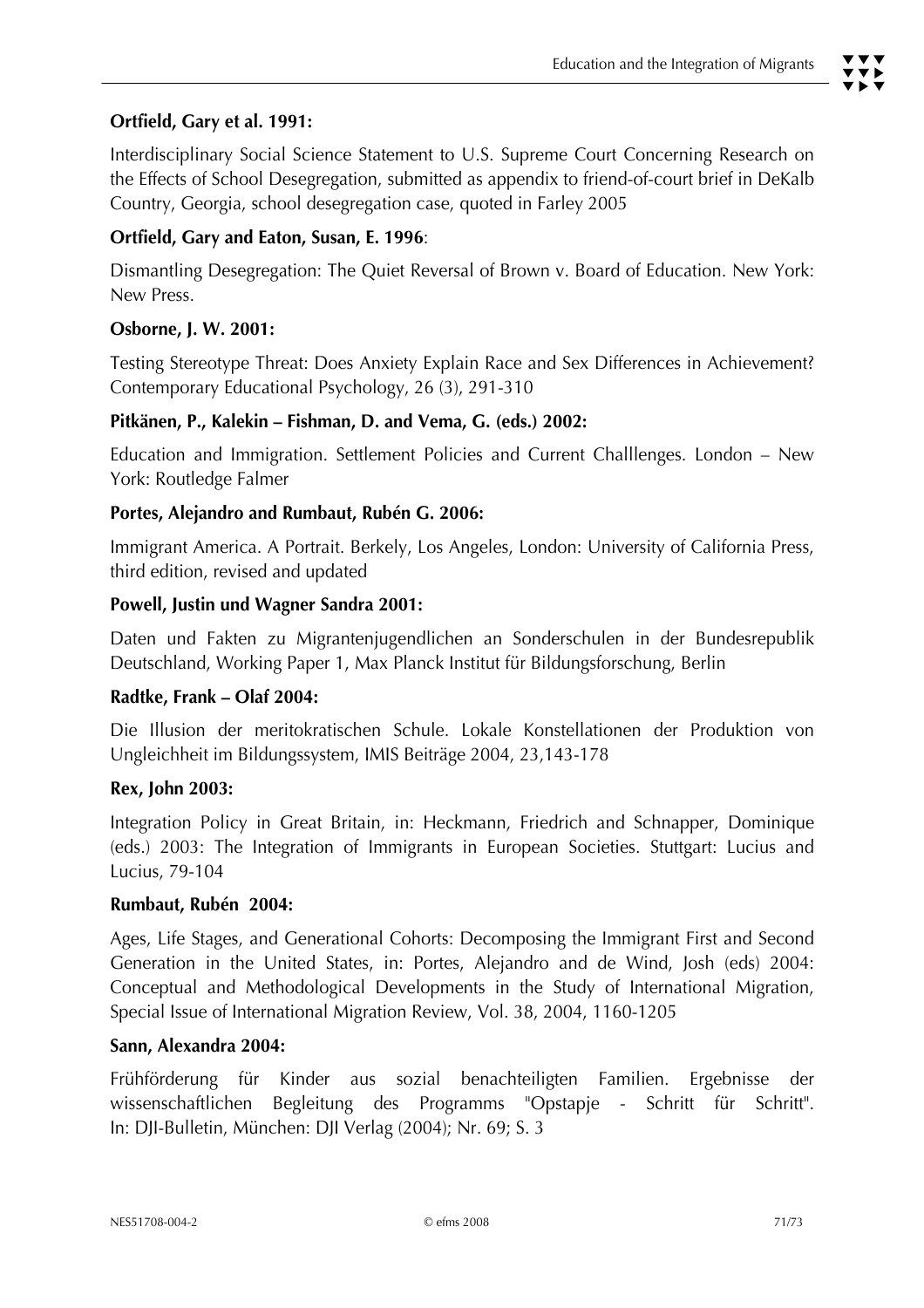## **Schnapper, Dominique, Krief, Pascale and Peignard, Emanuel 2003**:

French Immigration and Integration Policies. A Complex Comgination, in Heckmann, Friedrich and Schnapper, Dominique (eds.) 2003: The Integration of Immigrants in European Societies. Stuttgart: Lucius und Lucius, 15-44

## **Schofield, Janet Ward 2006:**

Migration Background, Minority – Group Membership and Academic Achievement. Research Evidence from Social, Educational and Developmental Psychology. AKI Research Review 5. Arbeitsstelle interkulturelle Konflikte und gesellschaftliche Integration (AKI). Wissenschaftszentrum für Sozialforschung Berlin

## **Schütz, Gabriela und Wößmann, Ludger 2005**:

Wie lässt sich die Ungleichheit der Bildungschancen verringern? In: ifo Schnelldienst 58, 21, 15-21

## **Simpson, George Eaton and Yinger, Milton, J. 1965:**

Racial and Cultural Minorities: The Analysis of Prejudice and Discrimination. New York: Plenum

#### **Slavin, Robert E. 1985**:

Cooperative Learning: Applying Contract Theory in Desegregated Schools. Washington, in: Journal of Social Issues 1985, 41, 3, 43-63

#### **Spieß, C. K., Büchel, F. and Wagner, G. G. 2003:**

Children's School Placement in Germany: Does Kindergarten Attendance matter?, in: Early Childhood Research Quarterly, 2003, 18, 2, 255-270

#### **Stanat, Petra 2006:**

Schulleistungen von Jugendlichen mit Migrationshintergrund: Die Rolle der Zusammensetzung der Schülerschaft, in: Baumert, Stanat und Watermann 2006, 189-219

#### **Stanat, P. and Christensen, C. 2006:**

Where Immigrant Students Succeed. A Comparative Review of Performance and Engagement in Pisa 2003. OECD Paris

#### **Stanat, Petra, Bommes, Michael, Gogolin, Ingrid und Klemm, Klaus 2007:**

Statement, in: Bundesministerium für Arbeit und Soziales 2007a, 42-48

#### **Stambach, A. and Becker, Crow N. 2006:**

Finding the Old in the New: On Race and Class in the US Charter School Debate, in: Race, Ethnicity and Education 2006, 9, 2, 159-182